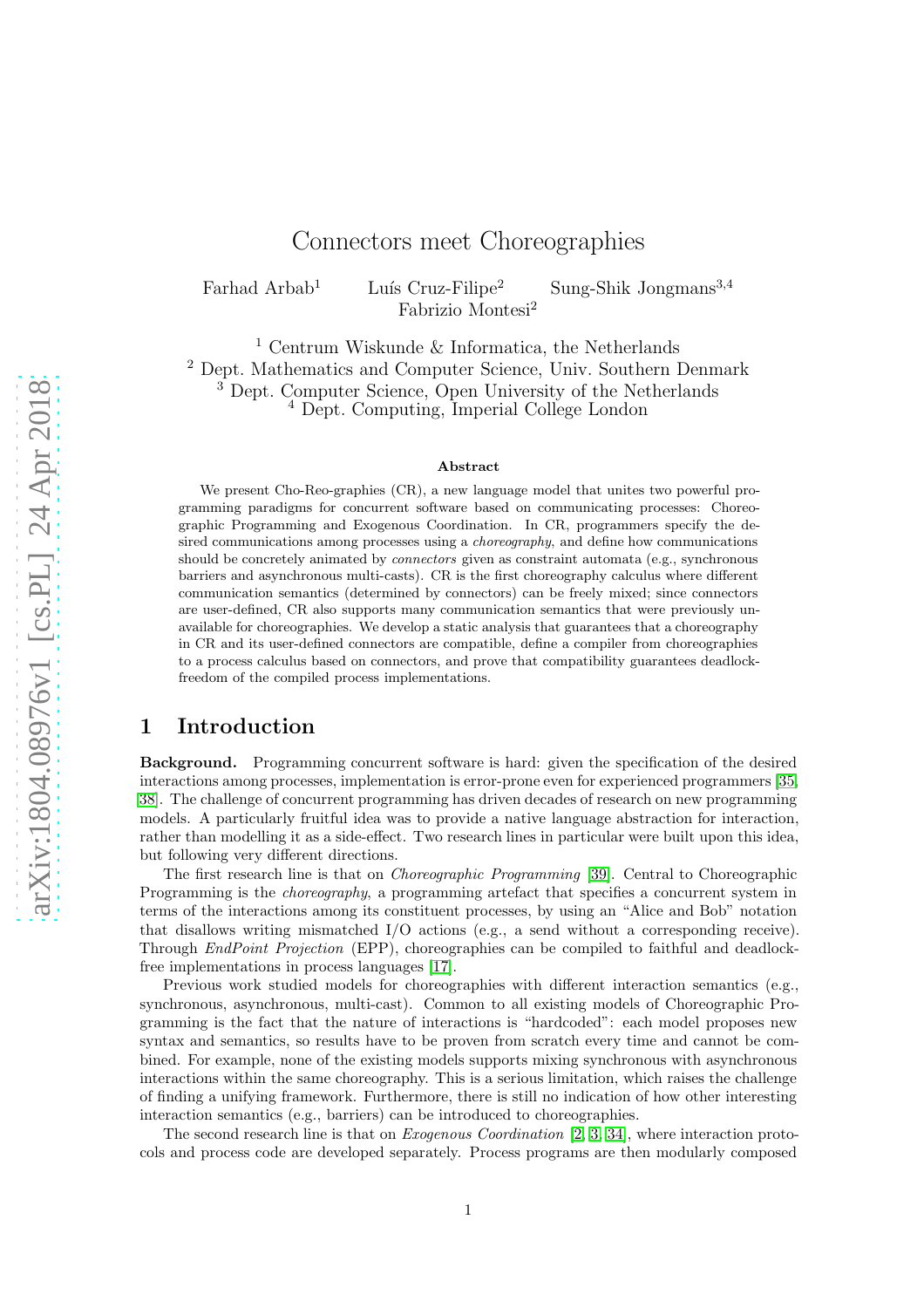with protocols, given as *connectors*, which dictate interactions by accepting/offering messages from/to processes. Connectors offer an elegant way of programming different semantics for interactions, starting from basic instances (e.g., synchronous and asynchronous point-to-point channels) and then composing them to create more sophisticated protocols.

The limitation of Exogenous Coordination is that we do not have a global system view when composing processes with connectors: programmers cannot define the intended flow of information among processes when a connector is used many times, or if many connectors are used in different parts of a system. Hence, incompatibilities between process code and connectors may cause deadlocks, which cannot happen in Choreographic Programming. The two paradigms thus have complementary strengths.

Contribution. We develop the first integration of the best aspects of Choreographic Programming and Exogenous Coordination: a new calculus of choreographies, called Cho-Reo-graphies (CR), whereby the process interactions specified in a choreography are animated by arbitrary, user-defined, connectors based on the Exogenous Coordination language Reo. CR allows for mixing different connectors in the same choreography, making it for the first time possible to write choreographies where different interactions can have different communication semantics. Furthermore, by tapping into the expressivity of connectors, we can endow choreographies with hitherto unexplored communication semantics, such as alternators or barriers. This makes CR more expressive and a generalisation of existing models of Choreographic Programming. Through EPP, choreographies can be compiled into concurrent implementations in a process language. In these implementations, the same connectors as in the original choreography animate interactions among processes. We show that these processes are deadlock-free, provided that the original choreography is compatible with the connectors.

Mixing different communication semantics (i.e., connectors) in choreographies produces new challenges of formalisation and decidability. Solving these is our main technical contribution. On the formalisation front, we have to balance expressiveness and comprehensibility: the formal semantics of the calculus should be easy enough to explain and understand, without sacrificing the expressive power of connectors. We address this challenge with a new labelled reduction semantics for choreographic interactions, where labels act as the interface with connectors. On the decidability front, we prove that (1) deadlock-freedom is generally undecidable in our calculus, but (2) we can establish deadlock-freedom for a large subset of the language. Our proof of (1) shows that undecidability is a direct consequence of the expressive power that connectors introduce to choreographies. We address (2) by designing a new decidable static analysis (compatibility) that is made possible by the careful design of labelled reductions for interactions.

By leveraging existing work, distributed implementations of Reo connectors can be automatically generated and deployed on distributed systems (e.g., in Scala [\[41,](#page-25-4) [42\]](#page-25-5) or Java [\[31\]](#page-25-6)); our approach is compatible with this work. As such, a practical tool based on CR can in principle be built on top of existing code generators for distributed implementations of Reo connectors. In general, we believe that our results represent the beginning of an interesting research line on concurrent programming; we discuss future directions in § [6.](#page-22-0)

**Structure.** We motivate our work with an example in § [2,](#page-2-0) and introduce connectors in § [3.](#page-3-0) CR is described in § [4](#page-5-0) together with results on deadlock-freedom. In § [5](#page-19-0) we introduce the target process language for EndPoint Projection and prove correctness of synthesised process implementations. We conclude in § [6,](#page-22-0) discussing directions in which this work can be extended. § [6](#page-22-0) concludes, discussing directions in which this work can be extended.

Related work. We already covered the main references to previous work and how it falls short of serving our aim. We briefly recap related work.

Choreographies have been studied in different settings with fixed communication semantics, including synchronous [\[15,](#page-24-1) [22,](#page-24-2) [32\]](#page-25-7), asynchronous point-to-point [\[17,](#page-24-0) [24,](#page-24-3) [27,](#page-24-4) [40\]](#page-25-8), one-to-many [\[18,](#page-24-5) [20\]](#page-24-6), and many-to-one [\[16,](#page-24-7) [36\]](#page-25-9). In our model, these semantics are simply instances of what we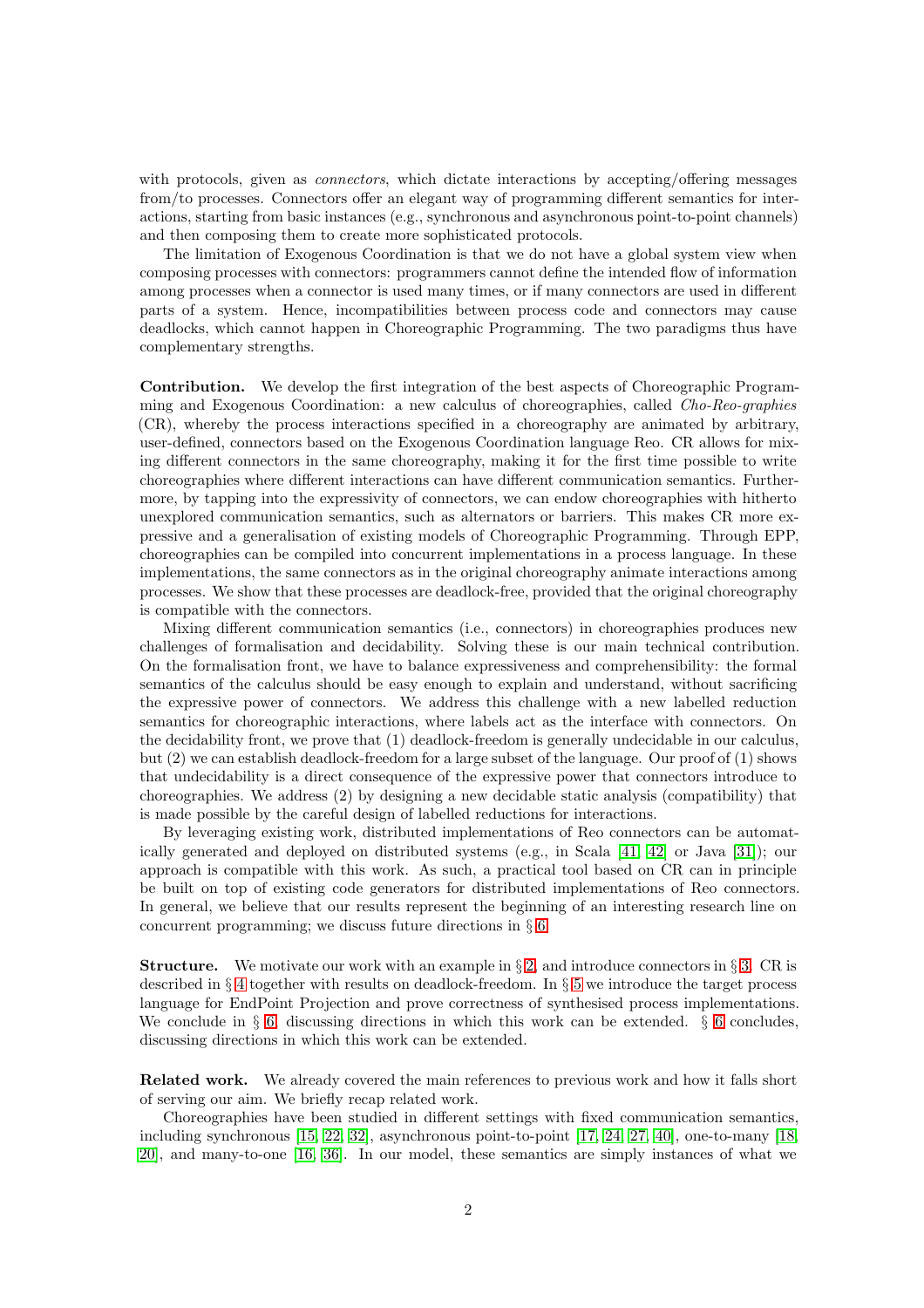can do. But since we tap into the generality of Reo connectors, we can also do more (e.g., we illustrate how to use barriers). CR is not the first model where choreographies may deadlock: this is common for settings with realistic communication semantics (e.g., [\[23,](#page-24-8) [37\]](#page-25-10)). However, it is the first model with arbitrary communication semantics. Our development also extends the line of work on out-of-order execution for choreographies, initiated in [\[17\]](#page-24-0), where non-interfering interactions may proceed concurrently. This style allows for more safe behaviours in the semantics of choreographies (by swapping non-interfering communications), which the programmer gets for free (concurrency is inferred). As in many other works, out-of-order execution also simplifies our syntax: we do not need to provide for a parallel operator in choreographies, since most parallel behaviour is already captured by out-of-order execution (cf. [\[17\]](#page-24-0) for details). As in previous work, CR supports asynchronous behaviour without requiring the programmer to reason about it in choreographies: communications are still specified as atomic interactions, which may be asynchronously reduced in a safe way (cf. [\[17,](#page-24-0) [26,](#page-24-9) [40\]](#page-25-8)).

In Exogenous Coordination, interaction protocols for communicating processes, called connectors, are programmed separately from the internal code of each process. This enables a compositional approach for developing protocols, where complex protocols can be built by assembling simpler ones. Exogenous Coordination has been studied extensively over the last two decades [\[2,](#page-23-0) [3,](#page-23-1) [34\]](#page-25-3). Examples of models of Exogenous Coordination are the algebras of connectors [\[11,](#page-24-10) [12\]](#page-24-11), the algebra of stateless connectors [\[13\]](#page-24-12), and constraint automata [\[8\]](#page-24-13); examples of languages are (interactions in) BIP [\[9,](#page-24-14) [10\]](#page-24-15), Ptolemy [\[14,](#page-24-16) [43\]](#page-25-11), and Reo [\[4,](#page-23-2) [5\]](#page-23-3).

## <span id="page-2-0"></span>2 Motivating Example & Approach

We present an example to introduce the concept of choreographies and the problem we are interested in studying. This example will be used as running example throughout the whole article.

<span id="page-2-1"></span>**Example 1** (Book sale). Alice (a) wants to buy a book from seller Carol (c), facilitated by a bank (b) and a shipper (s). First, Alice sends the title of the book to Carol. Carol then replies to Alice with the price of the book. If Alice is happy with the price, she notifies Carol, the bank, and the shipper that the purchase proceeds. Alice subsequently sends the money to the bank (who transfers it to Carol's account), and Carol sends the book to the shipper (who dispatches it to Alice). The choreography for this scenario looks as follows:

- 1.  $a\langle title \rangle \rightarrow c; c\langle price \rangle \rightarrow a;$
- 2. if a.happy then ( $a \rightarrow c[ok]$ ;  $a \rightarrow b[ok]$ ;  $a \rightarrow s[ok]$ ;  $a(money) \rightarrow b$ ;  $c\langle book \rangle \rightarrow s$ ) else ( a  $\rightarrow$  c[ko]; a  $\rightarrow$  b[ko]; a  $\rightarrow$  s[ko])  $\Box$

In previous choreography models, the nature of the interactions is fixed: depending on the model, these interactions are either all synchronous or all asynchronous. This is not flexible enough, because requirements may be different for each interaction.

<span id="page-2-2"></span>Example 2 (Book sale). The book sale scenario has the following requirements:

- Because there are no strict timing constraints, it is reasonable for Alice and Carol to communicate asynchronously in line 1.
- Because the same label (ok or ko) is sent from Alice to Carol, the bank, and the shipper, it makes sense to combine these communications in a multi-cast.
- It is better for Alice to send her money to the bank as late as possible  $(e.g.,\, because\, she$ receives interest on her money). Therefore, Alice does not want to send her money until she knows the others have received her ok -label. Thus, the multi-cast of this label should be synchronous (i.e., handshake between Alice, Carol, the bank, and the shipper).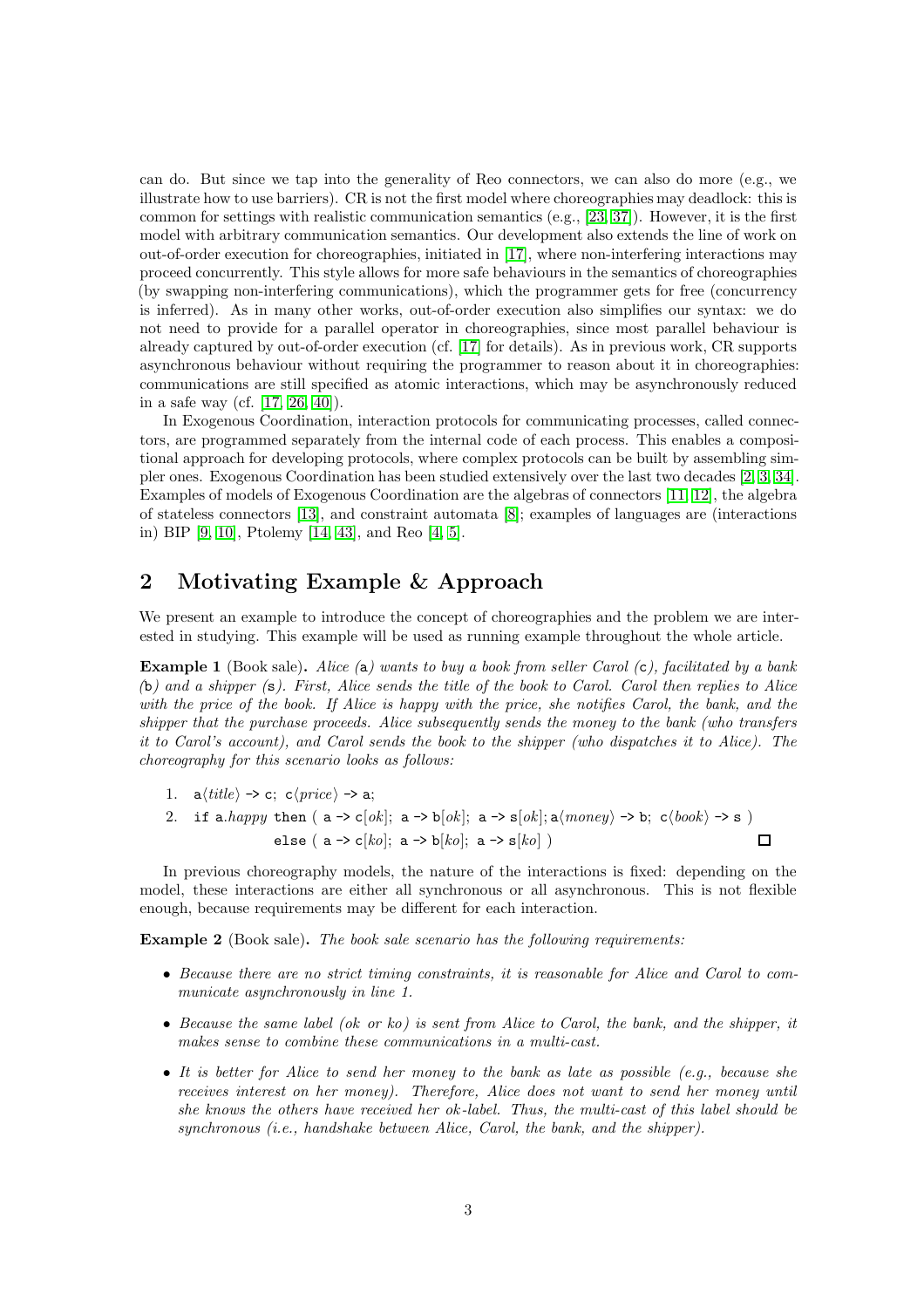• Alice and Carol may not trust each other: Alice does not want to send money before Carol has sent the book, and vice versa. To resolve this impasse, Alice and Carol should synchronously (barrier-like) send money and book, to ensure each of them holds her end of the bargain; the receives by the bank and the shipper may subsequently proceed asynchronously. П

As we show in the next sections, our model is powerful enough to express all these interactions (and more). The key idea is to tag interactions with the name of the particular connector through which they transpire. For instance, a value communication from p to q through a synchronous channel sync is expressed as  $p \rightarrow q$  thrus ync, while the same communication through an asynchronous channel async is expressed as  $p \rightarrow q$  thru async. If all interactions in a choreography transpire through the same (type of) connector, as in all existing choreography approaches, tags become redundant and can be omitted.

## <span id="page-3-0"></span>3 Reo and Constraint Automata

We view processes in a concurrent system as black boxes with interfaces consisting of *ports*. For a process to send (receive) a message to (from) another process, it performs an output action (input action) on one of its own output ports (input ports), but without specifying a receiver (sender). Instead, a separate connector, connected to the ports of the processes, decides how messages flow from senders' output ports to receivers' input ports.

Reo [\[4,](#page-23-2) [5\]](#page-23-3) is a graphical, dataflow-inspired language for connectors. As we focus primarily on semantics in the rest of this paper, we only present Reo's semantic formalism: constraint automata [\[8\]](#page-24-13). The transitions of a constraint automaton model possible synchronous message flows (i.e., interactions) through a connector in a particular state. Constraint automata are parametrised over a language of constraints Φ to specify transition labels. Depending on the required level of expressiveness, different instantiations of  $\Phi$  may be considered. In this work, we consider  $\Phi_{PM}$ to be a language of constraints over two sets  $P$  and  $M$ , of ports and memory cells (storage space local to a connector). Constraints are finite sets of formulas of the form  $p_1 \rightarrow p_2$  (port  $p_1$  passes a message to port  $p_2$ ),  $m_1 \rightarrow m_2$  (cell  $m_1$  passes a message to cell  $m_2$ ),  $p \rightarrow m$  (port p passes a message to cell m), and  $m \rightarrow p$  (cell m passes a message to port p).<sup>[1](#page-3-1)</sup> Furthermore, we require that all terms on the right-hand side of formulas in the same constraint in a transition label be distinct, to ensure that every port/cell is assigned a unique message (e.g.,  $p_1 \rightarrow m \land p_2 \rightarrow m$  is forbidden, but  $p \to m_1 \wedge p \to m_2$  is allowed).

<span id="page-3-2"></span>**Definition 1.** A constraint automaton is a tuple  $(S, P, M, \rightarrow, s_0, \mu_0)$ , where S is a finite set of states, P is a finite set of ports, M is a finite set of memory cells,  $\rightarrow \subseteq S \times \Phi_{P,M} \times S$  is a transition relation,  $s_0 \in S$  is an initial state, and  $\mu_0$  is an initial memory snapshot mapping the memory cells in M to their initial content.

A transition  $(s, \phi, s') \in \longrightarrow$ , which we write  $s \stackrel{\phi}{\longrightarrow} s'$  for short, means that, from state s, a subset of the ports in P can interact according to  $\phi$  and the automaton goes to state s'. Constraints in  $\Phi_{P,M}$  also control the evolution of memory snapshots as transitions are made. Instead of formalizing this separately (e.g., in terms of runs and languages [\[29\]](#page-25-12)), we combine it directly in the semantics of our choreographies, in § [4.](#page-5-0)

In this work, we restrict ourselves to a subset of constraint automata that satisfy two additional assumptions on their transitions. First, the occurrences of each port in transition labels are either all as sender (the port occurs only on the left-hand side of constraints) or all as receiver (it occurs only on the right-hand side of constraints); this constraint is imposed on the whole automaton. For instance, a constraint automaton cannot have two transitions where one is labelled by  $p_1 \rightarrow p_2$ and the other by  $p_2 \rightarrow p_3$ . Secondly, the transition relation of each automaton is deterministic on the ports used, i.e., for any given state s, if there are two distinct transitions  $s \xrightarrow{\phi_1} s_1$  and  $s \xrightarrow{\phi_2} s_2$ , then the sets of ports used in  $\phi_1$  and  $\phi_2$  must be distinct (but they can overlap, or one be a strict subset of the other). The first assumption simplifies defining the semantics of choreographies in

<span id="page-3-1"></span><sup>&</sup>lt;sup>1</sup>We can formalise  $\Phi$  as an equational theory as in [\[8,](#page-24-13) [29\]](#page-25-12), but this is unnecessary for our development.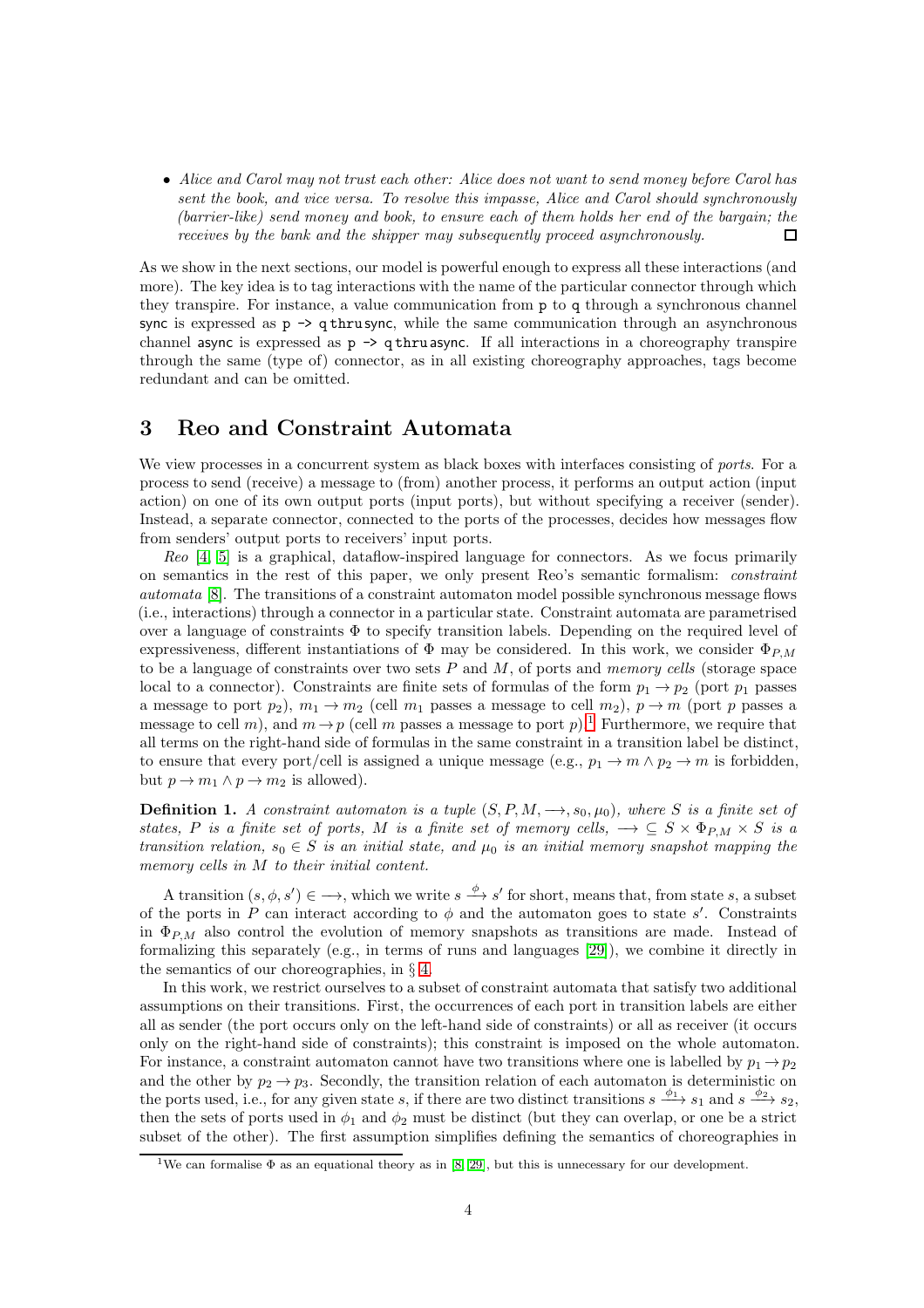

<span id="page-4-0"></span>Figure 1: Example constraint automata.

§ [4;](#page-5-0) the second assumption ensures that this semantics is deterministic, in line with previous work on choreographies.

Port automata are minimalistic, meaning that a port automaton defines only the orders in which ports may be used. On the contrary, a port automaton says nothing about the actual messages being exchanged through ports. Notably, a port automaton does not define which particular message (sent through an output port by a sender) a receiver receives (through an input port). Port automata, thus, underspecify connector behaviour.

Example 3. Fig. [1](#page-4-0) shows example constraint automata for useful connectors. Sync models a synchronous channel, which indefinitely lets two processes synchronously send and receive a message through ports  $p_1$  and  $p_2$ . Async1 models an asynchronous channel with a 1-capacity buffer (using a memory cell m). Indefinitely, first, this connector lets a process send a message through port  $p_1$ ; subsequently, it lets a process receive the message through port  $p_2$ . Async2 models an asynchronous channel with a 2-capacity buffer. SyncMulti2 and SyncMulti3 model synchronous multi-cast connectors for two and three receivers. Indefinitely, this connector lets three processes synchronously send and receive a message, from port  $p_1$  to ports  $p_2$  and  $p_3$ . Async1Multi2 models an asynchronous multi-cast connector for two receivers. Indefinitely, first, the connector lets a process send a message (lower middle transition); then, it lets two processes receive the message, either one after the other (top or bottom transitions) or simultaneously (upper middle transition). Barrier models a barrier send/receive connector. Indefinitely, this connector lets two processes synchronously send and receive a message through ports  $p_1$  and  $p_2$ , while it synchronously lets processes synchronously send and receive another message through ports  $p_3$  and  $p_4$ .  $\Box$ 

Choreography programmers can model connectors by explicitly defining constraint automata. Alternatively, programmers can model connectors by composing constraint automata from basic primitive constraint automata, using a synchronous product operator [\[8\]](#page-24-13). A significant advantage of this latter approach is that there exists an intuitive and user-friendly graphical syntax for constraint automaton product expressions. In this graphical syntax, called Reo [\[4,](#page-23-2) [5\]](#page-23-3), programmers draw constraint automaton product expressions as data-flow graphs between (ports of) processes. As an example, Figure [2](#page-5-1) shows Reo connectors for the constraint automata in Figure [1.](#page-4-0) Reo conveniently hides from choreography programmers the intimidating act of explicitly composing constraint automata, without sacrificing generality: Reo is complete for constraint automata (under the instantiation of Φ considered in this paper), meaning that every constraint automaton can be expressed as a Reo connector [6, 7]. Moreover, tooling exists to animate flows of messages through Reo connectors (<http://reo.project.cwi.nl>).

We use (constraint) automata and (Reo) connectors interchangeably: at the semantics level, we use automata, while at the syntax level, we use connectors.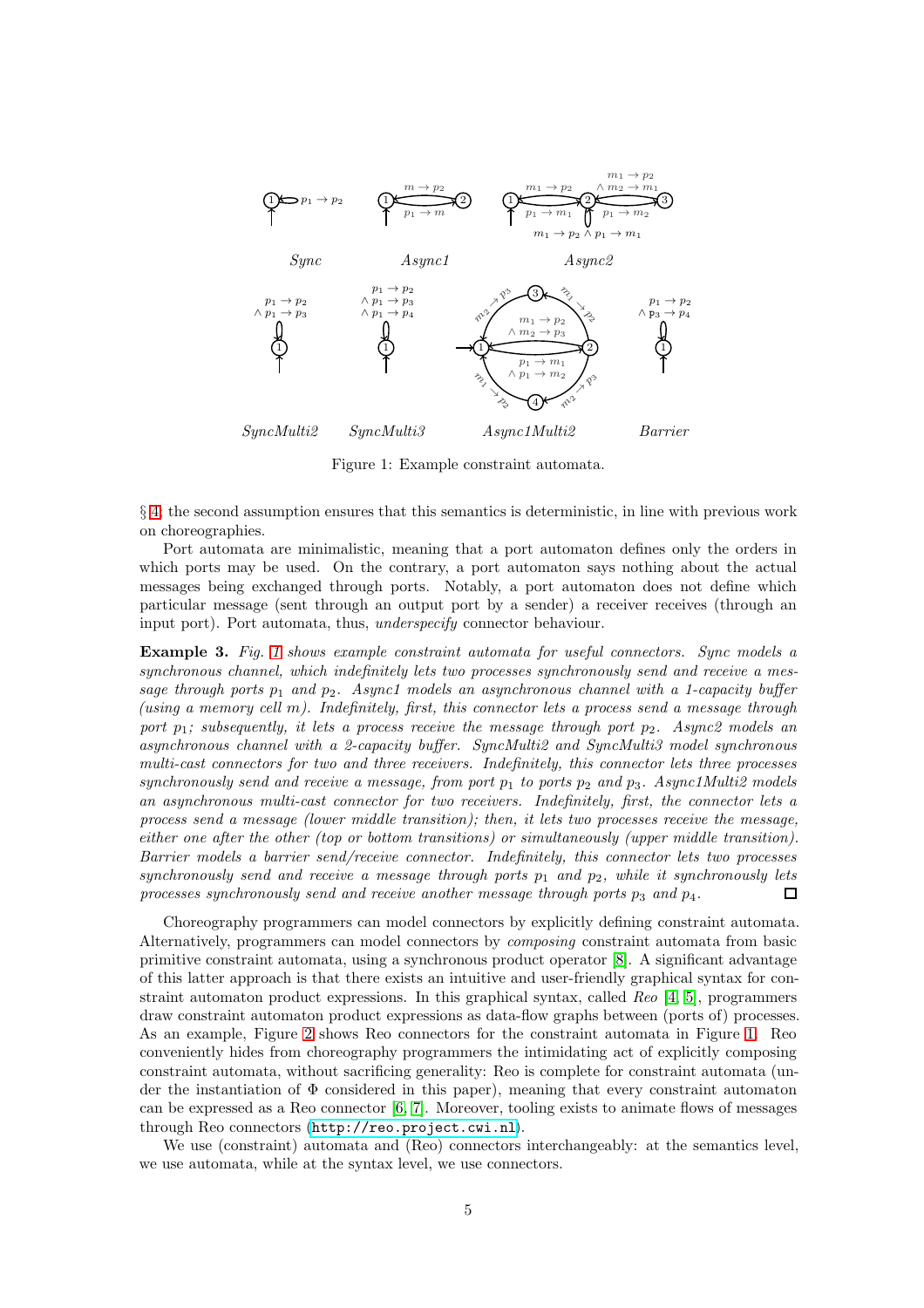

Figure 2: Example Reo connectors for the constraint automata in Fig. [1.](#page-4-0)

<span id="page-5-1"></span>
$$
C ::= \tilde{\eta} \text{ thru } \gamma; C \mid \text{if } p.e \text{ then } C_1 \text{ else } C_2 \mid \text{def } X = C_2 \text{ in } C_1 \mid X \mid \mathbf{0}
$$

$$
\eta ::= p\langle e \rangle \rightarrow q.x \mid p \rightarrow q[\ell] \mid \boxed{q.x?v} \mid \boxed{q[\ell]}
$$

<span id="page-5-2"></span>Figure 3: Cho-Reo-graphies, syntax. The boxed terms are runtime terms, necessary for defining the semantics, but which are not meant to be used by programmers.

## <span id="page-5-0"></span>4 Cho-Reo-graphies

We now present *Cho-Reo-graphies* (CR): our choreography calculus that combines choreographies with Reo connectors. A choreography describes the behaviour of a set of processes. For simplicity, we assume that values are untyped; treating value types is straightforward and analogous to [\[15,](#page-24-1) [17,](#page-24-0) [23\]](#page-24-8).

The syntax of CR is displayed in Fig. [3.](#page-5-2) We range over choreographies using  $C, C', \ldots$ ; over processes using  $p, q, \ldots$ ; over interactions using  $\eta, \eta', \ldots$  (and over sets of them using  $\tilde{\eta}, \tilde{\eta}', \tilde{\eta}_1, \ldots$ ); over connector names using  $\gamma, \gamma', \ldots$ ; over procedure names using X; over (side-effect free) expressions using  $e, e', \ldots$ ; over values using  $v, v', \ldots$ ; and over selection labels using  $\ell, \ell', \ldots$  Each process p owns a finite set of local variables  $var_p = \{x_1, \ldots, x_n\}$ , and expressions are assumed to be inductively defined including  $var_p$  as base cases.

We comment briefly on label selections. It is standard practice in Choreographic Programming to distinguish value communications, which are used to exchange data, from label selections, which are used to propagate decisions regarding control flow. In the choreography in Ex. [1,](#page-2-1) Alice uses label selections (ok or ko) to communicate her choice of whether to buy the book or not to Carol and the bank. Although this can be encoded using value communications [\[22\]](#page-24-2), it is useful to distinguish them, as they are usually treated differently in implementations. Also, as discussed in § [5,](#page-19-0) label selections are instrumental in generating process implementations automatically. The syntax of labels is unspecified.

We write  $p(e) \rightarrow \{q_1.x_1, \ldots, q_n.x_n\}$  (value multicast) and  $p \rightarrow \{q_1, \ldots, q_n\}[\ell]$  (label multicast) to abbreviate  $\{p\langle e \rangle \rightarrow q_1.x_1, \ldots, p\langle e \rangle \rightarrow q_n.x_n\}$  and  $\{p \rightarrow q_1[\ell], \ldots, p \rightarrow q_n[\ell]\}$ , respectively. Also, we write  $p\langle x \rangle \rightarrow q$  for  $p\langle x \rangle \rightarrow q.x$  (i.e., if sender p sends the value in local variable x, and if receiver q stores the received value in a local variable with the same name, we omit the name). If  $\tilde{\eta}$  is a singleton, we omit curly braces.

<span id="page-5-3"></span>**Example 4** (Book sale). The choreography for our running example  $(Ex. 1)$  $(Ex. 1)$  can be written as follows in CR.

1.  $a\langle title \rangle \rightarrow c$  thru a2c; 2.  $c\langle price \rangle \rightarrow$  a thru c2a; 3. if a.happy then ( $a \rightarrow \{c, b, s\}$ [ok] thru a2cbs; 4.  ${a \langle money \rangle \rightarrow b, c \langle book \rangle \rightarrow s}$  thru ac2bs; 0) 5. else  $(a \rightarrow \{c, b, s\} [ko]$  thru a2cbs; 0)

口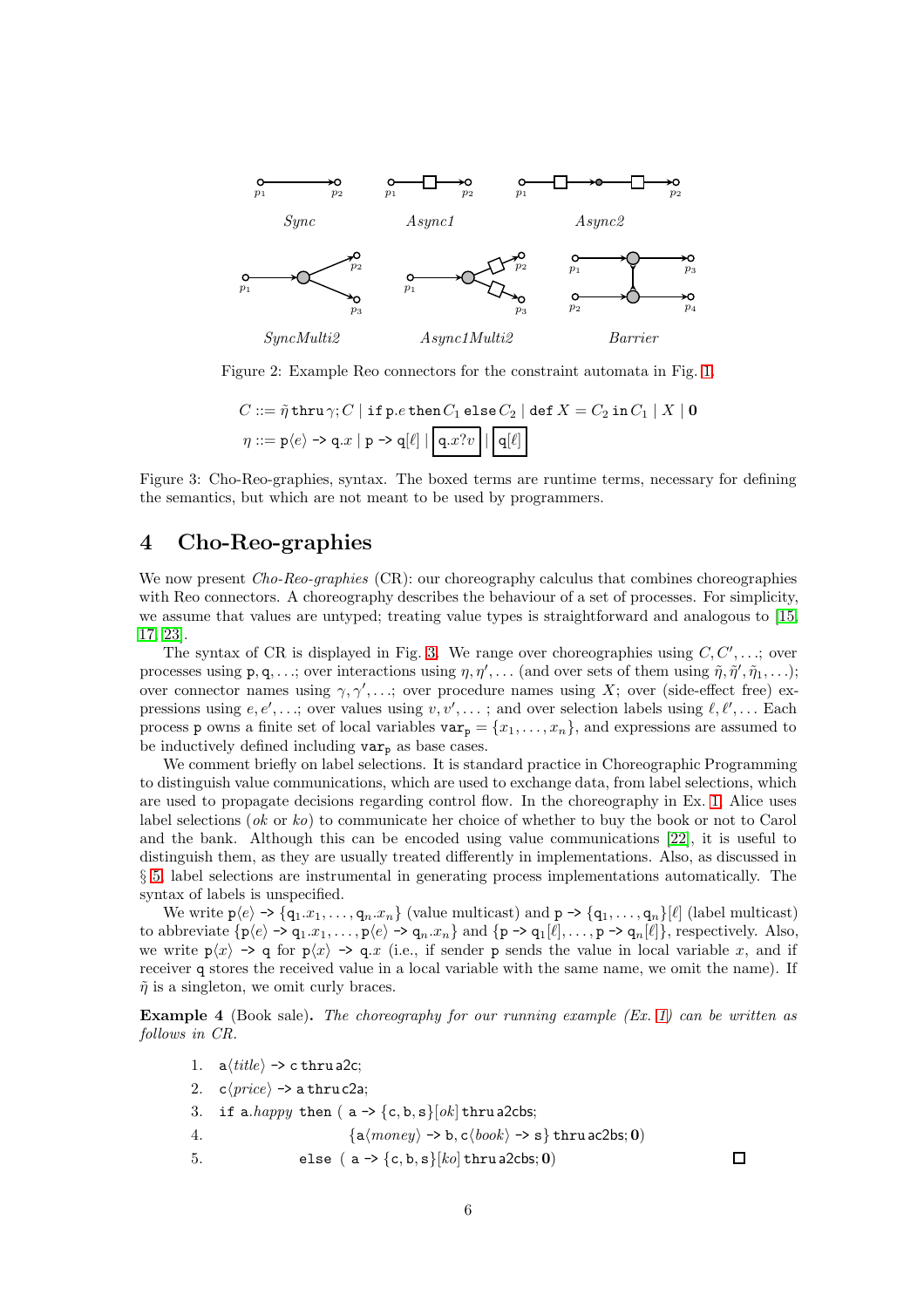Our notation suggests that Alice multi-casts ok (or ko) to Carol, the bank, and the shipper. It is important to understand, though, that this notation is really just syntactic sugar. Ultimately, only the behaviour of connector a2cbs determines how exactly the three communications represented by  $a \rightarrow \{c, b, s\}[\ell]$  transpire.

The semantics of most terms is standard. In if  $p.e$  then  $C_1$  else  $C_2$ , process p evaluates expression e; if this results in true, the choreography proceeds as  $C_1$ , and otherwise, as  $C_2$ . In def  $X = C_2$  in  $C_1$ , procedure X is defined as  $C_2$ ; it can then be invoked as X from both  $C_1$  and  $C_2$ . **0** indicates successful termination.

The interesting new part is the semantics of  $\tilde{\eta}$  thru  $\gamma$ , which informally specifies that all communications in  $\tilde{\eta}$  occur through connector  $\gamma$ . More precisely, in  $p\langle e \rangle \rightarrow q.x$  thru  $\gamma$ , process p (the sender) evaluates expression e and offers the resulting value to connector  $\gamma$ . The connector eventually accepts and passes it to process q (the *receiver*), who stores it in its local variable x. The behaviour of  $p \rightarrow q[\ell]$  thru  $\gamma$  is similar, except that p offers a label instead of a normal value. Label selections do not change the state of the receiving process; their role in synthesizing process implementations is discussed in § [5.](#page-19-0)

The boxed terminals in Fig. [3](#page-5-2) are *runtime terms*, meant to be used only in defining the formal semantics and not by programmers. They arise because connectors may have a multistep semantics (they do not necessarily synchronise sends with receives). In particular,  $q.x?v$  is obtained when a communication  $p(e) \rightarrow q.x$  is partially executed, and p has already sent its value, but q has not yet received it;  $q[\ell]$  arises similarly – see Ex. [8](#page-7-0) below.

For the semantics of  $\tilde{\eta}$  thru  $\gamma$  to be well-defined,  $\tilde{\eta}$  must satisfy two conditions. First, all interactions in  $\tilde{\eta}$  must have distinct receivers: if  $p_1\langle e_1 \rangle \rightarrow q_1.x_1 \in \tilde{\eta}$  and  $p_2\langle e_2 \rangle \rightarrow q_2.x_2 \in \tilde{\eta}$ , then  $q_1 \neq q_2$ . This ensures that the value received by a receiver is uniquely defined. Second, all sends must be *consistent*: if a process **p** is involved in multiple interactions in the same set, then they are either all communications of the same expression or all selections of the same label.

Example 5 (Book sale). In the context of our running example, the following interaction sets are allowed  $(\checkmark)$  or disallowed  $(\checkmark)$  by our conditions for distinct receivers and consistent sends.

- $\checkmark$  {a $\langle money \rangle \to b, c\langle book \rangle \to s$ } Alice sends money to the bank, while Carol sends a book to the shipper (distinct receivers; consistent sends).
- $\mathsf{X}$  {a $\langle money \rangle \rightarrow b, c\langle money \rangle \rightarrow b$ } Both Alice and Carol send money to the bank, but the bank can receive only from one sender at a time (receivers are not distinct).
- $\mathsf{X}$  {c\price} -> a, c\book} -> s} Carol sends both the price to Alice and the book to the shipper, but Carol can send only one value at a time (sends are not consistent).
- $\checkmark$  {a -> b[ok], a -> c[ok], a -> s[ok]} Alice sends label ok to Carol, the bank, and the shipper (distinct receivers; consistent sends).  $\Box$

Example 6 (Book sale). Returning to our running example, suppose that Alice wants to buy the book titled Foo.

Let G denote the connector mapping in Ex. [7,](#page-7-1) let C' denote lines  $2-3$  in Ex. [4,](#page-5-3) let  $\sigma_0$  denote the initial choreography state function such that  $\sigma_0(\texttt{a.title}) = " \texttt{foo}", let \sigma'_0 = \sigma_0[\texttt{c.title} \mapsto " \texttt{foo}"],$ and let  $A_0 = \{ \text{a2c} \mapsto \langle 1, \{m \mapsto \perp\} \rangle \} \cup A_0^{rest}$  denote the initial automaton state function, where:

$$
\mathcal{A}_0^{rest} = \{\texttt{c2a} \mapsto \langle 1, \{m \mapsto \bot\} \rangle, \texttt{a2cbs} \mapsto \langle 1, \emptyset \rangle, \texttt{ac2bs} \mapsto \langle 1, \emptyset \rangle\}
$$

Initially, thus, all connectors are in their initial state (state 1). Furthermore, connectors a2c and c2a have an empty memory cell  $(m \mapsto \bot)$ ; connectors a2cbs and ac2bs have no memory cells (memory snapshot  $\emptyset$ ). By rule  $\lvert C|\mathit{Com}\rvert$  (presented after this example), the choreography in Ex. [4](#page-5-3)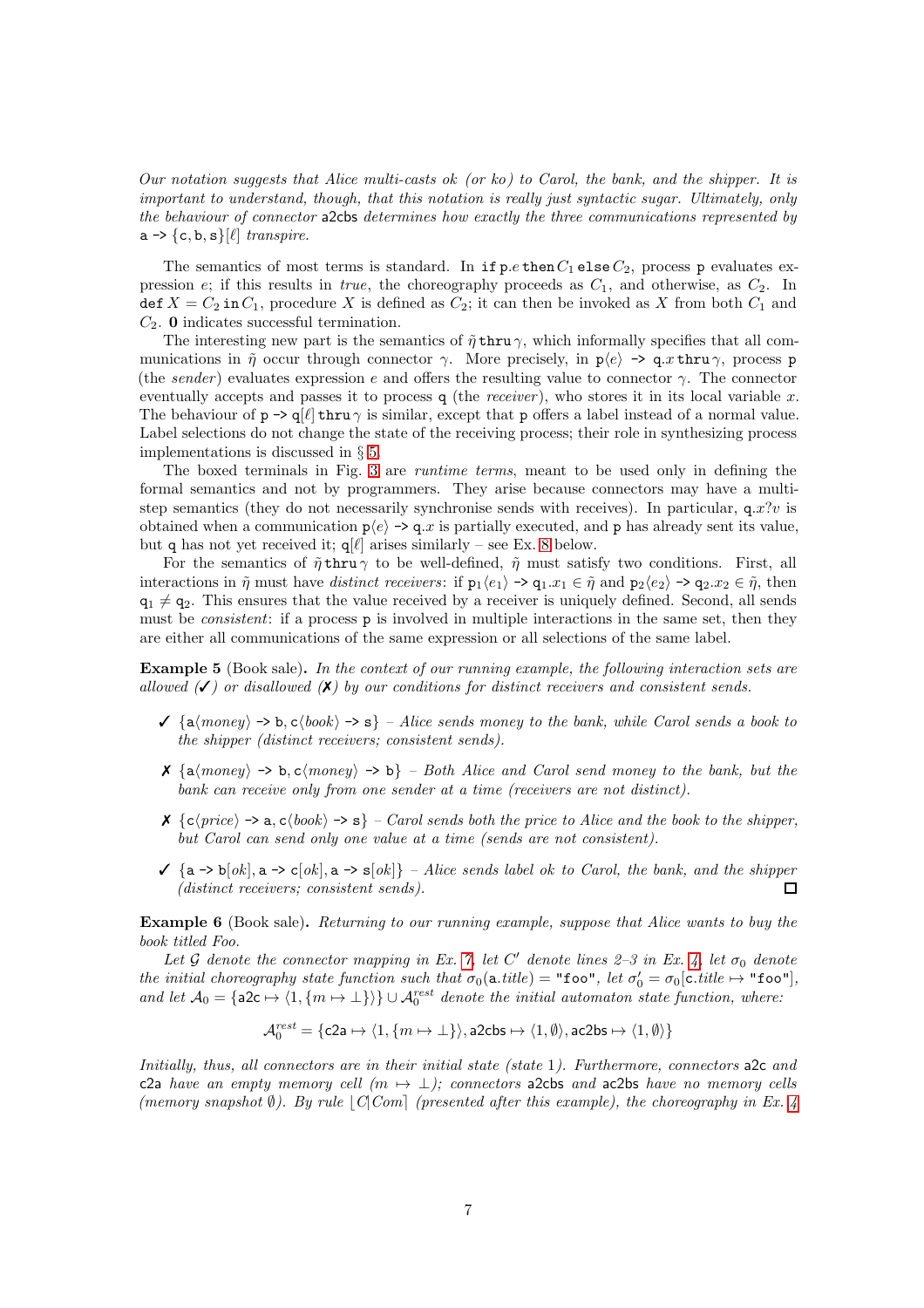reduces under G as follows:

|                      | $a\langle title \rangle \rightarrow c$ thru a2c; $C', \sigma_0, \{\text{a2c} \mapsto \langle 1, \{m \mapsto \perp\} \rangle\} \cup \mathcal{A}_0^{rest}$                                                                                                                                                                                                                                                                                                                      |
|----------------------|-------------------------------------------------------------------------------------------------------------------------------------------------------------------------------------------------------------------------------------------------------------------------------------------------------------------------------------------------------------------------------------------------------------------------------------------------------------------------------|
| $\rightsquigarrow_G$ | In state 1, according to G, connector alcoming has a transition that allows Alice to send (asyn-<br>chronously) to Carol. By performing such a send, Alice enables the choreography to make a<br>reduction, in which the first half of the communication completes; the (asynchronous) receive re-<br>mains. In the same step, alcomoves to state 2, and the value sent by Alice is stored in alc's<br>internal memory cell (title evaluates to "foo", based on $\sigma_0$ ). |
|                      | c.title?"foo" thru a2c; C', $\sigma_0$ , $\{a2c \mapsto \langle 2, \{m \mapsto "foo"\}\rangle\} \cup \mathcal{A}_0^{rest}$                                                                                                                                                                                                                                                                                                                                                    |
| $\rightsquigarrow_G$ | In state 2, according to $G$ , connector also only has a transition that allows Carol to receive (asyn-<br>chronously) from Alice. By performing such a receive, Carol enables the choreography to make a<br>reduction in which the whole communication completes. In the same step, alcomoves to state 1<br>(the internal memory cell is not cleared).                                                                                                                       |
|                      | $\emptyset$ thru a2c; C', $\sigma'_0$ , $\{$ a2c $\mapsto$ $\langle 1, \{m \mapsto$ "foo"} $\rangle\} \cup \mathcal{A}_0^{rest}$                                                                                                                                                                                                                                                                                                                                              |

 $\Box$ 

#### 4.1 Formal semantics

The semantics of CR is a reduction semantics parametrised over a *connector mapping*: a function  $\mathcal{G}$ from connector names to automata. Intuitively,  $G(\gamma)$  denotes the automaton that models connector  $γ$  used in the choreography; the set P of ports in each  $G(γ)$  is simply a one-to-one mapping (i.e., a renaming of) the set of processes that use the connector.[2](#page-7-2)

<span id="page-7-1"></span>Example 7 (Book sale). The connector names in Ex. [4](#page-5-3) are a2c, c2a, a2cbs, and ac2bs. Thus, the requirements in Ex. [2](#page-2-2) give rise to the following connector mapping:

 $\int$  a2c  $\mapsto$  Async1[a/p<sub>1</sub>, c/p<sub>2</sub>], c2a  $\mapsto$  Async1[c/p<sub>1</sub>, a/p<sub>2</sub>], a2cbs  $\mapsto \mathit{SyncMulti3}[\texttt{a}/p_1, \texttt{b}/p_2, \texttt{c}/p_3, \texttt{s}/p_4], \;\;$  ac2bs  $\mapsto \mathit{Barrier}[\texttt{a}/p_1, \texttt{b}/p_2, \texttt{c}/p_3, \texttt{s}/p_4]$  $\mathcal{L}$ 

where Async1[a/p<sub>1</sub>, c/p<sub>2</sub>] denotes automaton Async1 in Fig. [1,](#page-4-0) with a substituted for p<sub>1</sub>, and c for  $p_2$  (and likewise in the other mappings). Under this connector mapping, thus, Alice and Carol communicate via asynchronous channels (a2c and c2a) to exchange title and price; Alice, Carol, the bank, and the shipper communicate via synchronous multi-cast (a2cbs) to exchange ok or ko, and via barrier sends/receives (ac2bs) to exchange money and book.  $\Box$ 

Remark 1. The book sale scenario illustrates an important design decision, namely the separation between intention and realisation: a choreography defines what interactions are intended (e.g., communications of the money from Alice to the Bank and the book from Carol to the shipper), while the connectors define how these communications are realised (e.g., synchronously or asynchronously). As a result, every interaction has to be expressed in two places, serving two complementary purposes: as "specifications" in the choreography and as "implementations" in the connectors (automaton transitions). As usual, implementations should respect specifications; we address this in § [4.3.](#page-12-0)  $\Box$ 

The reduction relation for CR under a given G is denoted as  $\leadsto_G$ ; it ranges over triples C,  $\sigma$ , A, where C is a choreography,  $\sigma$  is a choreography state function (mapping each process to a mapping of its variables to values, i.e.,  $\sigma(p.x)$  is the value stored at variable x in process p), and A is an automaton state function (mapping each connector name  $\gamma$  in the domain of G to a pair  $\langle s, \mu \rangle$  of the state and memory snapshot of the automaton  $\mathcal{G}(\gamma)$ . Before introducing the formal rule for communications, we give an example that discusses the intuition.

<span id="page-7-0"></span>Example 8 (Book sale). Returning to our running example, suppose that Alice wants to buy the book titled Foo.

<span id="page-7-2"></span><sup>2</sup>This means that each process can interact at most through one port in each automaton.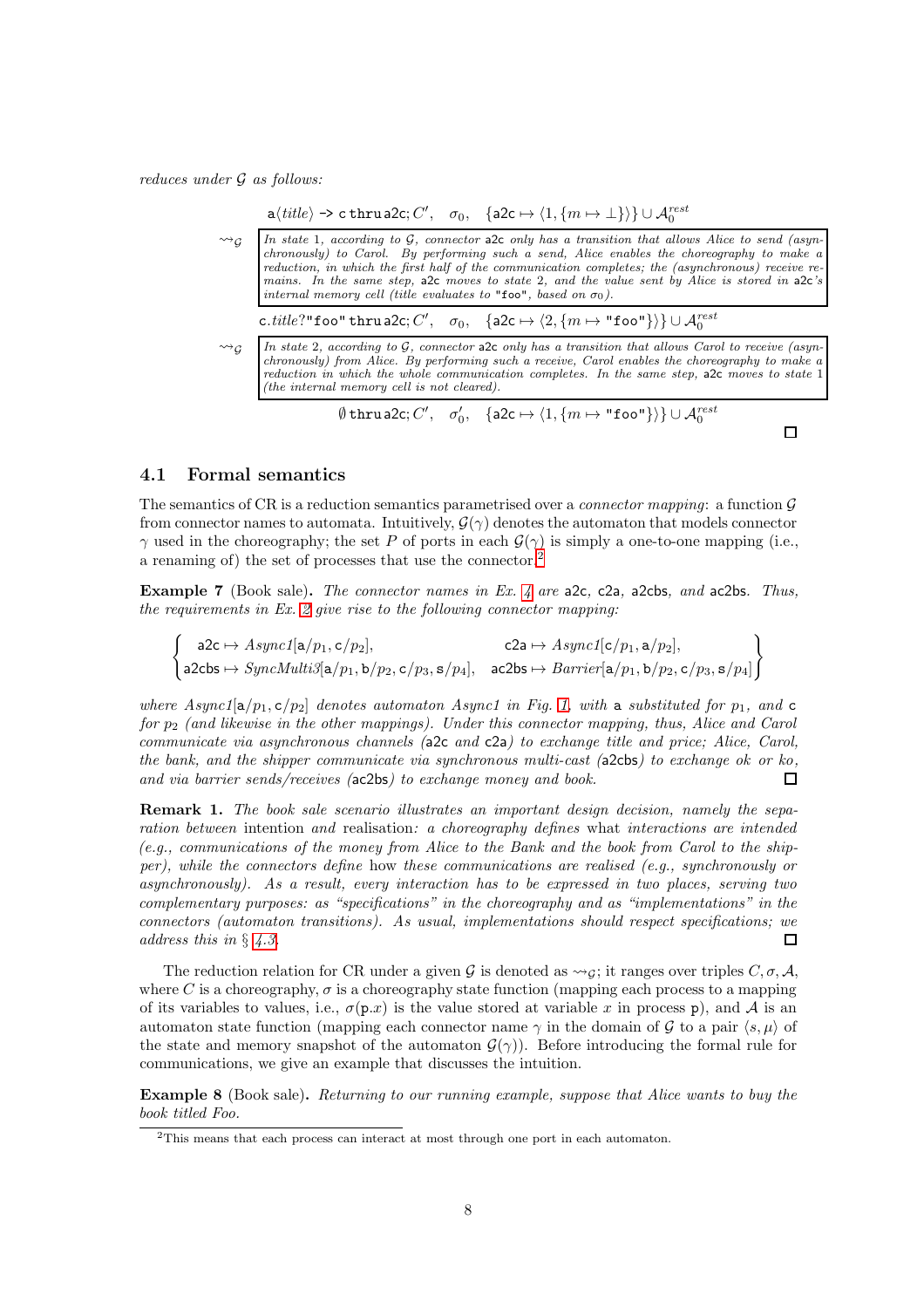Let G denote the connector mapping in Ex. [7,](#page-7-1) let C' denote lines  $2-3$  in Ex. [4,](#page-5-3) let  $\sigma_0$  denote the initial choreography state function such that  $\sigma_0(\texttt{a.title}) = " \texttt{foo}", let \sigma'_0 = \sigma_0[\texttt{c.title} \mapsto " \texttt{foo}" ],$ and let  $A_0 = \{ \text{a2c} \mapsto \langle 1, \{m \mapsto \perp\} \rangle \} \cup A_0^{rest}$  denote the initial automaton state function, where:

$$
\mathcal{A}_0^{rest} = \{\texttt{c2a} \mapsto \langle 1, \{m \mapsto \bot\} \rangle, \texttt{a2cbs} \mapsto \langle 1, \emptyset \rangle, \texttt{ac2bs} \mapsto \langle 1, \emptyset \rangle\}
$$

Initially, thus, all connectors are in their initial state (state 1). Furthermore, connectors a2c and c2a have an empty memory cell  $(m \mapsto \bot)$ ; connectors a2cbs and ac2bs have no memory cells (memory snapshot  $\emptyset$ ). By rule  $\lvert C|\mathit{Com}\rvert$  (presented after this example), the choreography in Ex. [4](#page-5-3) reduces under G as follows:

$$
\mathtt{a}\langle\mathit{title}\rangle\texttt{\rightarrow}\mathtt{c}\mathtt{thru}\,\mathtt{a2c}; C',\quad\sigma_0,\quad\{\mathtt{a2c}\mapsto\langle 1,\{\mathit{m}\mapsto\bot\}\rangle\}\cup\mathcal{A}^{\mathit{rest}}_0
$$

| $\rightsquigarrow_G$ | In state 1, according to $G$ , connector alconly has a transition that allows Alice to send (asyn-<br>chronously) to Carol. By performing such a send, Alice enables the choreography to make a<br>reduction, in which the first half of the communication completes; the (asynchronous) receive re-<br>mains. In the same step, alcomoves to state 2, and the value sent by Alice is stored in alc's<br>internal memory cell (title evaluates to "foo", based on $\sigma_0$ ). |
|----------------------|---------------------------------------------------------------------------------------------------------------------------------------------------------------------------------------------------------------------------------------------------------------------------------------------------------------------------------------------------------------------------------------------------------------------------------------------------------------------------------|
|                      | c.title?"foo" thru a2c; C', $\sigma_0$ , {a2c $\mapsto \langle 2, \{m \mapsto$ "foo"}}} $\cup \mathcal{A}_0^{rest}$                                                                                                                                                                                                                                                                                                                                                             |
| $\rightsquigarrow_G$ | In state 2, according to $G$ , connector also only has a transition that allows Carol to receive (asyn-                                                                                                                                                                                                                                                                                                                                                                         |

 $\sim$ <sup>2</sup> In state 2, according to G, connector a2c only has a transition that allows Carol to receive (asyn-<br>chronously) from Alice. By performing such a receive, Carol enables the choreography to make a reduction in which the whole communication completes. In the same step,  $a2c$  moves to state 1 (the internal memory cell is not cleared).

$$
\emptyset \operatorname{thru} \operatorname{a2c}; C', \quad \sigma_0', \quad \{\operatorname{a2c} \mapsto \langle 1, \{m \mapsto \text{``foo''}\} \rangle\} \cup \mathcal{A}_0^{rest}
$$

 $\Box$ 

These intuitions are captured in the rule for communications  $|C|C$ om, which is the key rule defining  $\rightsquigarrow_c$ . We discuss this rule in detail.

$$
\frac{\mathcal{A}(\gamma) = \langle s, \mu \rangle \quad \tilde{\eta}, \sigma, \mu \stackrel{\phi}{\longrightarrow} \tilde{\eta}', \sigma', \mu' \quad s \stackrel{\phi}{\longrightarrow}_{\gamma} s'}{\tilde{\eta} \text{ thru } \gamma; C, \sigma, \mathcal{A} \leadsto_{\mathcal{G}} \tilde{\eta}' \text{ thru } \gamma; C, \sigma', \mathcal{A}[\gamma \mapsto \langle s', \mu' \rangle]} [C|\text{Com}]
$$

Rule  $|C|Com|$  allows some of the communications in  $\tilde{\eta}$  to reduce as long as the state of the automaton corresponding to connector  $\gamma$  allows it. The rule reads: under G, triple  $\tilde{\eta}$  thru  $\gamma$ ; C,  $\sigma$ , A can reduce if automaton  $\mathcal{G}(\gamma)$  can fire a transition out of its current state that is compatible with the interactions specified in  $\tilde{\eta}$ .

More formally, the first premise of this rule retrieves the current state  $s$  and memory snapshot  $\mu$  of the connector  $\gamma$  controlling the communication. In the second premise, the labelled reduction  $\tilde{\eta}, \sigma, \mu \stackrel{\phi}{\to} \tilde{\eta}', \sigma', \mu'$  (defined below) states that reducing  $\tilde{\eta}$  to  $\tilde{\eta}'$  transforms the state of processes σ into σ' and the memory snapshot of the connector  $\mu$  into  $\mu'$ . The label φ represents the actions executed in this reduction. The third premise checks that these actions are allowed by the automaton, by checking that  $\phi$  labels an outgoing transition of s.

The rules defining labelled reductions  $\tilde{\eta}, \sigma, \mu \stackrel{\phi}{\longrightarrow} \tilde{\eta}', \sigma', \mu'$  are given in Fig. [4.](#page-9-0) They are obtained by considering the different possible cases for terms  $\tilde{\eta}$  and matching them to appropriate constraints  $\phi$ . Let  $e \downarrow^{\sigma}_{p} v$  denote that expression e evaluates to value v under  $\sigma$  (i.e., after substituting every free variable x in e by  $\sigma(p,x)$ ). In rule  $|C|SyncVal|$ , an entire communication  $p(e) \rightarrow q.x$  is executed in one step. Accordingly, the label  $p \rightarrow q$  denotes that the automaton should support a synchronous communication between p and q. The state of the receiver q is updated with the value sent by p. Rule  $\lfloor C|\text{SendVal}\rfloor$  applies in the case where the message from p should be stored in a memory cell m of the automaton (label  $p \rightarrow m$ ). This is used for asynchronous communications, where the message is received later on by the receiver. In the reductum, we keep a runtime term signalling that the receiver is still waiting to receive the message  $(q.x?v)$ . This kind of runtime terms is handled by  $|C|$ RecvVal $|$ , whose label specifies that q should receive the message stored in some memory cell m. Its premise checks that the value q is expecting to receive  $(v, \text{ defined in})$ the choreography term) is the one stored in  $m^3$  $m^3$  Rules [C|SyncSel], [C|SendSel] and [C|RecvSel]

<span id="page-8-0"></span><sup>&</sup>lt;sup>3</sup>In other words, the automaton delivers the messages as specified in the choreography.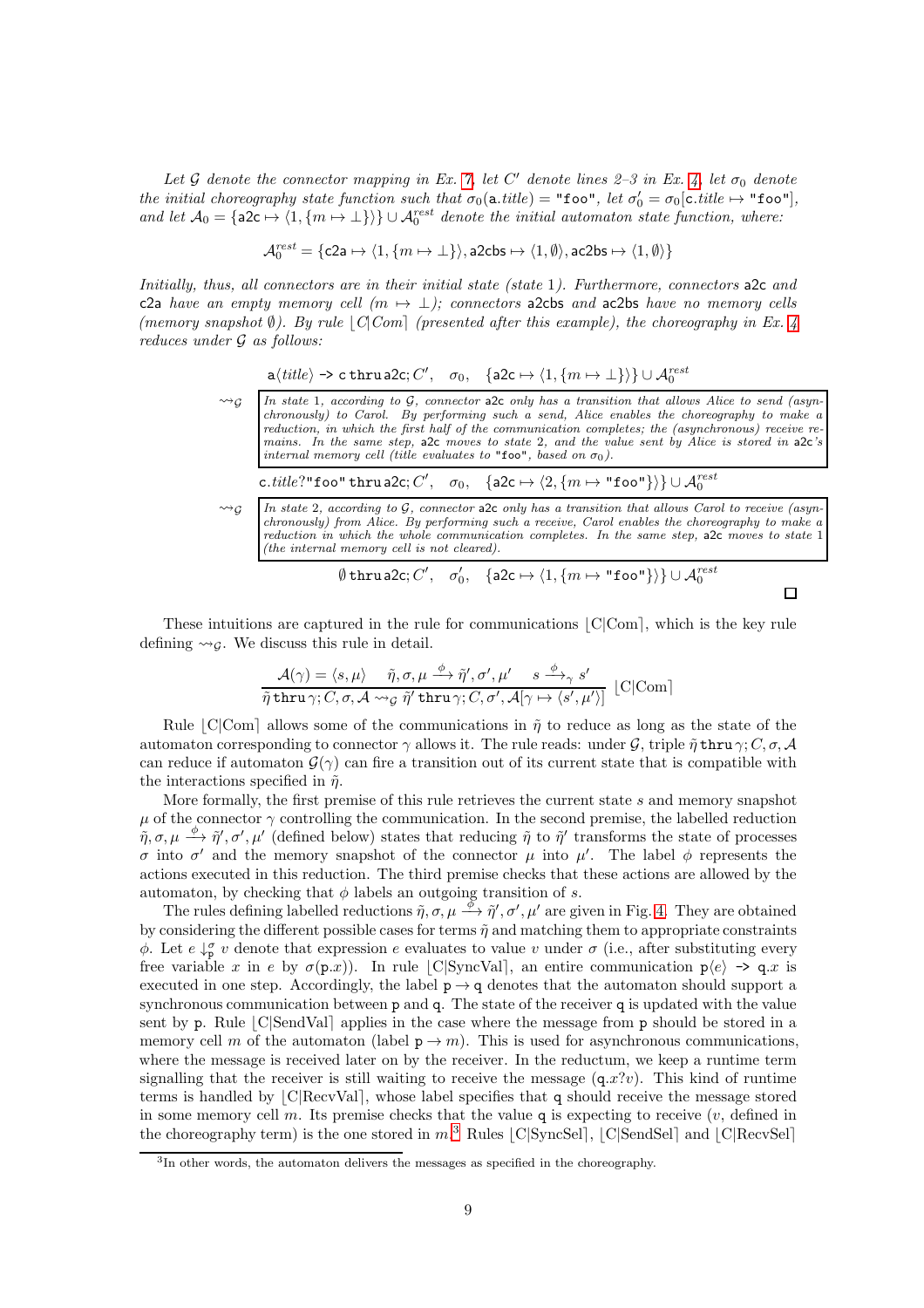$$
\frac{e \downarrow_{\varphi}^{\sigma} v}{\{p\langle e \rangle \to q.x\}, \sigma, \mu \xrightarrow{p \to m} q.x?v, \sigma, \mu[m \to v]} \quad [C|\text{SendVal}] \quad \frac{\mu(m_1) = v}{\emptyset, \sigma, \mu \xrightarrow{m_1 \to m_2} \emptyset, \sigma, \mu[m_2 \to v]} \quad [C|\text{Mem}]
$$
\n
$$
\frac{\mu(m) = v}{\{q.x?v\}, \sigma, \mu \xrightarrow{m \to q} \emptyset, \sigma[q.x \to v], \mu} \quad [C|\text{ReevVal}] \quad \frac{\tilde{\eta}_1, \sigma, \mu \xrightarrow{\phi} \tilde{\eta}_2, \sigma', \mu'}{\langle \tilde{\eta}_1 \oplus \tilde{\eta}', \tilde{\eta}, \sigma, \mu \xrightarrow{\phi} (\tilde{\eta}_2 \oplus \tilde{\eta}'), \sigma', \mu'} \quad [C|\text{Mon}]
$$
\n
$$
\frac{e \downarrow_{\varphi}^{\sigma} v}{\{p\langle e \rangle \to q.x\}, \sigma, \mu \xrightarrow{p \to q} \emptyset, \sigma[q.x \to v], \mu} \quad [C|\text{SyncVal}] \quad \frac{\mu(m) = \ell}{\{p \to q[\ell]\}, \sigma, \mu \xrightarrow{p \to q} \emptyset, \sigma, \mu} \quad [C|\text{SyncSel}]
$$
\n
$$
\frac{\mu(m) = \ell}{\{p \to q[\ell]\}, \sigma, \mu \xrightarrow{p \to m} \{q[\ell]\}, \sigma, \mu[m \to \ell]} \quad [C|\text{SendSel}] \quad \frac{\mu(m) = \ell}{\{q[\ell]\}, \sigma, \mu \xrightarrow{m \to q} \emptyset, \sigma, \mu} \quad [C|\text{ReevSel}]
$$
\n
$$
\frac{\tilde{\eta}_1, \sigma, \mu \xrightarrow{\phi_1} \tilde{\eta}_1', \sigma', \mu' \xrightarrow{\tilde{\eta}_2} \sigma', \mu' \xrightarrow{\phi_2} \tilde{\eta}_2', \sigma'', \mu'' \quad (\dagger)}{\{C|\text{Join}|}
$$
\n
$$
(\tilde{\eta}_1 \oplus \tilde{\eta}_2), \sigma, \mu \xrightarrow{\phi_1 \cup \phi_2} (\tilde{\eta}_1' \oplus \tilde{\eta}_2'), \sigma'', \mu''} \quad [C|\text{Join}|
$$

<span id="page-9-0"></span>Figure 4: Semantics of individual communications. The side condition  $(\dagger)$  in rule  $|C|$ Join $|$  reads: if memory cell m occurs in both  $\phi_1$  and  $\phi_2$ , then it is not both written to in  $\phi_1$  and read from in  $\phi_2$ .

deal with label selections similarly. Rule  $|C|$ Mem covers internal transitions in the automaton that only modify memory. Finally, rules  $|C|$ Mon $|$  and  $|C|$ Join $|$  extend this notion to transitions labelled by non-singleton sets. Rule  $|C|$ Mon $|$  states that some communications in  $\tilde{\eta}$  may not be executed at all (i.e., they are postponed until a later reduction). Rule  $|C|$ Join $|$  allows executing several communications at the same time; note that labels  $\phi_1$  and  $\phi_2$  may share constraints (e.g., with multi-cast), while  $\tilde{\eta}_1$  and  $\tilde{\eta}_2$  must be disjoint ( $\uplus$  is the disjoint union operator).

The syntactic assumptions on choreography terms (page [7\)](#page-5-3), namely distinct receivers (all terms on the right-hand sides of interactions are distinct) and consistent sends (if a process sends to several processes, then it always sends the same value or label), ensure that the sequentialisation in  $|C|$ Join $|$  is of no consequence (building the final set  $\phi$  in any order always yields the same final states  $\sigma'$  and  $\mu'$  in [C|Com]), except if the same memory cell is both written to and read from. In that case, the read must precede the write; this is guaranteed by side condition  $(†)$ , which ensures that concurrent accesses to a memory cell are done in a consistent way.

<span id="page-9-1"></span>**Example 9** (Book sale). We formally derive the reductions in Ex. [8,](#page-7-0) using rule  $|C|$ Com and Fig. [4.](#page-9-0) Let  $\mathcal{G}, \sigma_0, \sigma'_0, \text{ and } \mathcal{A}_0$  be defined as in Ex. [8.](#page-7-0)

For the first reduction, first,  $A_0(a2c) = \langle 1, \{m \mapsto \perp\} \rangle$  (rule  $\lfloor C \rfloor Com \rfloor$ , first premise). Next, automaton  $\mathcal{G}(\text{a2c})$  has one transition out of state 1, namely 1  $\xrightarrow{\text{a}\rightarrow m}_{\text{a2c}}$  2 (rule  $\lfloor C|Com \rfloor$ , third premise). Finally, using Fig. [4,](#page-9-0) we need to derive  $a\langle title \rangle \rightarrow c, \sigma_0, \{ m \mapsto \bot \} \stackrel{\lambda \rightarrow m}{\longrightarrow} \ldots$  (rule  $|C|Com]$ , second premise); this follows from rule  $|C|SendVal$ . Thus, we derive:

$$
\label{eq:1} \begin{array}{c} \it title \downarrow_{\mathbf{a}}^{\sigma_{0}} \text{``foo''} \\ \hline \texttt{a}\langle \it title \rangle \rightarrow \texttt{c}, \sigma_{0}, \{m \mapsto \bot\} \xrightarrow{\mathbf{a} \rightarrow m} \texttt{[C|SendVal]} \\ \mathcal{A}_{0}(\mathbf{a2c}) = \langle 1, \{m \mapsto \bot\} \rangle & \quad \texttt{c.title?''foo'', } \sigma_{0}, \{m \mapsto \texttt{``foo''}\} & \quad \texttt{1} \xrightarrow{\mathbf{a} \rightarrow m} \texttt{a2c} \; \texttt{2} \\ \hline \texttt{a}\langle \it title \rangle \rightarrow \texttt{c. thrua2c}; C', \; \sigma_{0}, \quad \texttt{a2c} \mapsto \langle 1, \{m \mapsto \bot\} \rangle \} \cup \mathcal{A}_{0}^{rest} \\ \leadsto_{\mathcal{G}} \texttt{c.title?''foo'' thrua2c}; C', \; \sigma_{0}, \; \{\mathbf{a2c} \mapsto \langle 2, \{m \mapsto \texttt{``foo''}\} \rangle \} \cup \mathcal{A}_{0}^{rest} \end{array}
$$

Henceforth, let  $\mathcal{A}'_0 = \{ \mathsf{a2c} \mapsto \langle 2, \{m \mapsto \text{``foo''}\} \rangle \} \cup \mathcal{A}_0^{rest}.$ For the second reduction, similarly, we derive:

$$
\frac{\{m \mapsto \text{``foo''}\}(m) = \text{``foo''}}{\text{c. title?''foo'', } \sigma_0, \{m \mapsto \text{``foo''}\}} \cdot \text{C|RecvVal}
$$
\n
$$
\frac{\mathcal{A}'_0(\text{a2c}) = \langle 2, \{m \mapsto \text{``foo''}\}\rangle \qquad \xrightarrow{m \to c} \emptyset, \sigma'_0, \{m \mapsto \text{``foo''}\} \qquad 2 \xrightarrow{m \to c} \text{a2c}}{m \leftrightarrow c. title? \text{``foo''} \text{thrua2c}; C', \sigma_0, \{a2c \mapsto \langle 2, \{m \mapsto \text{``foo''}\}\rangle\} \cup \mathcal{A}_0^{rest}
$$
\n
$$
\sim_{\mathcal{G}} \qquad \emptyset \text{thrua2c}; C', \sigma'_0, \{a2c \mapsto \langle 1, \{m \mapsto \text{``foo''}\}\rangle\} \cup \mathcal{A}_0^{rest}
$$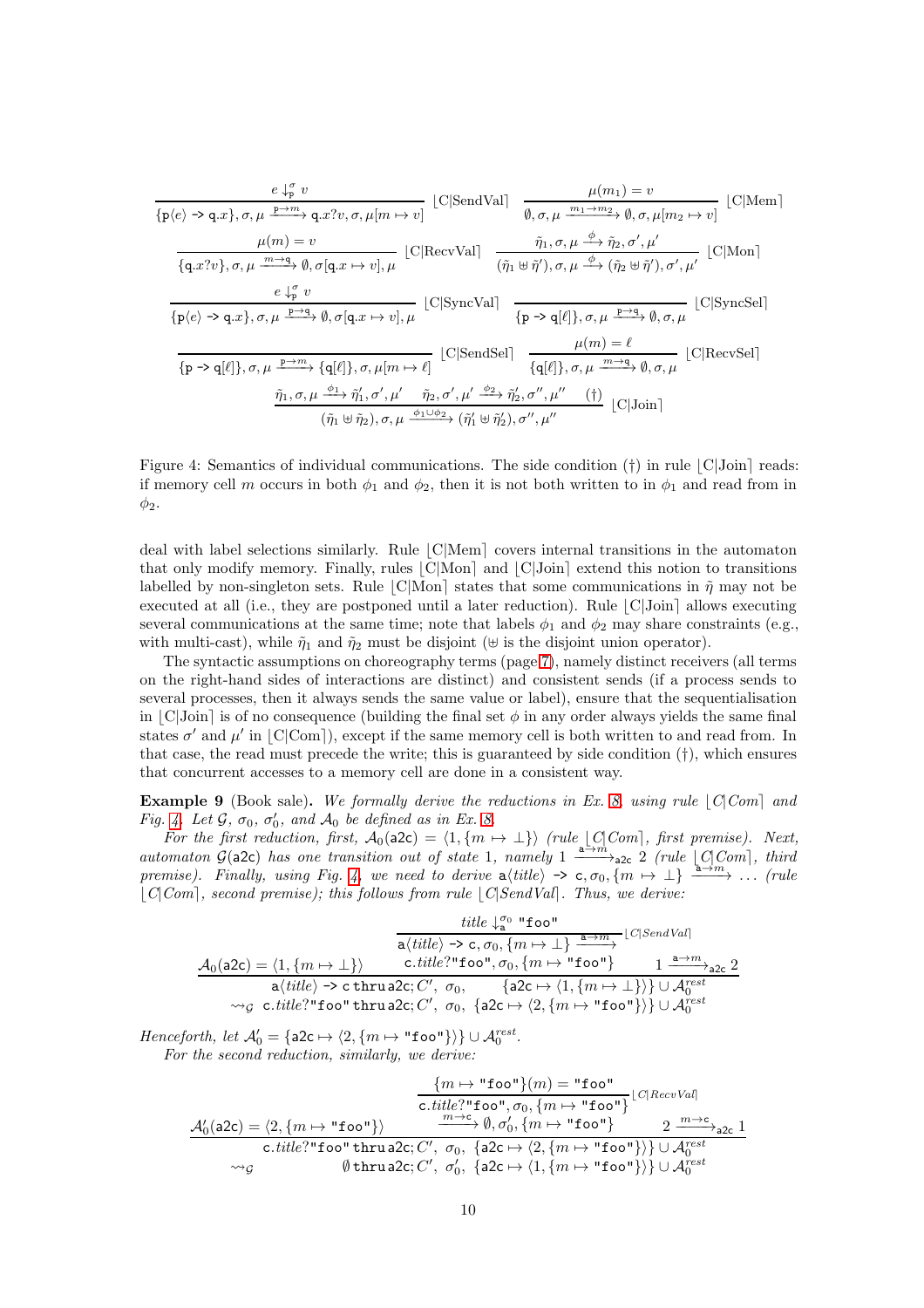

<span id="page-10-0"></span>Figure 5: Cho-Reo-graphy, structural precongruence.

<span id="page-10-1"></span>**Example 10** (Book sale). We formally derive the reduction of line  $\ddot{A}$  in Ex.  $\ddot{A}$ . Let  $\ddot{G}$  denote the connector mapping in Ex. [7,](#page-7-1) let  $\sigma$  denote a choreography state function such that  $\sigma(\mathbf{a}.money) = \$10$ and  $\sigma(c \cdot book) = \texttt{foo.pdf}$ , let  $\sigma' = \sigma[\texttt{b}.money \mapsto \$10]$ , let  $\sigma'' = \sigma'[\texttt{s}.book \mapsto \texttt{foo.pdf}$ , and let  $\mathcal{A} = \mathcal{A}^{rest} \cup \{\text{ac2bs} \mapsto \{1, \emptyset\}\}\$ denote an automaton state function, for some  $\mathcal{A}^{rest}$ . We derive:

 $\Box$ 

$$
\frac{\text{money } \downarrow_{a}^{\sigma} \$ 10}{\{a\langle \text{money} \rangle \rightarrow b\}, \sigma, \emptyset} \qquad \frac{\text{book } \downarrow_{c}^{\sigma} \text{foo.pdf}}{\{c\langle \text{book} \rangle \rightarrow s\}, \sigma', \emptyset} \cup \text{[C|SyncVal]}\n\frac{\frac{a \rightarrow b}{a \rightarrow b} \emptyset, \sigma', \emptyset}{\{c\langle \text{book} \rangle \rightarrow s\}, \sigma', \emptyset} \cup \text{[C|Join]}\n\frac{A(ac2bs) = \langle 1, \emptyset \rangle}{\{a\langle \text{money} \rangle \rightarrow b, c\langle \text{book} \rangle \rightarrow s\}, \sigma, \emptyset} \cup \text{[C|Join]}\n\frac{A(ac2bs) = \langle 1, \emptyset \rangle}{\{a\langle \text{money} \rangle \rightarrow b, c\langle \text{book} \rangle \rightarrow s\} \text{thru } ac2bs; 0, \sigma, \mathcal{A}\n\frac{\langle \text{thru } ac2bs \rangle}{\{a\langle \text{trur } ac2bs \rangle, \emptyset, \sigma', \emptyset \rangle} \cup \text{thru } ac2bs; 0, \sigma', \mathcal{A}\n\frac{\langle \text{thru } ac2bs \rangle}{\{a\langle \text{trur } ac2bs \rangle, \emptyset, \sigma', \emptyset \rangle}} \cup \text{[C|Join]}\n\frac{\langle \text{thru } ac2bs \rangle}{\{a\langle \text{metr } ac2bs \rangle, \emptyset, \sigma', \emptyset \rangle} \cup \text{[C|Join]}\n\frac{\langle \text{thru } ac2bs \rangle}{\{a\langle \text{metr } ac2bs \rangle, \emptyset, \emptyset \rangle} \cup \text{[C|Join]}\n\frac{\langle \text{thru } ac2bs \rangle}{\{a\langle \text{metr } ac2bs \rangle, \emptyset, \emptyset \rangle} \cup \text{[C|Join]}\n\frac{\langle \text{thru } ac2bs \rangle}{\{a\langle \text{metr } ac2bs \rangle, \emptyset, \emptyset \rangle} \cup \text{[C|Join]}\n\frac{\langle \text{thru } ac2bs \rangle}{\{a\langle \text{metr } ac2bs \rangle, \emptyset, \emptyset \rangle} \cup \text{[C|Join]}\n\frac{\langle \text{
$$

Rule  $|C|Com|$  is the only rule in the semantics that can cause a choreography to get stuck; we discuss this in more detail in the next section.

The remaining rules defining  $\rightsquigarrow_{\mathcal{G}}$  are standard from other choreography calculi (e.g., [\[22\]](#page-24-2)), and they are given Fig. [6\)](#page-11-0): they define reductions for conditionals, allow for reductions under procedure definitions, and close the reduction relation  $\rightsquigarrow_{\mathcal{G}}$  under the structural precongruence  $\prec$ . Rule  $|C|$ Struct uses a structural precongruence that allows for actions to be swapped if they do not interfere. The most interesting rules deal with communications:  $|C|Eta-Split|$  and  $|C|EtaEnd$ , displayed in Fig. [5](#page-10-0) (where  $pn(\tilde{\eta})$  denotes the process names that occur in  $\tilde{\eta}$ ). Rule  $|C|$ Eta-Split allows interactions through the same connector to be joined in one  $\tilde{n}$  or split among several ones. which is necessary for correct interaction with rule  $|C|$ Eta-Eta $|$ . (See [\[21\]](#page-24-17) for a similar discussion: this rule is needed whenever one  $\tilde{\eta}$  can specify several communications. Ex. [11](#page-11-1) below illustrates this interplay in our language.) Rule  $|C|EtaEnd|$  removes completed interactions from the head of a choreography. The remaining rules defining  $\preceq$  concern recursion unfolding and swapping of conditionals; these rules are straightforward adaptations of those in [\[22\]](#page-24-2).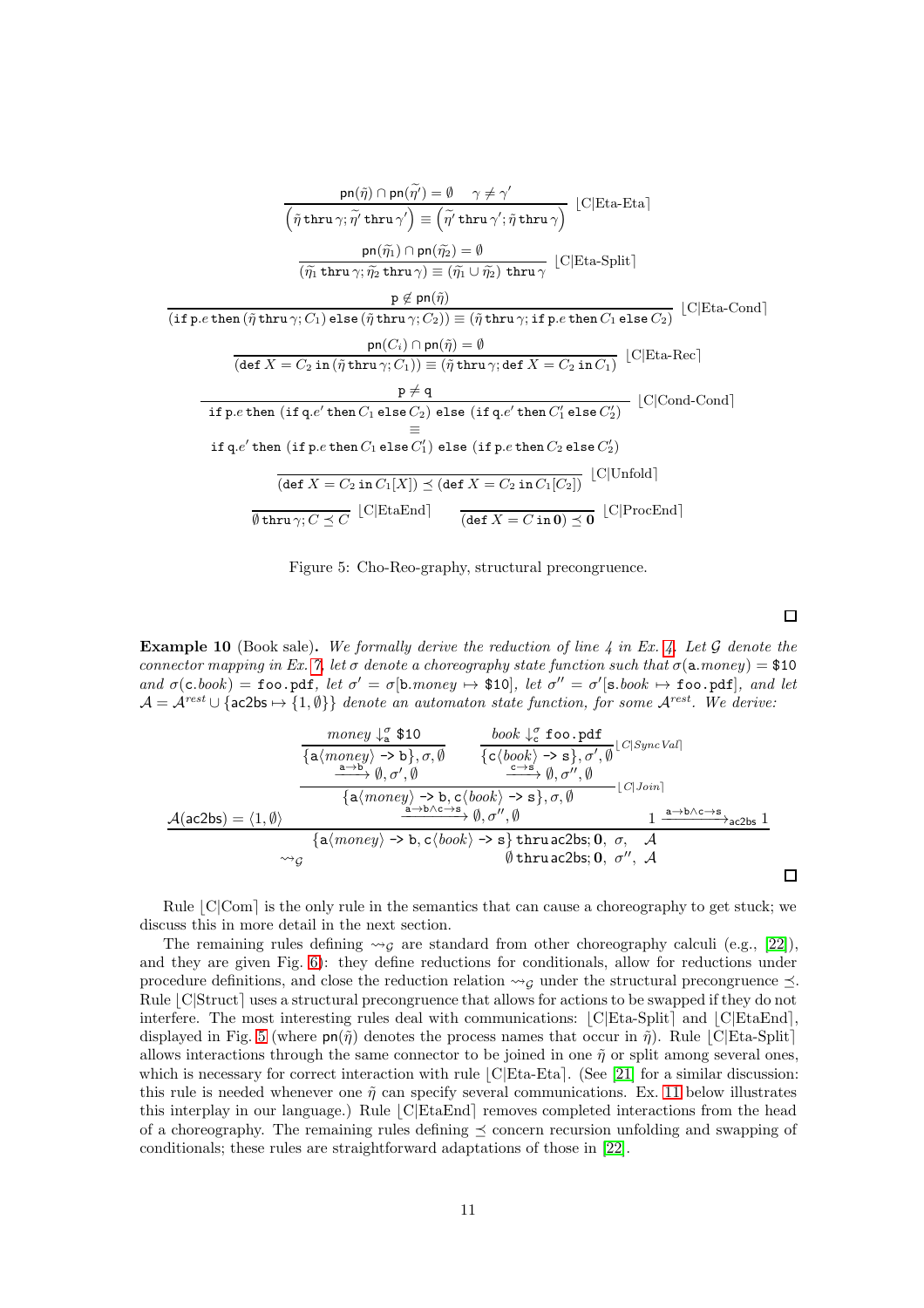$$
i = 1 \text{ if } e \downarrow^{\sigma}_{p} true, i = 2 \text{ otherwise}
$$
  
\nif p.e then  $C_1$  else  $C_2, \sigma, \mathcal{A} \leadsto_{\mathcal{G}} C_i, \sigma, \mathcal{A}$  [C|Cond]  
\n
$$
\frac{C_1 \preceq C_2 \quad C_2, \sigma, \mathcal{A} \leadsto_{\mathcal{G}} C'_2, \sigma', \mathcal{A'} \quad C'_2 \preceq C'_1}{C_1, \sigma, \mathcal{A} \leadsto_{\mathcal{G}} C'_1, \sigma', \mathcal{A'}} \quad [C|Struct]
$$
  
\n
$$
C_1, \sigma, \mathcal{A} \leadsto_{\mathcal{G}} C'_1, \sigma', \mathcal{A}
$$
  
\ndef  $X = C_2$  in  $C_1, \sigma, \mathcal{A} \leadsto_{\mathcal{G}} \text{def } X = C_2$  in  $C'_1, \sigma', \mathcal{A'} \quad [C|Ctx]$ 

<span id="page-11-0"></span>Figure 6: Cho-Reo-graphy, semantics.

<span id="page-11-1"></span>Example 11. Consider the following choreography, where for simplicity we abstract from the actual values being communicated.

$$
C \equiv \{p \rightarrow q, r \rightarrow s\} \text{ thru }\gamma; \{p \rightarrow q, t \rightarrow v\} \text{ thru }\gamma'
$$

and assume that both  $G(\gamma)$  and  $G(\gamma')$  allow the interactions between the processes they connect to occur independently and in any order. Then it is actually possible that the communication between t and v is the first one to take place. In order for our choreography language to allow this behaviour, we need to use both  $|C|Eta-Split|$  and  $|C|Eta-Eta|$  to exchange actions, as follows.

$$
C \equiv \{p \rightarrow q, r \rightarrow s\} \text{thru}\gamma; \{p \rightarrow q, t \rightarrow v\} \text{thru}\gamma'
$$
  
\n
$$
\equiv \{p \rightarrow q, r \rightarrow s\} \text{thru}\gamma; t \rightarrow v \text{thru}\gamma'; p \rightarrow q \text{thru}\gamma'
$$
  
\n
$$
\equiv t \rightarrow v \text{thru}\gamma'; \{p \rightarrow q, r \rightarrow s\} \text{thru}\gamma; p \rightarrow q \text{thru}\gamma'
$$
  
\n
$$
by \lfloor C|Eta-Split \rfloor
$$
  
\n
$$
by \lfloor C|Eta-Eta \rfloor
$$

### 4.2 Flexibility

An immediate advantage of CR is that different communication semantics can freely be mixed in the same choreography. A second advantage is that CR enables programmers to change the semantics of a choreography modularly, by altering the behaviour of the connectors through which the processes interact with each other, without the need to change the choreography itself.

<span id="page-11-3"></span>Example [1](#page-2-1)2 (Book sale). The original book sale scenario (Ex. 1 and [2\)](#page-2-2) requires Alice and Carol to send money and book to the bank and the shipper synchronously, as they initially do not trust each other. Now, suppose Alice and Carol establish mutual trust after successfully completing a number of book sales, such that their communications with the bank and the shipper no longer need to occur synchronously. Instead of redeveloping the choreography from scratch, we need to redefine only the connector mapping  $\mathcal G$  in Ex. [7,](#page-7-1) as follows:

$$
\mathcal{G} := \mathcal{G}[\text{ac2bs} \mapsto \textcircled{\underbrace{\mathbb{R} \xrightarrow{c \to s} \mathbb{R} \xrightarrow{c \to s} \mathbb{R} \mathbb{R}} \textcircled{2}]}
$$

Thus, we updated the mapping for ac2bs; for all other connectors, the mapping remains the same as in Ex. [7.](#page-7-1) The new automaton for ac2bs allows either a communication between Alice and the bank, asynchronously followed by a communication between Carol and the shipper (via state 2), or the same two communications in the reverse order (via state  $\overline{2}$ ).<sup>[4](#page-11-2)</sup>

Redefining the connector mapping for ac2bs is the only change we need to make: the choreography itself is exactly the same as in Ex. [4.](#page-5-3) This means that also the first reductions remain exactly the same as in Ex. [8](#page-7-0) and [9.](#page-9-1) By contrast, the reduction in Ex. [10](#page-10-1) is no longer valid, as it

<span id="page-11-2"></span><sup>&</sup>lt;sup>4</sup>The communications between Alice and the bank, and between Carol and the shipper, are synchronous in this automaton. We can easily make those communications asynchronous as well, but we skip this here to save space (the automaton gets larger).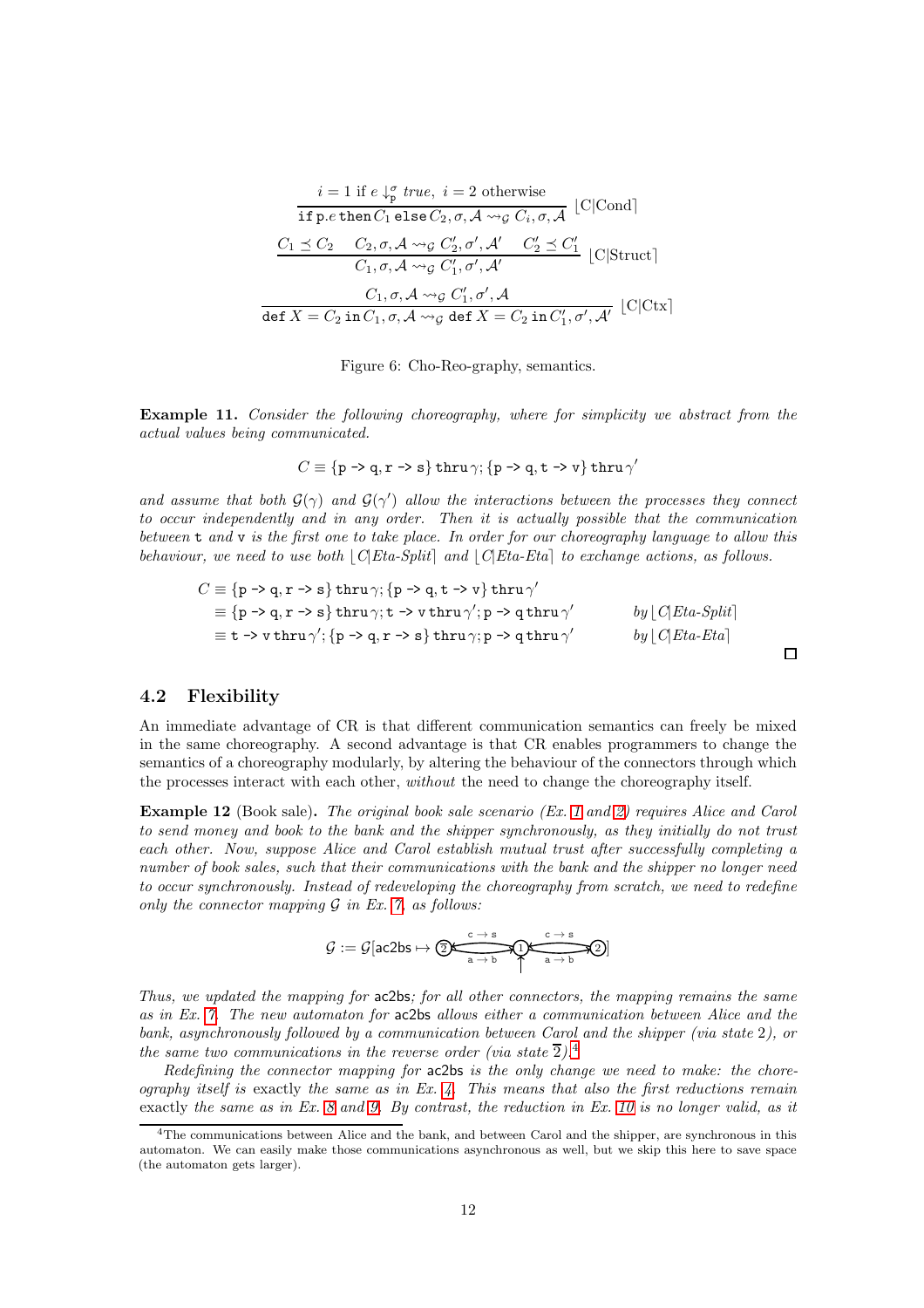relies on the semantics of ac2bs. To show the difference formally, let  $\sigma$ ,  $\sigma'$ ,  $\sigma''$ , and A be defined as in Ex. [10.](#page-10-1) Let also  $\mathcal{A}' = \mathcal{A}[\text{ac2bs} \mapsto \langle 2, \emptyset \rangle]$  and  $\mathcal{A}'' = \mathcal{A}$ . We derive:

$$
\frac{\text{money } \downarrow_{\alpha}^{\sigma} \$ 10}{\{a(\text{money}) \rightarrow b\}, \sigma, \emptyset \xrightarrow{a \rightarrow b} \emptyset, \sigma', \emptyset} \xrightarrow{[C|\text{sync Val}]}
$$
\n
$$
\frac{\mathcal{A}(ac2bs) = \langle 1, \emptyset \rangle}{\{a(\text{money}) \rightarrow b, c(\text{book}) \rightarrow s\}, \sigma, \emptyset} \xrightarrow{[C|\text{Mon}]}
$$
\n
$$
\frac{\mathcal{A}(ac2bs) = \langle 1, \emptyset \rangle \xrightarrow{a \rightarrow b} \{c(\text{book}) \rightarrow s\}, \sigma', \emptyset \xrightarrow{1 \xrightarrow{a \rightarrow b} a \text{ c2bs}} 2 \xrightarrow{[a(\text{money}) \rightarrow b, c(\text{book}) \rightarrow s] \text{ thru } ac2bs; \mathbf{0}, \sigma, \mathcal{A}}}{\{c(\text{book}) \rightarrow s\} \text{ thru } ac2bs; \mathbf{0}, \sigma', \mathcal{A}'}
$$

Next, we derive:

A(ac2bs) = h2, ∅i book ↓ σ <sup>c</sup> foo.pdf {chbooki -> s}, σ′ , ∅ <sup>c</sup>→<sup>s</sup> −−−→ ∅, σ′′ , ∅ ⌊C|SyncVal⌉ 2 <sup>c</sup>→<sup>s</sup> −−−→ac2bs 1 {chbook i -> s} thru ac2bs; 0, σ′ , A′ <sup>G</sup> ∅ thru ac2bs; 0, σ′′ , A′′

Thus, as intended, our reduction rules let us derive two separate reductions with one communication each (first Alice and the bank, then Carol and the shipper) instead of one reduction with two communications (Ex. [10\)](#page-10-1). Similarly, we can derive two separate reductions whereby Carol and the shipper communicate first, followed by Alice and the bank.  $\Box$ 

<span id="page-12-1"></span>Example 13. The previous example works also "in the opposite direction", from a trusting Alice and Carol (using connector mapping  $\mathcal G$  in Ex. [12\)](#page-11-3) to cautious ones (using connector mapping  $\mathcal G$  in Ex. [7\)](#page-7-1).

Our choreography is also compatible with the case where we have a trusting Alice and a cautious Carol, who only sends the book after receiving payment. A connector mapping that implements this behaviour is the following.

$$
\mathcal{G}:=\mathcal{G}[\mathsf{ac2bs}\mapsto \overbrace{\mathsf{R}\xrightarrow{a\to b}}^{\mathsf{c}\to s}\mathsf{S}]
$$

This connector mapping is still compatible with the choreography in Ex. [4.](#page-5-3) The symmetric case where Carol is trusting and Alice is cautious is similar.  $\Box$ 

Example 14. Note that the changes to connector mappings in Ex. [12](#page-11-3) and [13](#page-12-1) would still be possible if the programmer had written, e.g.,

$$
...; \{a \langle \textit{money} \rangle \rightarrow b\} \text{ thru} \, ac2 \text{bs}; \{c \langle \textit{book} \rangle \rightarrow s\} \, \text{thru} \, ac2 \text{bs}; 0
$$

instead of the choreography in Ex.  $\ddot{4}$ . Indeed, these two choreographies are equivalent due to the congruence rule  $|C|Eta-Split|$ , and thus the sets of connectors that are compatible with each of them are the same.

This might be surprising at first, but it fits with the view of choreographies as global specifications of independent processes. Specifically in this case, no choreography can impose a causal dependency between the two communications  $a\langle money \rangle \rightarrow b$  and  $c\langle book \rangle \rightarrow s$  unless it includes an additional communication in the middle involving a process that can observe both. The lack of causal dependencies in this example thus leaves the connector for ac2bs free to decide the order in which the interactions are performed.  $\Box$ 

### <span id="page-12-0"></span>4.3 Deadlock-freedom

Rule  $|C|Com|$  is the only rule in the semantics that can cause a choreography to get stuck: in choreography  $\tilde{\eta}$  thru  $\gamma$ ; C, there can be incompatibilities between the communications allowed by connector  $\gamma$  and the intended communications in  $\tilde{\eta}$ , causing none of the communications in  $\tilde{\eta}$  to be permitted by  $\gamma$ . In this case, we say that  $\gamma$  does not *respect* the choreography.<sup>[5](#page-12-2)</sup> Concretely, this

<span id="page-12-2"></span><sup>5</sup>A choreography expresses the intentions of the programmer. Although she may instantiate connectors however she likes, we assume they do not violate her intentions.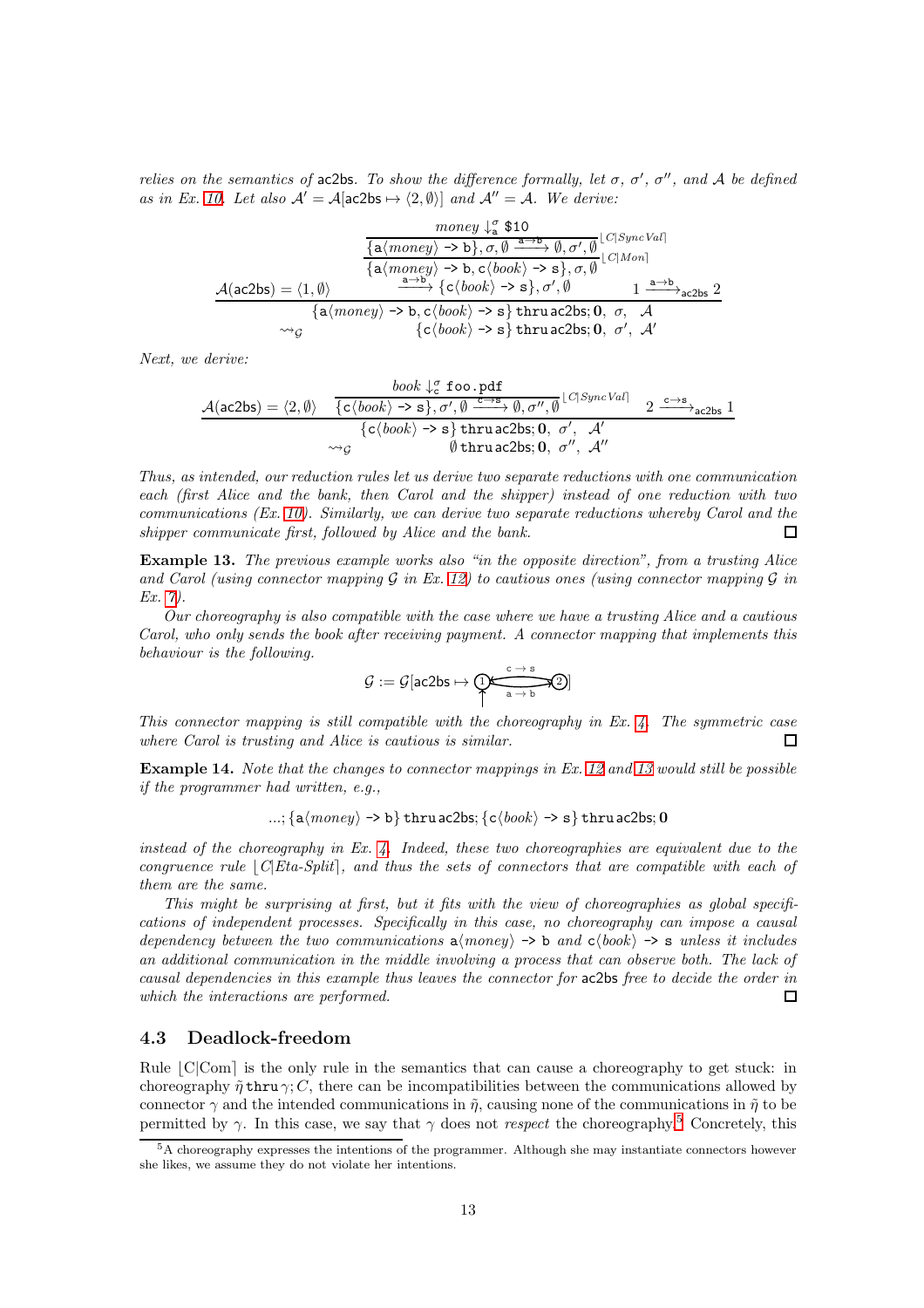can happen because the transitions available at the current state s either require communications between processes not involved in  $\tilde{\eta}$  or because there is an incompatibility with messages in transit (the premises of rules  $|C|$ RecvVal and  $|C|$ RecvSel  $|$ ).

In more detail, the first premise in rule  $\lfloor C|Com \rfloor$  always holds (assuming A is defined for all connector names in  $\tilde{\eta}$  thru  $\gamma$ ; C). This gives us unique bindings for s and  $\mu$ . The third premise in  $|C|Com$  is also always true (assuming every state of a connector has at least one outgoing transition; this can trivially be checked). For every outgoing transition of s, this gives us bindings for  $\phi$  and s'. Now, the choreography gets stuck if for each of those bindings, the second premise in [C|Com] is false. This can happen in two cases: either  $\tilde{\eta}, \sigma, \mu \xrightarrow{\varphi} \tilde{\eta}', \sigma', \mu'$  can be derived (using the rules in Fig. [4\)](#page-9-0) and  $\phi \neq \varphi$  for every derivation, or  $\eta, \sigma, \mu \xrightarrow{\varphi} \eta', \sigma', \mu'$  cannot be derived at all. The former happens if every  $\varphi$  contains different processes than  $\phi$  (see Ex. [15\)](#page-13-0), or the same processes but in different send/receive pairs (see Ex. [16\)](#page-13-1); the latter happens if  $\tilde{\eta}$  contains only asynchronous receives for which rules  $|C|$ RecvVal and  $|C|$ RecvSel in Fig. [4](#page-9-0) are inapplicable (see Ex. [17\)](#page-13-2).

<span id="page-13-0"></span>**Example 15** (Book sale). Suppose we mistakenly redefine the connector mapping  $G$  in Ex. [7](#page-7-1) as follows (cf. Ex. [12;](#page-11-3) i.e., the boxed label is wrong):

$$
\mathcal{G}:=\mathcal{G}[\text{ac2bs}\mapsto\textcircled{\tiny 2\text{max}}\overbrace{\text{a\rightarrow b}}^{\text{c\rightarrow s}}\text{D}\text{a\rightarrow b}\text{D}]
$$

Thus, connector ac2bs initially allows a communication either between Alice and the bank, or between Carol and the shipper. In the latter case, ac2bs subsequently allows a communication between Alice and the bank, as in Ex. [12.](#page-11-3) But in the former case, ac2bs subsequently allows a second communication between Alice and the bank (instead of between Carol and the shipper).

The first derivation in Ex. [12](#page-11-3) is still valid, but the second derivation is not: rule  $|C|SyncVal|$ is still applied to derive  $\{c\langle book\rangle \rightarrow s\}, \sigma', \emptyset \xrightarrow{c \rightarrow s} \emptyset, \sigma'', \emptyset$  to fulfill the second premise of rule  $\lfloor C|Com \rfloor$ , but ac2bs has no transition in state 2 labelled with  $c \rightarrow s$ . As there are no other derivations to fulfill the second premise of rule  $|C|Com|$ , the choreography gets stuck.  $\Box$ 

<span id="page-13-1"></span>**Example 16** (Book sale). Suppose we mistakenly redefine connector mapping  $G$  in Ex. [7](#page-7-1) as follows (*i.e.*, the boxed process names are wrong/swapped):

$$
\mathcal{G}:=\mathcal{G}[\texttt{ac2bs}\mapsto \textit{Barrier}[\texttt{a}/p_1,\boxed{\texttt{s}}/p_2,\texttt{c}/p_3,\boxed{\texttt{b}}/p_4]]
$$

Formally, automaton  $\mathcal{G}(\text{ac2bs})$  has the following transition:  $1 \xrightarrow{\text{a}\rightarrow\text{s}\wedge\text{c}\rightarrow\text{b}}$ <sub>ac2bs</sub> 1. Thus, connector ac2bs allows communications between Alice and the shipper (instead of the bank), and between Carol and the bank (instead of the shipper).

The derivation in Ex. [10](#page-10-1) is no longer valid: rules  $|C|SyncVal|$  and  $|C|Join|$  are still applied to derive  $\{a(money) \rightarrow b, c\langle book\rangle \rightarrow s\}, \sigma, \emptyset \xrightarrow{a \rightarrow b \wedge c \rightarrow s} \emptyset, \sigma'', \emptyset$  to fulfill the second premise of rule  $\vert C|Com\vert$ , but ac2bs has no transition labelled with  $a \rightarrow b \wedge c \rightarrow s$ . As there are no other derivations to fulfill the second premise of rule  $|C|Com$ , the choreography gets stuck.  $\Box$ 

<span id="page-13-2"></span>**Example 17** (Book sale). Suppose we mistakenly redefine the connector mapping  $\mathcal G$  in Ex. [7](#page-7-1) as follows (i.e., the boxed process names are wrong/swapped):

$$
\mathcal{G} := \mathcal{G}[\text{ac2bs} \mapsto \underbrace{\text{max} \, \text{max} \, \text{max} \, \text{max} \, \text{max} \, \text{max} \, \text{max} \, \text{max} \, \text{max} \, \text{max} \, \text{max} \, \text{max} \, \text{max} \, \text{max} \, \text{max} \, \text{max} \, \text{max} \, \text{max} \, \text{max} \, \text{max} \, \text{max} \, \text{max} \, \text{max} \, \text{max} \, \text{max} \, \text{max} \, \text{max} \, \text{max} \, \text{max} \, \text{max} \, \text{max} \, \text{max} \, \text{max} \, \text{max} \, \text{max} \, \text{max} \, \text{max} \, \text{max} \, \text{max} \, \text{max} \, \text{max} \, \text{max} \, \text{max} \, \text{max} \, \text{max} \, \text{max} \, \text{max} \, \text{max} \, \text{max} \, \text{max} \, \text{max} \, \text{max} \, \text{max} \, \text{max} \, \text{max} \, \text{max} \, \text{max} \, \text{max} \, \text{max} \, \text{max} \, \text{max} \, \text{max} \, \text{max} \, \text{max} \, \text{max} \, \text{max} \, \text{max} \, \text{max} \, \text{max} \, \text{max} \, \text{max} \, \text{max} \, \text{max} \, \text{max} \, \text{max} \, \text{max} \, \text{max} \, \text{max} \, \text{max} \, \text{max} \, \text{max} \, \text{max} \, \text{max} \, \text{max} \, \text{max} \, \text{max} \, \text{max} \, \text{max} \, \text{max} \, \text{max} \, \text{max} \, \text{max} \, \text{max} \, \text{max} \, \text{max} \, \text{max} \, \text{max} \, \text{max} \, \text{max} \, \text{max} \, \text{max} \, \text{max} \, \text{max} \, \text{max} \, \text{max} \
$$

Thus, connector ac2bs allows an asynchronous send by Alice, followed by an asynchronous send by Carol, followed by an asynchronous receive by the shipper, followed by an asynchronous receive by the bank. However, the shipper receives the value sent by Alice (instead of Carol), while the bank receives the value sent by Carol (instead of Alice)

Let  $\sigma$ ,  $\sigma'$ ,  $\sigma''$ , and A be defined as in Ex. [10.](#page-10-1) Furthermore, let  $\mu = \{m_1 \mapsto \bot, m_2 \mapsto \bot\}$ , let  $\mu' = \{m_1 \mapsto $10, m_2 \mapsto \bot\}$ , and let  $\mu'' = \{m_1 \mapsto $10, m_2 \mapsto \texttt{foo.pdf}\}$ . The following reductions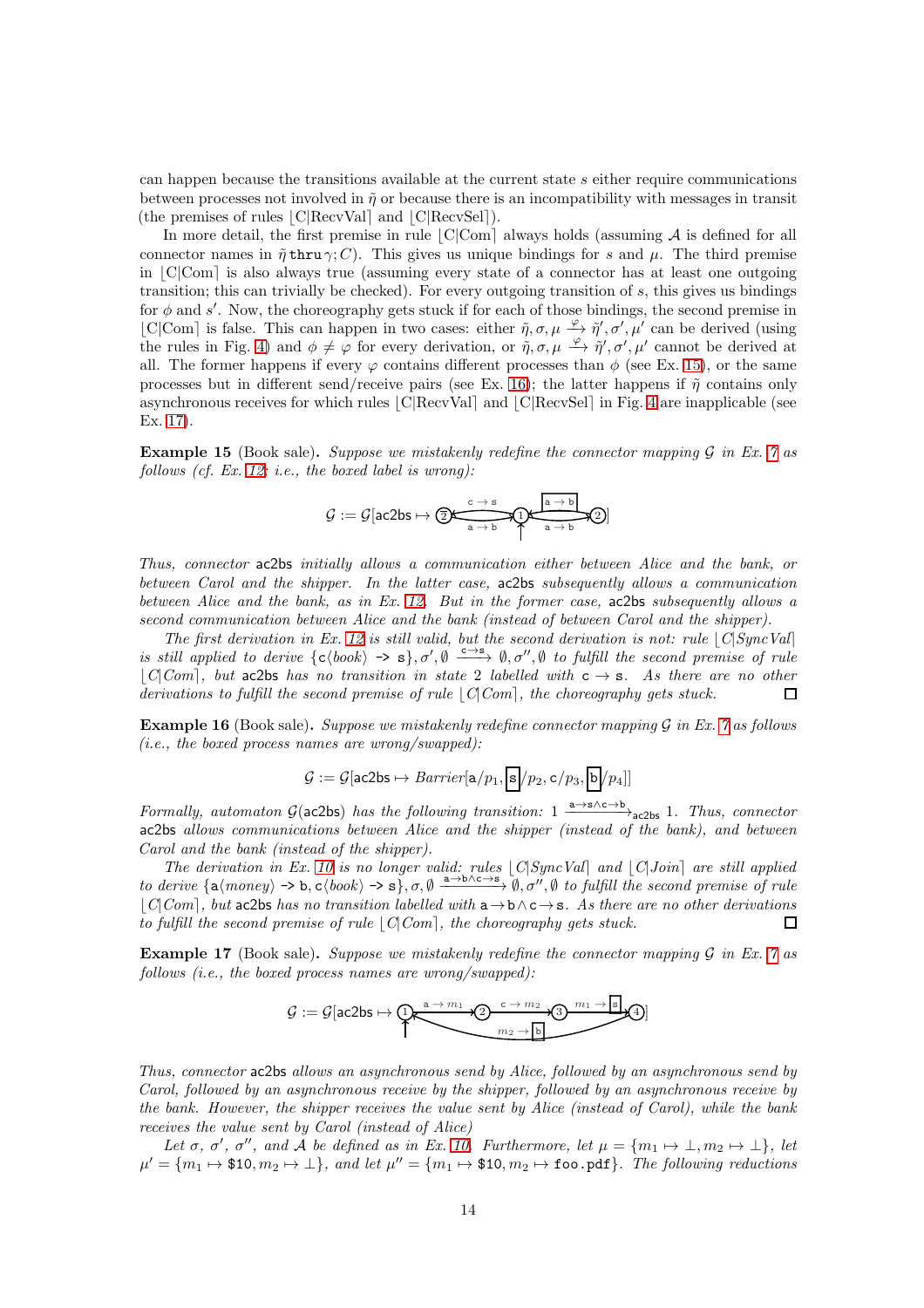can be derived using rule  $|C|Com$ :

|                      | $\{a(money) \rightarrow b, c\langle book \rangle \rightarrow s\}$ thru ac2bs; 0, $\sigma$ , $A[ac2bs \rightarrow \langle 1, \mu \rangle]$         |  |
|----------------------|---------------------------------------------------------------------------------------------------------------------------------------------------|--|
| $\rightsquigarrow_G$ | $\{b{\text{.}money?}\$10, c\langle book\rangle \rightarrow s\}$ thru ac2bs; 0, $\sigma$ , $\mathcal{A}[ac2bs \rightarrow \langle 2, \mu'\rangle]$ |  |
|                      | $\rightsquigarrow_G$ {b.money?\$10, s.book?foo.pdf} thru ac2bs; 0, $\sigma$ , $\mathcal{A}[ac2bs \mapsto \langle 3, \mu'' \rangle]$               |  |

At this point, the choreography gets stuck: there are no derivations to fulfill the second premise of  $|C|Com$ . To see this, note that only rule  $|C|$ RecvVal may be applicable (together with rule  $\lfloor C |Join \rfloor$ ), but  $\mu''(m_2) = \texttt{foo.pdf}$ , whereas the choreography states b.money?\$10. In other words, the choreography expects the bank to receive \$10, but connector ac2bs allows the bank only to receive foo.pdf, out of memory cell  $m_2$ .  $\Box$ 

None of these situations can arise in existing choreography models, where all (a)synchronous channels are guaranteed to respect their choreographies, because the choreography syntax is carefully tuned to the *fixed* communication semantics of these channels. In CR, we have no fixed communication semantics: the fact that connectors in CR may not respect their choreography is, thus, a consequence of the added expressiveness and flexibility CR provides.

We proceed with a more formal account.

<span id="page-14-1"></span>**Definition 2.** Connector mapping G in automaton state function A respects choreography C if: for every  $\sigma$ ,  $\tilde{\eta}$ ,  $\gamma$ ,  $\sigma'$  and  $\mathcal{A}'$ , if  $C, \sigma, \mathcal{A} \leadsto_{\mathcal{G}}^* \tilde{\eta}$ thru $\gamma$ ;  $C', \sigma', \mathcal{A}'$ , then there exist  $\sigma''$  and  $\mathcal{A}''$  such  $\tilde{\eta}$  thru  $\gamma$ ;  $C', \sigma', \mathcal{A}' \leadsto^*_{\mathcal{G}} C', \sigma'', \mathcal{A}''$ . Connector mapping  $\mathcal G$  respects choreography  $C$  if  $\mathcal G$  respects  $C$  in initial automaton state function  $\mathcal{A}_0$  (which assigns each automaton to its initial state and memory snapshot, as specified in  $\mathcal{G}$ ).

**Definition 3.**  $C, \sigma, \mathcal{A}_0$  is deadlock-free for every  $\sigma$  iff  $\mathcal G$  respects C.

We can show respectfulness/deadlock-freedom to be undecidable using a classical recursion-theoretic argument.

<span id="page-14-0"></span>Theorem 1 (Undecidability of Deadlock-Freedom). In general, it is undecidable whether a connector mapping G respects a choreography C.

*Proof.* Let *n* be a communication action that does not respect A, and assume that connector  $\gamma$ has synchronous links p2q and q2p, from p to q and conversely (e.g., Sync in Fig. [1\)](#page-4-0). Synchronous links are always enabled and do not change A.

Let f be a total function implemented at  $p$  and consider the choreography

$$
C \equiv \text{def } X = \mathsf{q}\langle y \rangle \rightarrow \text{p} \cdot x \text{ thru } \gamma;
$$
  
if  $(\text{p} \cdot f(x) = 0)$  then  $\text{p}\langle x + 1 \rangle \rightarrow \text{q} \cdot y \text{ thru } \gamma; X$   
else  $\eta \text{ thru } \gamma$   
in  $\text{p}\langle 0 \rangle \rightarrow \text{q} \cdot y \text{ thru } \gamma; X$ 

In this choreography, q sequentially sends the natural numbers to  $p$ , which applies  $f$  to its input and proceeds if the result is 0. If q sends a value where  $f$  is not 0, the choreography attempts to perform  $\eta$  and deadlocks. Then C respects A iff f is constantly equal to 0, which by Rice's theorem is not decidable.  $\Box$ 

**Remark 2.** Undecidability of deadlock-freedom arises because of the new ways in which a choreography and connectors can affect each other, which did not exist in previous work. Specifically, deadlock occurs if a connector's current state has no transitions for the interactions in the choreography's current  $\tilde{\eta}$ . In previous models, this can never happen, since the choreography syntax matches the hard-wired communication semantics by definition. Violation of respectfulness is, thus, a unique byproduct of allowing custom communication semantics, through connectors. Concretely, the proof of Thm. [1](#page-14-0) relies on the existence of a communication action that does not respect G, which does not exist in previous models.  $\Box$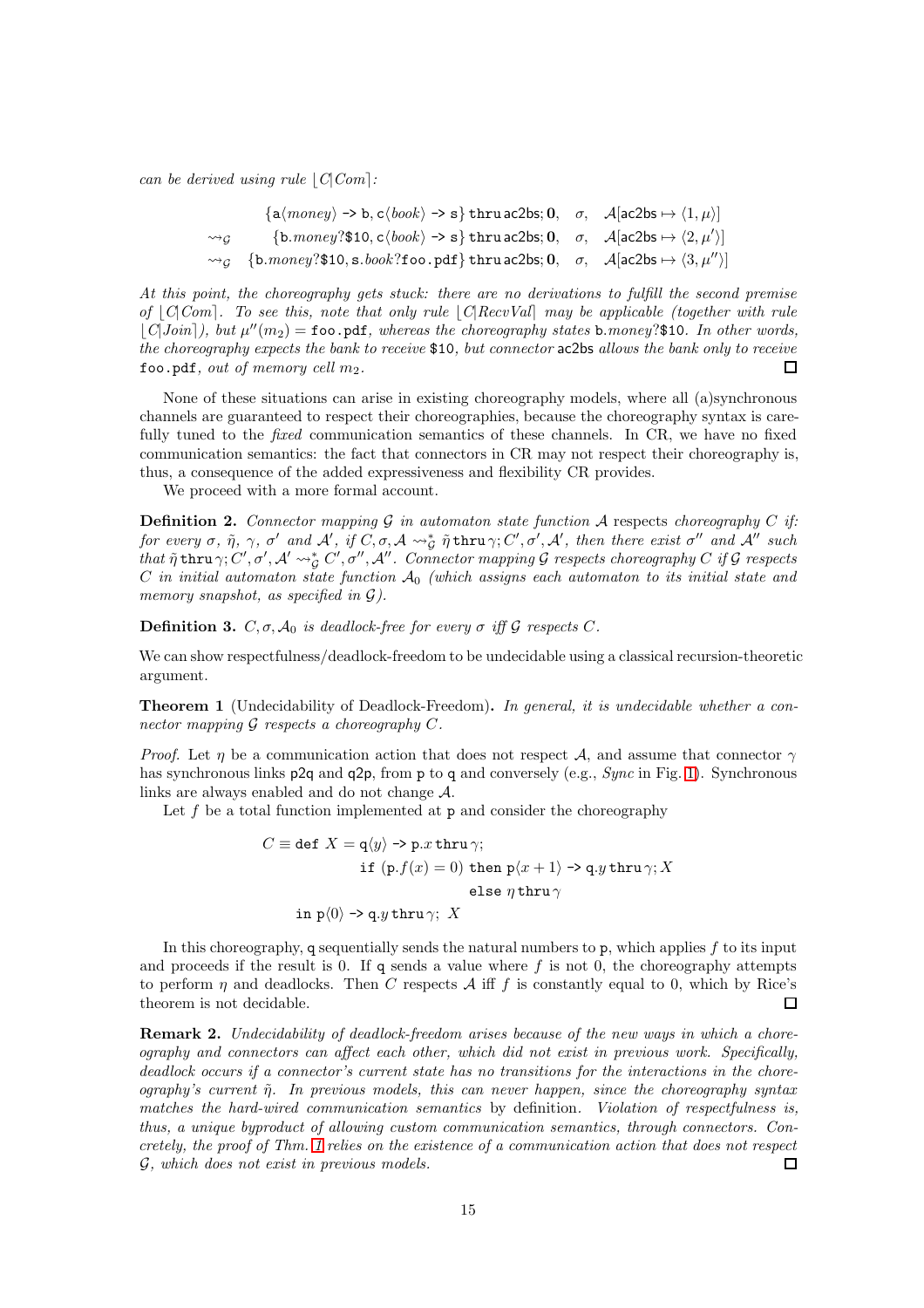$$
\mathcal{A}(\gamma) = \langle s, \mu \rangle \quad \left\{ \Gamma \vdash^{\mathcal{G}}_{\mathcal{A}[\gamma \to \langle s', \mu' \rangle]} \tilde{\eta}' \text{ thru } \gamma; C' \middle| \begin{array}{c} C \equiv \tilde{\eta} \text{ thru } \gamma; C' \\ \text{and } \tilde{\eta}, \mu \xrightarrow{\phi} \tilde{\eta}', \mu' \\ \text{and } s \xrightarrow{\phi} \gamma s' \end{array} \right\} \quad (\dagger)
$$
\n
$$
\Gamma \vdash^{\mathcal{G}}_{\mathcal{A}} C
$$
\n
$$
\Gamma \vdash^{\mathcal{G}}_{\mathcal{A}} C
$$
\n
$$
\Gamma \vdash^{\mathcal{G}}_{\mathcal{A}} C
$$
\n
$$
\Gamma \vdash^{\mathcal{G}}_{\mathcal{A}} \emptyset \text{ thru } \gamma; C \quad [CC | \text{Done} ] \qquad \frac{\Gamma \vdash^{\mathcal{G}}_{\mathcal{A}} C_1}{\Gamma \vdash^{\mathcal{G}}_{\mathcal{A}} \mathbf{0}} \quad [CC | \text{Nil} ] \qquad \frac{\Gamma \vdash^{\mathcal{G}}_{\mathcal{A}} C_1}{\Gamma \vdash^{\mathcal{G}}_{\mathcal{A}} \text{ if } p.e \text{ then } C_1 \text{ else } C_2} \quad [CC | \text{Cond} ]
$$
\n
$$
\frac{\Gamma, (X : \mathcal{A}_X) \vdash^{\mathcal{G}}_{\mathcal{A}} C_1}{\Gamma \vdash^{\mathcal{G}}_{\mathcal{A}} \text{ def } X = C_2 \text{ in } C_1} \quad [CC | \text{Def} ] \qquad \frac{(X : \mathcal{A}) \in \Gamma}{\Gamma \vdash^{\mathcal{G}}_{\mathcal{A}} X} \quad [CC | \text{Call} ]
$$

<span id="page-15-0"></span>Figure 7: Cho-Reo-graphy, compatibility relation. The side condition (†) reads: the set of judgments on the left is nonempty. We abuse notation in rule  $|CC|Com|$  to indicate that all judgments in this set must be true.

We can approximate respectfulness by a decidable relation, called *compatibility*, essentially by abstracting away from data. The key point is that a conditional satisfies compatibility only if both its branches satisfy compatibility.

<span id="page-15-1"></span>**Definition 4.** Let C be a choreography, G be a connector mapping, and A be an automaton state function. We say that C and G are compatible by automaton state function A if  $\vdash^{\mathcal{G}}_{\mathcal{A}} C$ , where the relation  $\vdash$  is defined by the rules in Fig. [7.](#page-15-0) We say C and G are compatible, written  $\vdash^{\mathcal{G}} C$ , if  $\vdash_{\mathcal{A}_0}^{\mathcal{G}} C$  with  $\mathcal{A}_0$  as in Definition [2.](#page-14-1)

Relation  $\vdash$  uses a context  $\Gamma$ , defined inductively as  $\Gamma ::= (X : \mathcal{A}), \Gamma | \cdot$ , and an abstraction of the labelled reductions for communications from Fig. [4,](#page-9-0)  $\tilde{\eta}, \mu \stackrel{\phi}{\longrightarrow} \tilde{\eta}', \mu'$ . The latter models a symbolic execution of communications; it is defined as in Fig. [4,](#page-9-0) with two differences: (i)  $\sigma$  is removed from the domain of the reduction and (ii) in rule  $|C|$ SendVal $|$ , v is a fresh token.

We comment on this relation. Intuitively,  $X : \mathcal{A} \in \Gamma$  indicates that procedure X can be called only whenever the automata have current states  $A$ ; this is encoded in rules  $|CC|Def|$  and  $|CC|Call|$  (in the former rule, a unique automaton state function  $\mathcal{A}_X$  is stipulated; in the latter rule, it is checked against the current automaton state function  $A$ ). Together with the fact that we allow actions to be swapped in rule  $|CC|Com|$ , but not recursive calls to be unfolded, this means that the recursive structures of the choreography and the automata in the connector mapping must be similar (i.e., the loops in the automata must match the recursions in the choreography). Furthermore, in order for these rules to ensure respectfulness, the transition relation in the automaton also needs to be confluent (cf. Thm. [2\)](#page-17-0).

Remark 3. Compatibility can become more robust/modular by disregarding connectors not occurring in procedure bodies in  $|CC|Def|$ . We chose the current formulation for simplicity.  $\Box$ 

We now revisit our previous examples to demonstrate cases where the compatibility relation constitutes a precise approximation of respectfulness.

Example 18 (Book sale). We illustrate how compatibility works in the context of our running example by revisiting choreography  $\{a(monev) \rightarrow b, c(book) \rightarrow s\}$  thru ac2bs; 0 with five different connector mappings from previous examples.

 $\angle$  Let  $\mathcal G$  and  $\mathcal A$  be defined as in Ex. [10.](#page-10-1) Using Fig. [7,](#page-15-0) we derive:

$$
\dfrac{\dfrac{\dfrac{\dfrac{\vdash\mathcal{G}}{\mathcal{G}}[\mathit{ac2bs}\mapsto\langle 1,\emptyset\rangle]\ \mathbf{0}}\ \Box\ \Box\ \mathcal{G}}[\mathit{cc}|\mathit{Nil}|}}{\dfrac{\mathcal{A}(\mathit{ac2bs}\mapsto\langle 1,\emptyset\rangle)}{\vdash\mathcal{G}}\mathsf{d}[\mathit{ac2bs}\mapsto\langle 1,\emptyset\rangle]\ \mathsf{0} \ \mathbf{thru}\ \mathit{ac2bs};\ \mathbf{0}}\ \Box\ \mathcal{G}\mathcal{G}|\mathit{Con}|}}\cdot\left|\dfrac{\mathcal{G}}{\mathsf{d}[\mathit{acq}\mathsf{m}\mathsf{m}\mathsf{m}\mathsf{m}]}\right|\mathcal{G}\mathsf{d}\mathsf{m}\mathsf{m}}\right|}{\mathsf{d}\mathsf{c}\mathsf{c}|\mathsf{Con}|}
$$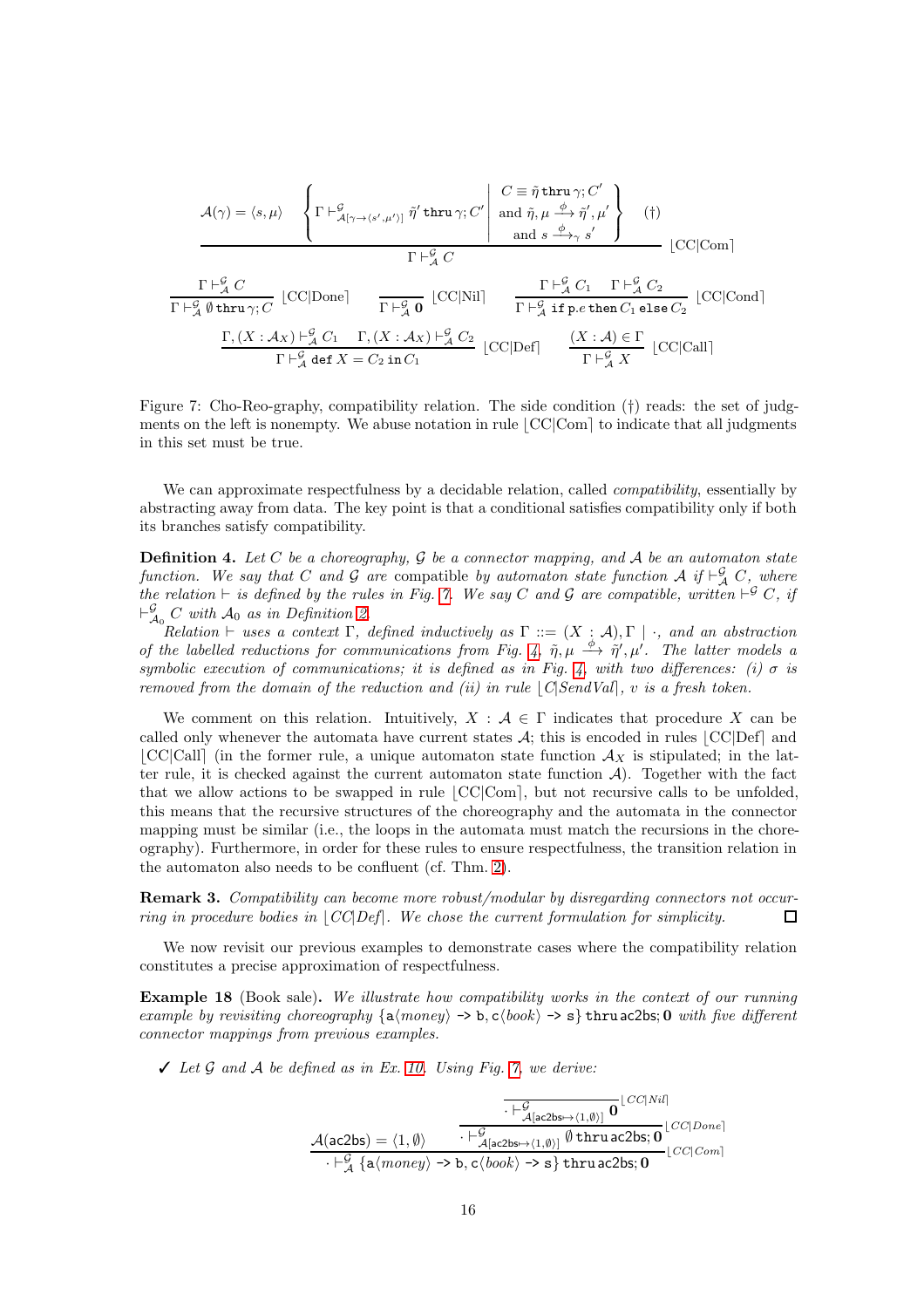Thus, the choreography and the connector mapping are compatible. Corollary [1](#page-18-0) below implies that the connector mapping respects the choreography.

*v* Let *G* and *A* be defined as in Ex. [12.](#page-11-3) Furthermore, let  $A'_2 = A$ [ac2bs  $\mapsto \langle 2, \emptyset \rangle$ ], let  $A'_2 =$  $\mathcal{A}[\text{ac2bs} \mapsto \langle 2, \emptyset \rangle],$  and let  $\mathcal{A}'' = \mathcal{A}'_2[\text{ac2bs} \mapsto \langle 1, \emptyset \rangle] = \mathcal{A}'_2[\text{ac2bs} \mapsto \langle 1, \emptyset \rangle] = \mathcal{A}.$  Using Fig. [7,](#page-15-0) we derive:

$$
\mathcal{A}(\text{ac2bs}) \quad\n\begin{array}{c|c}\n\overline{\mathcal{F}_{\mathcal{A}''}^{\mathbf{G}}} & \overline{\mathcal{F}_{\mathcal{A}''}^{\mathbf{G}}} & \overline{\mathcal{F}_{\mathcal{A}''}^{\mathbf{G}}}^{[CC|Nil]} \\
\hline\n\mathcal{A}(\text{ac2bs}) & \overline{\mathcal{F}_{\mathcal{A}''}^{\mathbf{G}}}^{\mathbf{G}} \text{thru} & \mathcal{A}'_2(\text{ac2bs}) & \overline{\mathcal{F}_{\mathcal{A}''}^{\mathbf{G}}}^{[CC|Nil]} \\
\hline\n\mathcal{A}(\text{ac2bs}) & \overline{\mathcal{F}_{\mathcal{A}'}^{\mathbf{G}}}^{[CC|Dicl]} & \overline{\mathcal{F}_{\mathcal{A}''}^{\mathbf{G}}}^{[CC|Dicl]} \\
\hline\n\mathcal{A}(\text{ac2bs}) & \overline{\mathcal{F}_{\mathcal{A}'}^{\mathbf{G}}}^{[CC|Dicl]} & \overline{\mathcal{F}_{\mathcal{A}''}^{\mathbf{G}}}^{[CC|Dicl]} & \overline{\mathcal{F}_{\mathcal{A}''}^{\mathbf{G}}}^{[CC|Dicl]} \\
\hline\n\mathcal{A}(\text{ac2bs}) & \overline{\mathcal{F}_{\mathcal{A}'}^{\mathbf{G}}}^{[CC|Dicl]} & \overline{\mathcal{F}_{\mathcal{A}'}}^{[CC|Dicl]} & \overline{\mathcal{F}_{\mathcal{A}''}^{\mathbf{G}}}^{[CC|Dicl]} & \overline{\mathcal{F}_{\mathcal{A}''}^{\mathbf{G}}}^{[CC|Dicl]} \\
\hline\n\mathcal{A}(\text{ac2bs}) & \overline{\mathcal{F}_{\mathcal{A}'}}^{[CC|Dicl]} & \overline{\mathcal{F}_{\mathcal{A}''}^{\mathbf{G}}}^{[CC|Dicl]} & \overline{\mathcal{F}_{\mathcal{A}''}^{\mathbf{G}}}^{[CC|Dicl]} & \overline{\mathcal{F}_{\mathcal{A}''}^{\mathbf{G}}}^{[CC|Dicl]} & \overline{\mathcal{F}_{\mathcal{A}''}^{\mathbf{G}}}^{[CC|Dicl]} \\
\hline\n\end{array}
$$

The bottom application of rule  $|CC|Com|$  requires two subderivations: one to cover the case where connector ac2bs makes a transition to state  $\overline{2}$  (left subderivation), and another to cover the case where ac2bs makes a transition to state 2 (right subderivation). In both cases, we have compatibility.

Thus, the choreography and the connector mapping are compatible. Corollary [1](#page-18-0) below implies that the connector mapping respects the choreography.

**X** Let G and A be defined as in Ex. [15.](#page-13-0) Furthermore, let  $A'_2 = A$ [ac2bs  $\mapsto \langle 2, \emptyset \rangle$ ], and let  $\mathcal{A}'_2 = \mathcal{A}[\mathsf{ac2bs} \mapsto \langle 2, \emptyset \rangle]$ . Using Fig. [7,](#page-15-0) we attempt:

$$
\mathcal{A}_{\frac{7}{2}}(ac2bs) \quad \begin{array}{c} \overline{\mathcal{F}_{\mathcal{A}''}} \ 0 \\ \overline{\mathcal{F}_{\mathcal{A}''}} \ 0 \\ \underline{=} \ \langle 2, \emptyset \rangle \\ \underline{A}(ac2bs) \\ \underline{=} \ \langle 1, \emptyset \rangle \end{array} \quad \begin{array}{c} \overline{\mathcal{F}_{\mathcal{A}''}} \ 0 \\ \overline{\mathcal{F}_{\mathcal{A}''}} \ \emptyset \ \text{thru} \\ \underline{ac2bs; 0} \\ \underline{theruczds; 0} \end{array} \quad \begin{array}{c} \mathcal{A}_{2}'(ac2bs) \\ \underline{=} \ \langle 2, \emptyset \rangle \\ \underline{=} \ \langle 2, \emptyset \rangle \end{array} \quad \begin{array}{c} \underline{C}(C|Com \\ \underline{C}(Com \\ \underline{C}(Com \\ \underline{C}(Com \\ \underline{C}(Com \\ \underline{C}(Com \\ \underline{C}(Com \\ \underline{C}(Com \\ \underline{C}(Com \\ \underline{C}(Com \\ \underline{C}(Com \\ \underline{C}(Com \\ \underline{C}(Com \\ \underline{C}(Com \\ \underline{C}(Com \\ \underline{C}(Com \\ \underline{C}(Com \\ \underline{C}(Com \\ \underline{C}(Com \\ \underline{C}(Com \\ \underline{C}(Com \\ \underline{C}(Com \\ \underline{C}(Com \\ \underline{C}(Com \\ \underline{C}(Com \\ \underline{C}(Com \\ \underline{C}(Com \\ \underline{C}(Com \\ \underline{C}(Com \\ \underline{C}(Com \\ \underline{C}(Com \\ \underline{C}(Com \\ \underline{C}(Com \\ \underline{C}(Com \\ \underline{C}(Com \\ \underline{C}(Com \\ \underline{C}(Com \\ \underline{C}(Com \\ \underline{C}(Com \\ \underline{C}(Com \\ \underline{C}(Com \\ \underline{C}(Com \\ \underline{C}(Com \\ \underline{C}(Com \\ \underline{C}(Com \\ \underline{C}(Com \\ \underline{C}(Com \\ \underline{C}(Com \\ \underline{C}(Com \\ \underline{C}(Com \\ \underline{C}(Com \\ \underline{C}(Com \\ \underline{C}(Com \\ \underline{C}(Com \\ \underline{C}(Com \\ \underline{C}(Com \\ \underline{C}(Com \\ \underline{C}(Com \\ \underline{C}(Com \\ \underline{C}(Com \\ \underline{C}(Com \\
$$

This attempted derivation is the same as in the second  $\checkmark$ -item, except the subderivation inside the box has become invalid: under our current  $\mathcal{G}$ , connector ac2bs in state 2 has no transition labelled with  $c \rightarrow s$ .

Thus, the choreography and the connector mapping are incompatible. In fact, in this case, the choreography may deadlock under G.

 $\boldsymbol{\times}$  Let G and A be defined as in Ex. [16.](#page-13-1) Using Fig. [7,](#page-15-0) we attempt:

$$
\overbrace{ \cdot \vdash^{G}_{\mathcal{A}} \{a \langle \text{morey} \rangle \rightarrow b, c \langle \text{book} \rangle \rightarrow s \} \text{thru} \, ac2bs; 0}}^{\mathcal{A}(ac2bs) = \langle 1, \emptyset \rangle} \cdot \text{ptr} \cdot \text{cm}^{[CC|Com]}
$$

This attempted derivation is the same as in the first  $\checkmark$ -item, except the subderivation inside the box has become invalid: under our current  $G$ , connector ac2bs in state 1 has no transition labelled with  $a \rightarrow b \land c \rightarrow s$ .

Thus, the choreography and the connector mapping are incompatible. In fact, in this case, the choreography deadlocks under G.

 $\lambda$  Let G and A be defined as in Ex. [17.](#page-13-2) Furthermore, let  $\Diamond$  and  $\Diamond$  denote two fresh token values,  $let \mu = \{m_1 \mapsto \bot, m_2 \mapsto \bot\}, let \mu' = \{m_1 \mapsto \Diamond, m_2 \mapsto \bot\}, let \mu'' = \{m_1 \mapsto \Diamond, m_2 \mapsto \Diamond\}, let$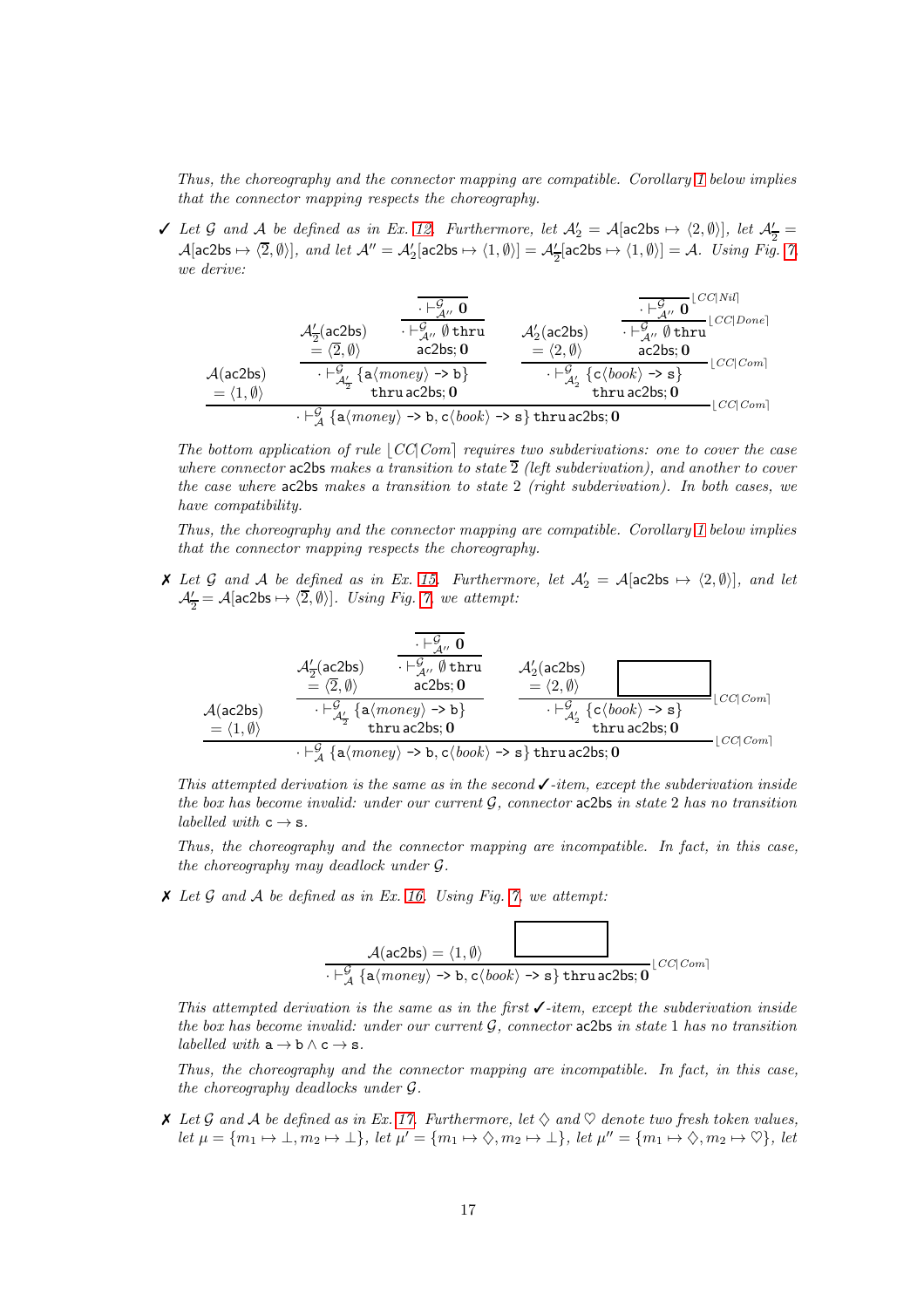$\mathcal{A}' = \mathcal{A}[\texttt{ac2bs} \mapsto \langle 2, \mu' \rangle],$  and let  $\mathcal{A}'' = \mathcal{A}[\texttt{ac2bs} \mapsto \langle 2, \mu'' \rangle].$  Using Fig. [7,](#page-15-0) we attempt:

$$
\mathcal{A}''(\text{ac2bs}) = \langle 3, \mu'' \rangle
$$
\n
$$
\mathcal{A}'(\text{ac2bs}) = \frac{\langle 3, \mu'' \rangle}{\langle \text{ln} \rangle} \mathcal{A}(\text{ac2bs}) = \frac{\langle 2, \mu' \rangle}{\langle \text{ln} \rangle} \mathcal{A}(\text{ac2bs}) = \frac{\langle 2, \mu' \rangle}{\langle \text{ln} \rangle} \mathcal{A}(\text{ac2bs}) = \frac{\langle 2, \mu' \rangle}{\langle \text{ln} \rangle} \mathcal{A}(\text{ac2bs}) = \frac{\langle 1, \mu \rangle}{\langle \text{ln} \rangle} \mathcal{A}(\text{ac2bs}) = \frac{\langle 1, \mu \rangle}{\langle \text{ln} \rangle} \mathcal{A}(\text{ad}(\text{b}) = \text{ln} \rangle
$$
\n
$$
\mathcal{A}(\text{ac2bs}) = \frac{\langle 1, \mu \rangle}{\langle \text{ln} \rangle} \mathcal{A}(\text{ad}(\text{b}) = \text{ln} \rangle \mathcal{A}(\text{b}) = \text{ln} \rangle
$$

This attempted derivation fails, because the intended subderivation inside box (the receive of  $\diamondsuit$ , followed by the receive of  $\heartsuit$ ) is invalid: under our current  $\mathcal G$ , connector ac2bs in state 3 has no transition labelled with  $m_1 \rightarrow b$ .

Thus, the choreography and the connector mapping are incompatible. In fact, in this case, the choreography deadlocks under G.  $\Box$ 

However, the restriction that a choreography and the automata in its connector mapping must have similar recursive structures (for them to be judged compatible) implies there exist connector mappings that respect their choreographies, but that cannot be shown to do so by means of the compatibility relation – which is unavoidable in view of our undecidability result. We illustrate this by some examples.

**Example 19.** Let  $C$  be the simple choreography:

$$
\operatorname{def} X = \operatorname{p} \to \operatorname{q} \operatorname{thru} \gamma; \operatorname{p} \to \operatorname{q} \operatorname{thru} \gamma; \operatorname{r} \to \operatorname{s} \operatorname{thru} \gamma; X \text{ in } X
$$

and  $\mathcal{G}(\gamma)$  a connector that allows communications from p to q to occur simultaneously with communications from  $\mathbf r$  to  $\mathbf s$  (e.g., Barrier in Fig. [1\)](#page-4-0). Then C is deadlock-free, since structural precongruence allows the second communication from p to q to be "delayed" and the communication from r to s to be "pushed forward":

| $p \rightarrow q$ thru $\gamma$ ; $p \rightarrow q$ thru $\gamma$ ; $r \rightarrow s$ thru $\gamma$ |                                    |
|-----------------------------------------------------------------------------------------------------|------------------------------------|
| $\equiv$ p -> q thru $\gamma$ ; {p -> q, r -> s} thru $\gamma$                                      | $by \lfloor C   Eta-Split \rfloor$ |
| $\equiv$ p -> q thru $\gamma;$ r -> s thru $\gamma;$ p -> q thru $\gamma$                           | $by \lfloor C   Eta-Split \rceil$  |

However,  $\not\vdash^{\mathcal{G}} C$ , since the second communication from p to q in the body of X cannot be consumed without unfolding the definition of X.

In this example, the recursive structure of  $X$  (two communications from  $p$  to  $q$  and one from r to s) differs from the recursive structure of  $G(\gamma)$  (one communication between each pair of processes).  $\Box$ 

**Example 20.** Consider now the choreography  $C$  defined as

$$
\operatorname{def} X = \operatorname{p} \to \operatorname{q} \operatorname{thru} \gamma; \operatorname{r} \to \operatorname{s} \operatorname{thru} \gamma; X \operatorname{in} X
$$

where  $G(\gamma)$  only allows communications from p to q. Again C is deadlock-free, since structural precongruence allows the communications from r to s to be indefinitely postponed. However,  $\not\vdash^{\mathcal{G}} C$ . In general, compatibility ensures that the choreography is not only deadlock-free, but also that there is a correspondence between the recursive structure of the choreography and the recursive structure of the connectors: the connector must allow all interactions in the body of a definition to be executed before calling other procedures.  $\Box$ 

<span id="page-17-0"></span>**Theorem 2** (Compatibility Preservation). Let C and C' be choreographies,  $\mathcal G$  be a connector mapping,  $\sigma$  and  $\sigma'$  be choreography states, and A and A' be automaton state functions. If the transition relation in each  $\mathcal{G}(\gamma)$  is confluent,  $\vdash^{\mathcal{G}}_{\mathcal{A}} C$  and  $C, \sigma, \mathcal{A} \leadsto_{\mathcal{G}} C', \sigma', \mathcal{A}'$ , then  $\vdash^{\mathcal{G}}_{\mathcal{A}'} C'$ .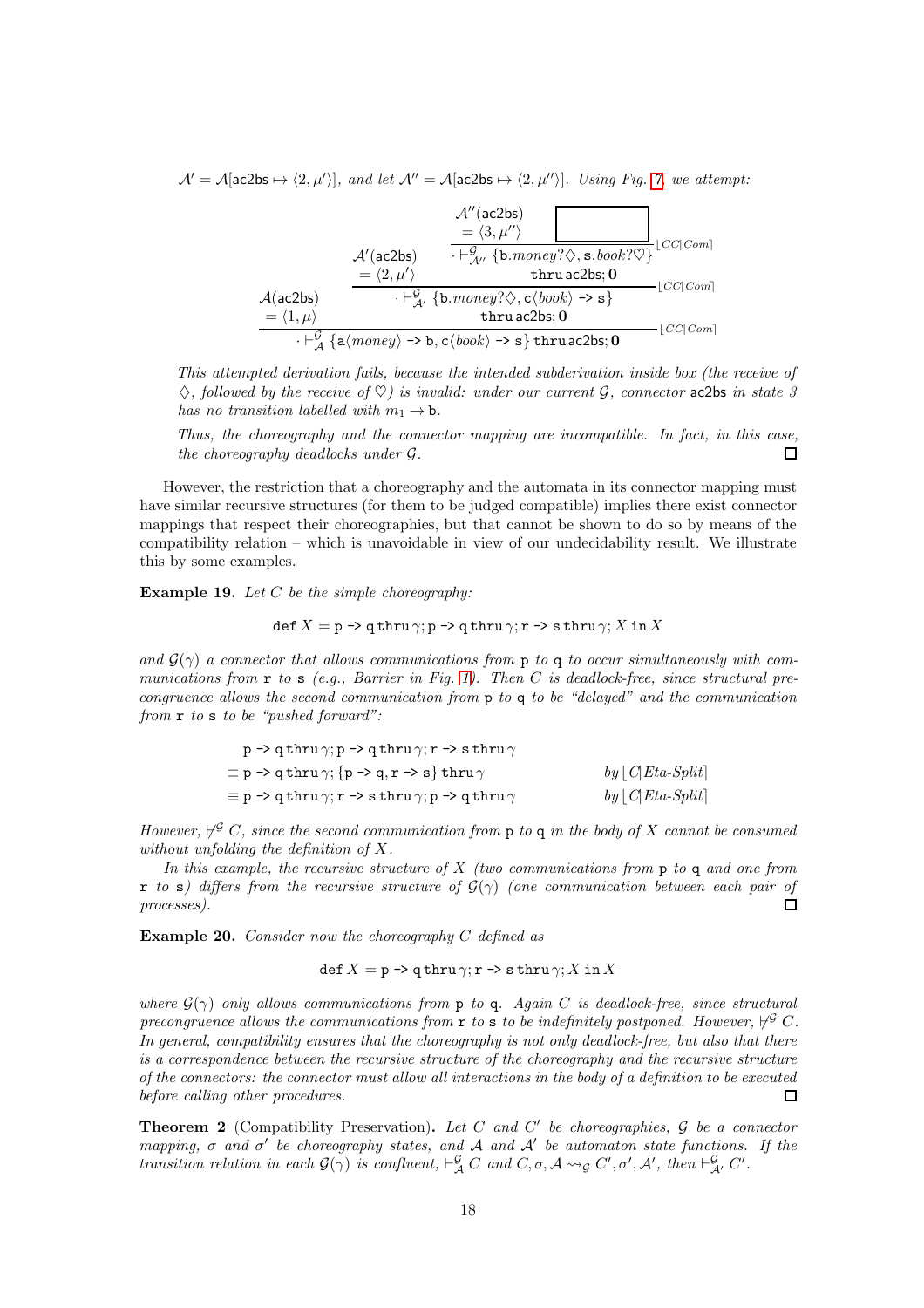*Proof.* Straightforward by case analysis on the reduction from  $C, \sigma, \mathcal{A}$  to  $C', \sigma', \mathcal{A}'$ , using the fact that the automata are confluent (to make sure unfolding cannot add unwanted reductions), and therefore compatibility is preserved by structural precongruence.  $\Box$ 

The hypothesis that the transition relations of automata are confluent is required to make sure that unfolding cannot add unwanted reductions.

<span id="page-18-0"></span>**Corollary 1** (Soundness of Compatibility). Under the assumptions of Theorem [2,](#page-17-0) if  $\vdash^{\mathcal{G}}_{\mathcal{A}} C$ , then  $\mathcal G$  in  $\mathcal A$  respects  $C$ .

Proof. If  $C, \sigma A \leadsto_{\mathcal{G}}^* \eta; C', \sigma', \mathcal{A}'$ , then, by induction on the length of this sequence of reductions, we use Theorem [2](#page-17-0) to show that  $\eta$ ; C',  $\sigma'$ , A'  $\leadsto_{\mathcal{G}} C'$ ,  $\sigma''$ , A'' for some A'' and  $\sigma''$ .  $\Box$ 

Furthermore, compatibility is decidable.

<span id="page-18-1"></span>**Theorem 3** (Decidability of Compatibility). There is an algorithm that, given  $C$ ,  $\mathcal{G}$  and  $\mathcal{A}$ , returns YES if  $\vdash^{\mathcal{G}}_{\mathcal{A}} C$  and NO if  $\forall^{\mathcal{G}}_{\mathcal{A}} C$  in time  $O(P \times max(p)_{A} \times k \times (\sum d_{A})^{2k})$ , where  $p_{A}$  is the maximum number of ports in any automaton,  $d_A$  is the maximum number of transitions from a state in each automaton, k is the maximum number of communication actions in any procedure definition (or main choreography) and  $P$  is the total number of procedure definitions (including the main choreography).

A simple finiteness argument suffices for establishing decidability of compatibility, since the number of automaton states is finite, the number of applicable rules at each step is finite, and all rules have a finite number of premises, and the size of the choreographies in the premises is always smaller than the size of the choreographies in the conclusions. Therefore, by non-deterministically guessing the types of all procedures, we can decide whether  $\vdash^{\mathcal{G}}_{\mathcal{A}} C$  or not. However, we provide a more intelligent proof that constructs the types for recursive definitions.

*Proof of Theorem [3.](#page-18-1)* We assume that every procedure defined in  $C$  is called at least once outside of its body.

The idea behind our algorithm is to construct a derivation for  $\vdash^{\mathcal{G}}_{\mathcal{A}} C$  by applying the rules in Fig. [7](#page-15-0) bottom-up. When we meet a term of the form  $\det X = C_2 \text{ in } C_1$ , we focus on  $C_1$  first, and leave  $\mathcal{A}_X$  (see rule [CC|Def]) unspecified. We instantiate  $\mathcal{A}_X$  later, when we meet X for the first time inside of  $C_1$ . More precisely:

- 1. Initialize a list  $\mathcal{L} = [\cdot \vdash_{\mathcal{A}}^{\mathcal{G}} C].$
- 2. While  $\mathcal L$  is not empty:
	- (a) Remove the first pending judgement  $\Gamma \vdash_{\mathcal{A}}^{\mathcal{G}} C$  from  $\mathcal{L}$ .
	- (b) If  $C$  is  $\mathbf{0}$ , proceed to the next iteration.
	- (c) If C is of the form if  $p.e$  then  $C_1$  else  $C_2$ , then add  $\Gamma \vdash^{\mathcal{G}}_{\mathcal{A}} C_1$  and  $\Gamma \vdash^{\mathcal{G}}_{\mathcal{A}} C_2$  at the beginning of  $\mathcal{L}$ .
	- (d) If C is of the form  $\det X = C_2$  in  $C_1$ , then add  $\Gamma$ ,  $(X : \mathcal{A}_X) \vdash^{\mathcal{G}}_{\mathcal{A}} C_1$  and  $\Gamma$ ,  $(X : \mathcal{A}_X) \vdash^{\mathcal{G}}_{\mathcal{A}}$  $C_2$ , in this order, at the beginning of  $\mathcal{L}$ . Here,  $\mathcal{A}_X$  is a unique variable representing an unknown state function.
	- (e) If C is of the form X, there are two cases. If  $\Gamma$  contains  $(X : \mathcal{A}_X)$  with  $\mathcal{A}_X$  instantiated, check whether  $\mathcal{A}_X = \mathcal{A}$ ; if so, proceed to the next iteration, otherwise return NO. If Γ contains  $(X : A_X)$  with  $A_X$  uninstantiated, replace all occurrences of  $A_X$  in  $\mathcal L$  by  $\mathcal A$ and proceed to the next iteration.[6](#page-18-2)
	- (f) Otherwise, C is of the form  $\tilde{\eta}$  thru  $\gamma$ ; C'. Consider all possible ways of rewriting C as  $\tilde{\eta}'$  thru  $\gamma$ ; C' by swapping independent actions, without unfolding recursive definitions. Let  $\mathcal{A}(\gamma) = \langle s, \mu \rangle$ . For each such  $\tilde{\eta}'$ , check whether  $\tilde{\eta}'$ ,  $\mu \xrightarrow{\phi} \tilde{\eta}''$ ,  $\mu'$  for some  $\phi$ , and in the affirmative case compute s' such that  $s \xrightarrow{\phi} s'$  and add  $\Gamma \vdash_{\mathcal{A}[\gamma \to \langle s',\mu' \rangle]}^{\mathcal{G}} \tilde{\eta}''$  thru  $\gamma$ ; C' at the beginning of  $\mathcal{L}$ . If no such transitions exist, return NO.

<span id="page-18-2"></span><sup>&</sup>lt;sup>6</sup>Note that Γ must contain  $(X : A_X)$ , otherwise the initial choreography is not well-formed.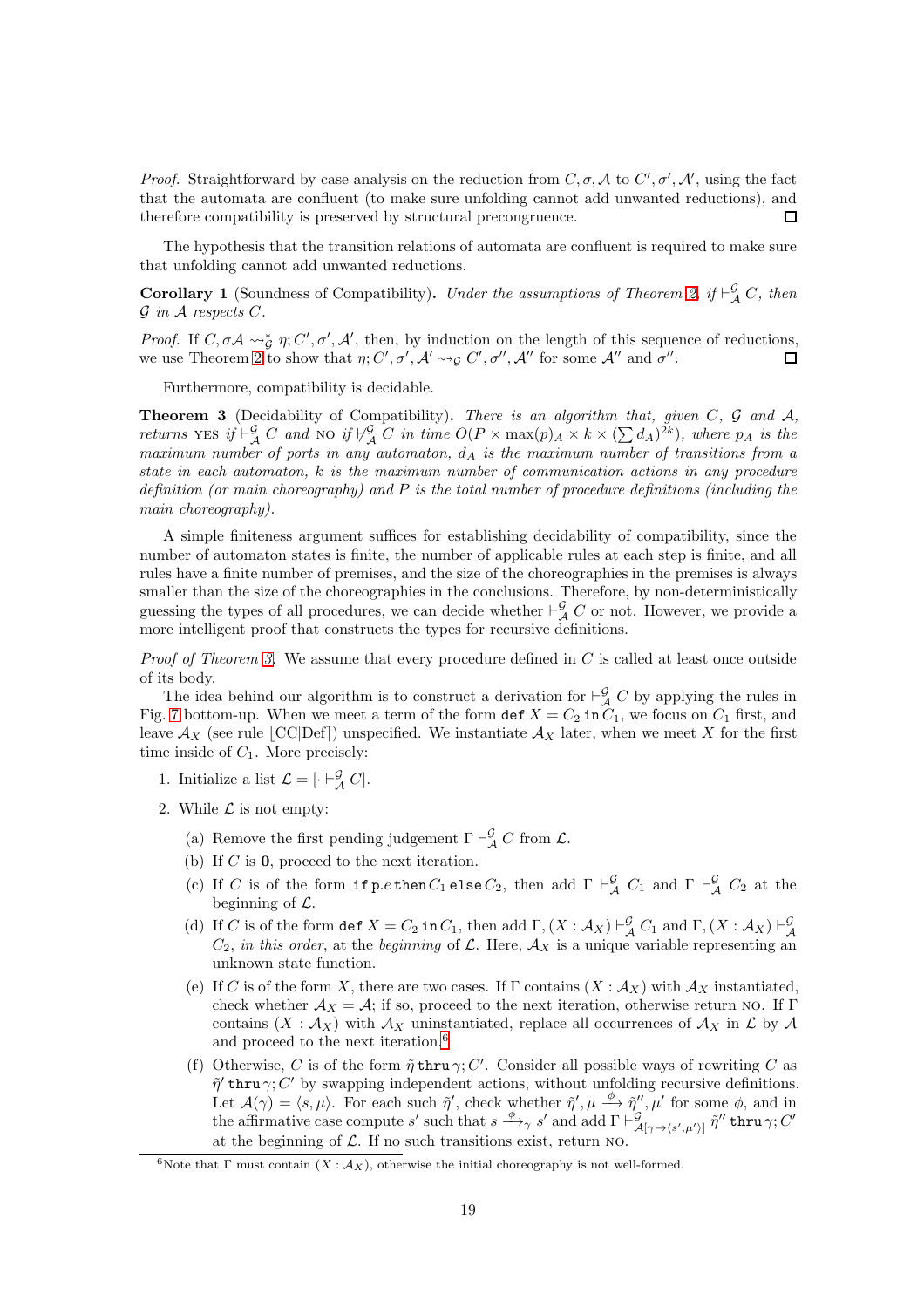#### 3. Return yes.

Termination of this algorithm is straight-forward: the sum of the sizes of all the choreographies in  $\mathcal L$  stricly decreases at each iteration, and each step terminates in finite time. (The size of a choreography is the number of nodes in its abstract syntax tree, except that  $p(e) \rightarrow q.x$  and  $p \rightarrow q[\ell]$  count as 2, while  $q.x$ ?v and  $q[\ell]$  count as 1.) Soundness is immediate by observing that the judgements stored in  $\mathcal L$  are exactly those that are necessary to construct a derivation of  $\vdash^{\mathcal G}_{\mathcal A} C$ , since at each stage there is only one rule that can be applied to build such a derivation, and this rule is determined by the structure of C. If the algorithm returns yes, then a valid derivation for  $\vdash^{\mathcal{G}}_{\mathcal{A}} C$  can be built. If the algorithm returns no because of a mismatch between the state of the automata and a communication action (Step 2.f), then clearly  $\forall^{\mathcal{G}}_{\mathcal{A}} C$ . If the algorithm returns NO because of an incompatibility between the state assigned to a procedure name X in  $\Gamma$  and the state in the current judgement (Step 2.e), then this failure means that we constructed two judgements involving X with different automaton state functions, which also implies that  $\not\vdash^{\mathcal{G}}_{\mathcal{A}} C$ .

To obtain the complexity bound, perform step 2f as follows: consider all possible transitions  $(\sum d_A)$  and check which ones are enabled (naively: go through the current choreography and check each transition, which yields  $\max(p) \geq k$ ). Each transition consumes at least half an interaction, so this can be repeated  $\leq 2k$  times for each procedure definition.  $\Box$ 

Since automata are deterministic,  $d_A < 2^{p_A}$  (each subset of ports determines at most one transition), and  $p_A$  is at most the number of processes in the choreography. Thus, this upper bound can be stated independently of the automata considered.

Although this complexity is high, we believe that compatibility checking is feasible in practice. The bound is an over-approximation, since choreographies typically contain many causal dependencies among communications that reduce non-determinism (as in our examples). Previous works on choreographies proposed algorithms with even worse worst-case complexity, but feasible in practice for the same reason [\[33\]](#page-25-13).

<span id="page-19-1"></span>**Theorem 4** (Progress). Let C be a choreography, G be a connector mapping,  $\sigma$  be a choreography state and A be an automaton state function such that  $\vdash^{\mathcal{G}}_{\mathcal{A}} C$ . Then, either  $C \preceq \mathbf{0}$  (C has terminated) or there exist C',  $\sigma'$  and A' such that  $C, \sigma, A \leadsto_{\mathcal{G}} C', \sigma', A'$ .

*Proof.* If  $C \not\preceq 0$ , then C is of the form  $\tilde{\eta}$  thru  $\gamma$ ; C' or if p.e then  $C_1$  else  $C_2$ , eventually inside some recursive definitions. In the latter case,  $C$  can always reduce; in the former case, compatibility guarantees that C can reduce.  $\Box$ 

**Theorem 5** (Deadlock-Freedom by Design). Let C be a choreography,  $\sigma$  be a choreography state function, and A be an automaton state function. If  $\vdash^{\mathcal{G}}_{\mathcal{A}} C$  and  $C, \sigma, \mathcal{A} \leadsto^*_{\mathcal{G}} C', \sigma', \mathcal{A}'$ , then either  $C' \preceq \mathbf{0}$  or there exist  $C'', \sigma''$  and  $\mathcal{A}''$  such that  $C', \sigma', \mathcal{A}' \leadsto_{\mathcal{G}} C'', \sigma'', \mathcal{A}''$ .

*Proof (sketch)*. From Theorem [4,](#page-19-1) if  $C \not\preceq 0$ , then by Theorem [2](#page-17-0) we also have that  $\vdash^{\mathcal{G}}_{\mathcal{A}'} C'$  whenever  $C, \sigma, \mathcal{A} \leadsto_{\mathcal{G}} C', \sigma', \mathcal{A}'$ . The thesis then follows by induction.  $\Box$ 

## <span id="page-19-0"></span>5 Connected Processes

CR shows how choreographies can be combined with connectors, but it does not indicate how we can obtain executable implementations. The missing link is determining how a choreography can be compiled to terms representing executable processes that communicate through connectors. We address this aspect by presenting a process calculus based on standard I/O actions and a translation (compilation procedure) from CR to this calculus.

#### 5.1 Syntax and semantics

We define Connected Processes (CP), the process calculus to represent concrete implementations of choreographies. The syntax of CP is given in Fig. [8.](#page-20-0) A network  $N$  is a parallel composition of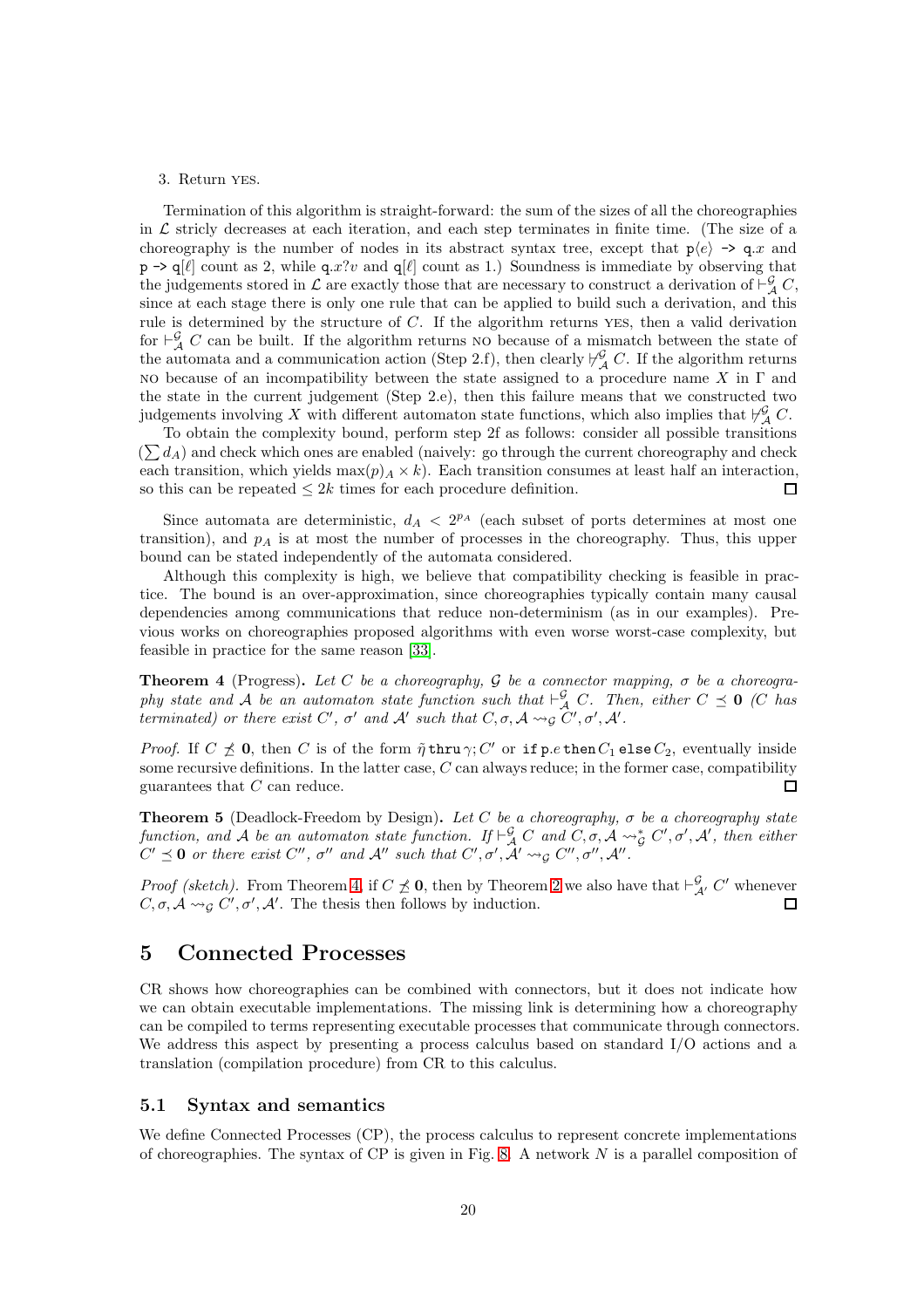$B ::= \mathsf{o}! \langle e \rangle; B \mid \mathbf{i} ? x; B \mid \mathsf{o} \oplus \ell; B \mid \mathbf{i} \& \{\ell_i : B_i\}_{i \in I}$  $N, M ::= \mathbf{p} \triangleright_{\rho} B \mid (N \mid M) \mid \mathbf{0}$ | if  $e$  then  $B_1$  else  $B_2$  | def  $X = B_2$  in  $B_1 \mid X \mid \mathbf{0}$ 

<span id="page-20-0"></span>Figure 8: Connected Processes, Syntax.

$$
\frac{e \downarrow^{\rho_{p}} v}{p \triangleright_{\rho_{p}} o! \langle e \rangle; B_{p} | q \triangleright_{\rho_{q}} i?x; B_{q}, \mu \xrightarrow{p \cdot o \rightarrow q, i} p \triangleright_{\rho_{p}} B_{p} | q \triangleright_{\rho_{q}[x \mapsto v]} B_{q}, \mu
$$
 [CP|SyncVal]  
\n
$$
\frac{e \downarrow^{\rho} v}{p \triangleright_{\rho} o! \langle e \rangle; B, \mu \xrightarrow{p \cdot o \rightarrow m} p \triangleright_{\rho} B, \mu [m \mapsto v]}
$$
 [CP|SendVal]  
\n
$$
\mu(m) = v
$$
 [CP|RecvVal]  
\n
$$
\frac{j \in I}{p \triangleright_{\rho_{p}} o \oplus \ell_{j}; B | q \triangleright_{\rho_{q}} i \& \{\ell_{i}: B_{i}\}_{i \in I}, \mu \xrightarrow{p \cdot o \rightarrow q, i} p \triangleright_{\rho_{p}} B | q \triangleright_{\rho_{q}} B_{j}, \mu
$$
 [CP|SyncSel]  
\n
$$
\frac{j \in I}{p \triangleright_{\rho_{p}} o \oplus \ell_{j}; B | q \triangleright_{\rho_{q}} i \& \{\ell_{i}: B_{i}\}_{i \in I}, \mu \xrightarrow{p \cdot o \rightarrow q, i} p \triangleright_{\rho} B, \mu
$$
 [CP|SendSel]  
\n
$$
\mu(m) = \ell_{j} \quad j \in I
$$
 [CP|RecvSel]  
\n
$$
\frac{\mu(m) = \ell_{j} \quad j \in I}{q \triangleright_{\rho} i \& \{\ell_{i}: B_{i}\}_{i \in I}, \mu \xrightarrow{m \rightarrow q, i} q \triangleright_{\rho} B_{j}, \mu}
$$
 [CP|RecvSel]  
\n
$$
\frac{N_{1}, \mu \xrightarrow{\phi_{1}} N'_{1}, \mu' \xrightarrow{N_{2}}, \mu' \xrightarrow{\phi_{2}} N'_{2}, \mu''}{(N_{1} | N_{2}), \sigma'', \mu''}
$$
 [CP|Join]

<span id="page-20-1"></span>Figure 9: Semantics of communications (process level). Side condition  $(\dagger)$  in  $|CP|$ Join is the same as in  $|C|$ Join $|.$ 

processes. A process is written  $p \circ \rho B$ , where p is its identifier,  $\rho$  its state (mapping variable names to values), and B its behaviour. Behaviours correspond to local views of choreography interactions. Procedure definitions and calls, conditionals, and termination (0) follow the same ideas as in CR. Communication actions implement the local behaviour of each process in a choreography interaction: sending a value through an output port  $(o!(e))$ ; receiving a value through an input port (i?x); selecting a label through an output port ( $\phi \oplus \ell$ ); and offering a choice on some labels through an input port  $(i \& \{\ell_i : B_i\}_{i \in I})$ .

The key difference from choreographies is that communications now refer to actual ports, instead of to connectors (we have no " $\textrm{thru }\gamma$ " for communications in the process calculus). This reflects the principle that processes should not know how they are connected [\[5,](#page-23-3) [29,](#page-25-12) [30\]](#page-25-14).

The semantics of CP is parameterised on connectors represented as a set of automata  $\mathcal C$  that do not share any ports. Differently from the automata used in  $CR$ , the ones in  $\mathcal C$  use the names of the actual ports to which they are connected (and which are also used by the processes). Reductions in CP have the form  $N, A \rightarrow_C N', A'$ , where A maps each automaton in C to a pair  $\langle s, \mu \rangle$  of its state s and memory snapshot  $\mu$ . The key reduction rule of CP is the one for communications.

$$
\frac{a \in \mathcal{C} \quad A(a) = \langle s, \mu \rangle \quad N, \mu \xrightarrow{\phi} N', \mu' \quad s \xrightarrow{\phi} a s' \quad \text{[CP|Com]}
$$
  

$$
N, A \rightsquigarrow_{\mathcal{C}} N', A[a \mapsto \langle s', \mu' \rangle]
$$

This rule is reminiscent of rule  $|C|Com$  for choreographies. In particular, it uses a similar auxiliary reduction relation on pairs of networks and memory snapshots (stated in premise  $N, \mu \stackrel{\phi}{\rightarrow} N', \mu'$ ), whose rules are given in Fig. [9.](#page-20-1)

The remaining rules defining the semantics of CP are standard, and given in Fig. [10.](#page-21-0) Rule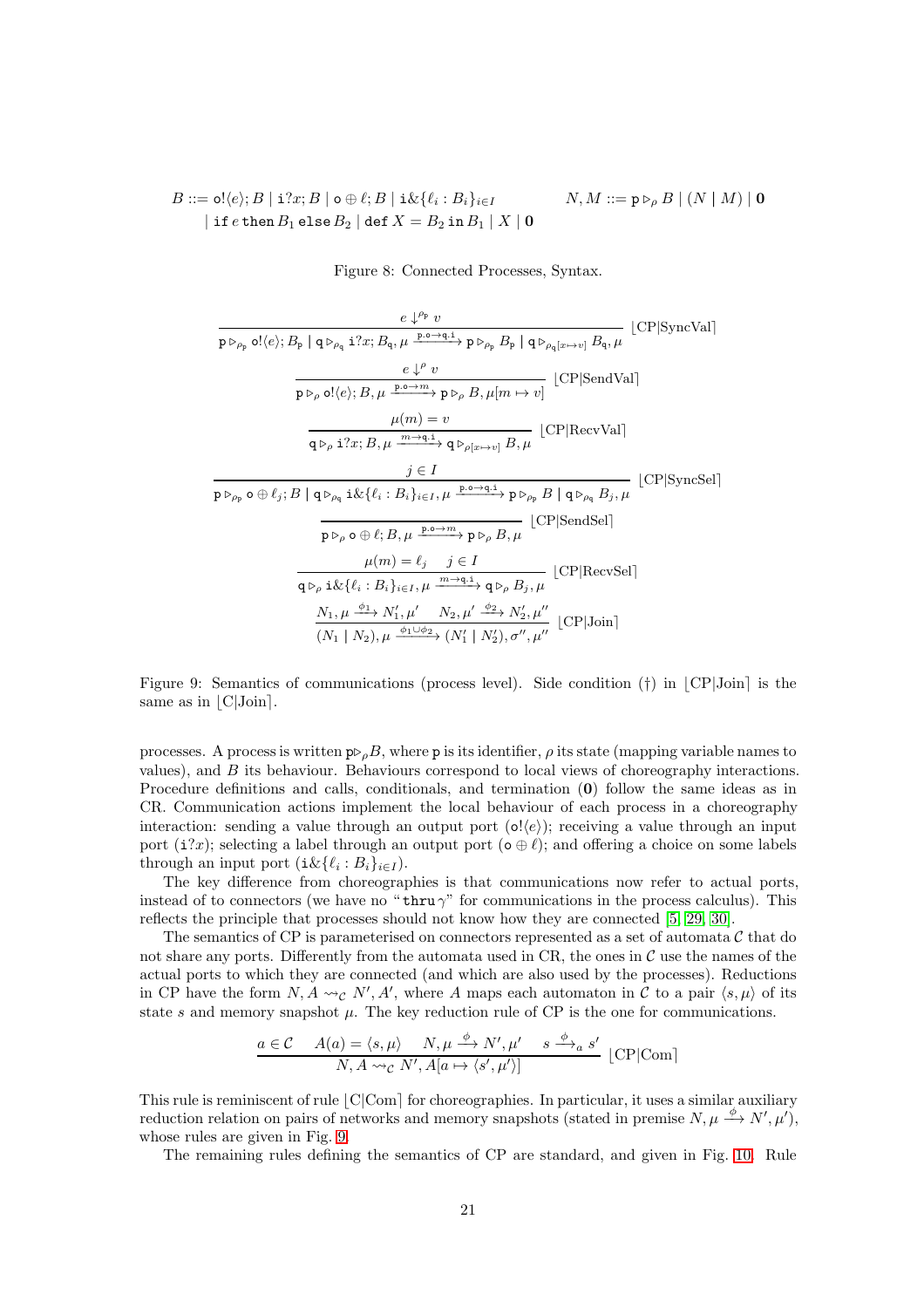$$
i = 1 \text{ if } e \downarrow^{\rho} \text{ true}, \quad i = 2 \text{ otherwise}
$$
\n
$$
\frac{1}{p \triangleright_{\rho} \text{ if } e \text{ then } B_1 \text{ else } B_2, A \leadsto_{\mathcal{C}} p \triangleright_{\rho} B_i, A} \text{ [CP|Cond]}
$$
\n
$$
\frac{1}{p \triangleright_{v} \text{ def } X = B_2 \text{ in } B_1 \mid N, A \leadsto_{\mathcal{C}} p \triangleright_{v} B_1' \mid N', A'} \text{ [CP|Ctx]}
$$
\n
$$
\frac{1}{N \mid M, A \leadsto_{\mathcal{C}} N', A'} \text{ [CP|Par]} \quad \frac{N \preceq M \quad M, A \leadsto_{\mathcal{C}} M', A' \quad M' \preceq N'}{N, A \leadsto_{\mathcal{C}} N', A'} \text{ [CP|Struct]}
$$

<span id="page-21-0"></span>Figure 10: Connected Processes, Semantics.

$$
[\![\tilde{\eta}\text{ thru}\,\gamma;C]\!]_{\mathbf{r}} = \begin{cases} \circ_{\gamma}! (e); [\![C]\!]_{\mathbf{r}} & \text{if } \mathbf{r} = \mathbf{p} \text{ and } \mathbf{p} \langle e \rangle \to \mathbf{q}.x \in \tilde{\eta} \\ \mathrm{i}_{\gamma} ? x; [\![C]\!]_{\mathbf{r}} & \text{if } \mathbf{r} = \mathbf{q} \text{ and } (\mathbf{p} \langle e \rangle \to \mathbf{q}.x \in \tilde{\eta} \text{ or } \mathbf{q}.x?v \in \tilde{\eta}) \\ \circ_{\gamma} \oplus \ell; [\![C]\!]_{\mathbf{r}} & \text{if } \mathbf{r} = \mathbf{p} \text{ and } \mathbf{p} \to \mathbf{q}[\ell] \in \tilde{\eta} \\ \mathrm{i}_{\gamma} \& \{\ell : [\![C]\!]_{\mathbf{r}}\} & \text{if } \mathbf{r} = \mathbf{q} \text{ and } (\mathbf{p} \to \mathbf{q}[\ell] \in \tilde{\eta} \text{ or } \mathbf{q}[\ell] \in \tilde{\eta}) \end{cases}
$$

$$
[\![\text{if } \mathbf{p}.e \text{ then } C_1 \text{ else } C_2]\!]_{\mathbf{r}} = \begin{cases} \text{if } e \text{ then } [\![C_1]\!]_{\mathbf{r}} \text{ else } [\![C_2]\!]_{\mathbf{r}} & \text{if } \mathbf{r} = \mathbf{p} \\ [\![C_1]\!]_{\mathbf{r}} \sqcup [\![C_2]\!]_{\mathbf{r}} & \text{if } \mathbf{r} \neq \mathbf{p} \end{cases}
$$

$$
[\![\text{det } X = C_2 \text{ in } C_1]\!]_{\mathbf{r}} = \text{def } X = [\![C_2]\!]_{\mathbf{r}} \text{ in } [\![C_1]\!]_{\mathbf{r}} \qquad [\![\textbf{0}]\!]_{\mathbf{r}} = \textbf{0} \qquad [\![X]\!]_{\mathbf{r}} = X
$$

<span id="page-21-1"></span>

 $|CP|$ Struct uses the structural precongruence relation  $\preceq$  (including associativity and commutativity of |), defined in the standard way [\[22\]](#page-24-2).

### 5.2 EndPoint Projection (EPP)

The EPP of a choreography C from CR into CP follows the usual construction, but with an additional ingredient: we need to add port names associated with communication actions. This is visible in the rules for projecting the individual behaviour of each process (Fig. [11\)](#page-21-1), notably in the rule for projecting communications.

Remark 4. In Fig. [11,](#page-21-1)  $\circ$  and i denote variables that range over concrete ports. Thus, a process p has output ports  $o_{\gamma_1}, o_{\gamma_2}, \ldots$ , and input ports  $i_{\gamma_1}, i_{\gamma_2}, \ldots$ , where  $o$  and  $i$  actually stand for  $o^p$ ("output port at p") and i<sup>p</sup> ("input port at p"), while connector  $\gamma_1$  knows output ports  $o_{\gamma_1}^{p_1}, o_{\gamma_1}^{p_2}, \ldots$  $\Box$ and similarly for input ports.

The rule for projecting conditionals uses the standard partial merging operator  $\Box$ , where  $B\Box B'$ is isomorphic to B and  $B'$  up to branching with different labels (see [\[22\]](#page-24-2) for details).

We now define the projection of C given a state  $\sigma$ . As usual, this is the parallel composition of the projections of all processes in C.

$$
\llbracket C, \sigma \rrbracket = \prod_{\mathbf{p} \in \mathsf{p}\mathsf{n}(C)} \mathbf{p} \triangleright_{\rho_{\mathbf{p}}} \llbracket C \rrbracket_{\mathbf{p}} \qquad \text{where } \rho_{\mathbf{p}}(x) = \sigma(\mathbf{p}, x) \text{ for each variable } x \text{ at } \mathbf{p}
$$

C is projectable when  $[\mathcal{C}, \sigma]$  is defined for some  $\sigma$ . This is equivalent to saying that  $[\mathcal{C}, \sigma]$  is defined for all  $\sigma$ . We illustrate endpoint projection in Ex. [21](#page-21-2) and [22.](#page-22-1)

<span id="page-21-2"></span>Example 21 (Book sale). Continuing with our running example, the choreography presented in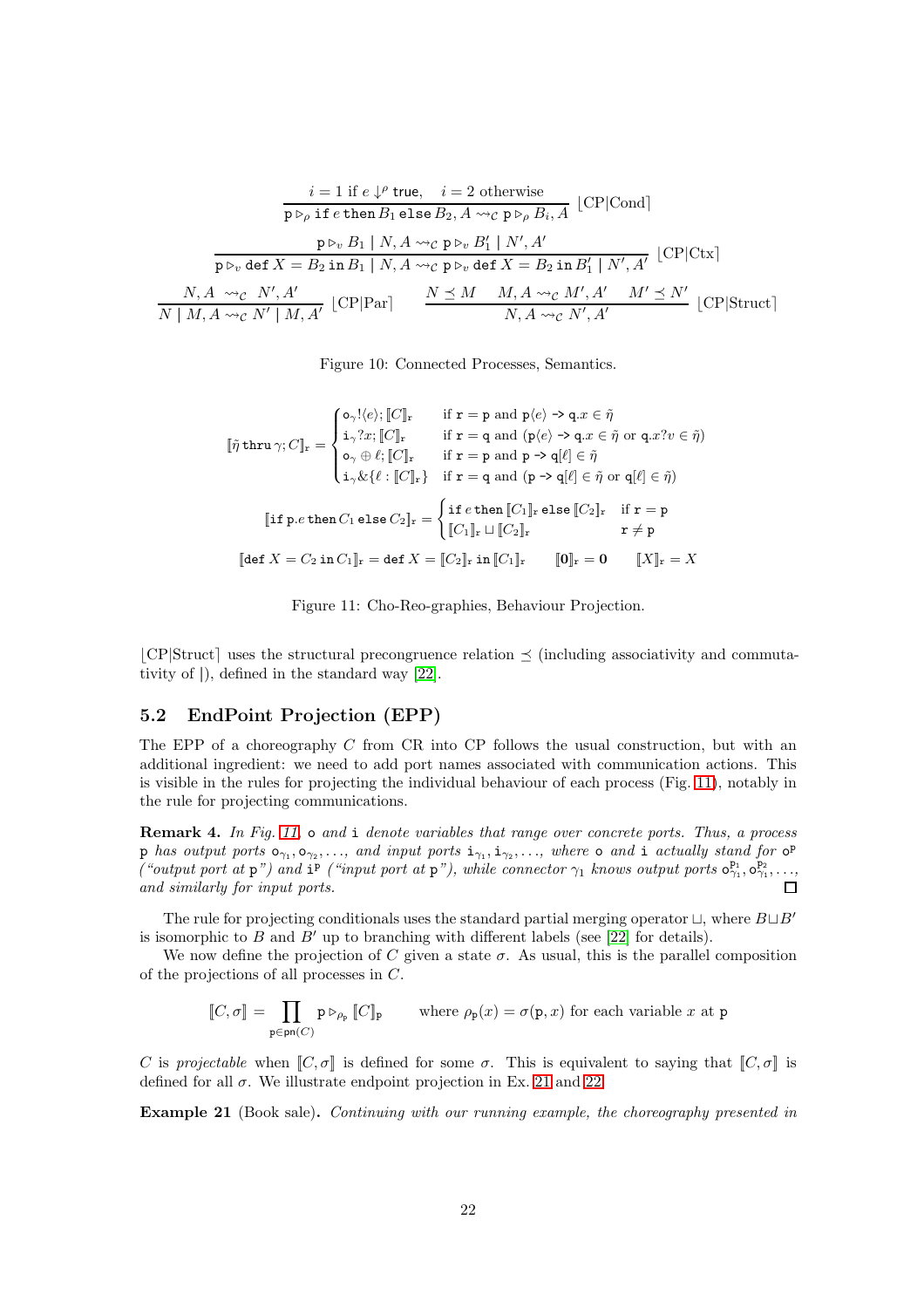Ex. [4](#page-5-3) is projectable, and yields the following network of connected processes each state  $\sigma$ .

 $a \triangleright_{\rho_a}$  o<sub>a2c</sub>! $\langle title \rangle$ ; i<sub>c2a</sub>?price; if  $(happy)$  then  $(o_{a2cbs} \oplus ok; o_{ac2bs}! \langle money \rangle; 0)$ else (o<sub>a2cbs</sub>  $\oplus$  ko; 0)  $|b \rhd_{\rho_{b}} i_{a2\text{cbs}} \& \{ok : i_{ac2bs}?money; 0; ko : 0\}$  $| \mathbf{c} \rangle_{\rho_c}$  i<sub>a2c</sub>?title; o<sub>c2a</sub>! $\langle price \rangle$ ; i<sub>a2cbs</sub>&{ok : o<sub>ac2bs</sub>! $\langle book \rangle$ ; 0; ko : 0}  $| s \rhd_{\rho_s} i_{a2\text{cbs}} \& \{ ok : i_{ac2\text{bs}}? \text{book}; 0; \text{ ko} : 0 \}$ 

<span id="page-22-1"></span>Example 22. It is also worthwhile to note that the following choreographies are not congruent, and that they have different EPPs:

 $\Box$ 

$$
C_1 = \text{p} \rightarrow \{\text{q}, \text{r}\}[\ell] \text{ thru } \gamma; \; \textbf{0} \qquad \qquad C_2 = \text{p} \rightarrow \text{q}[\ell] \text{ thru } \gamma; \; \text{p} \rightarrow \text{r}[\ell] \text{ thru } \gamma; \; \textbf{0}
$$

Choreography  $C_1$  is syntactic sugar for  $\{p \rightarrow q[\ell], p \rightarrow r[\ell]\}$  thru  $\gamma$ ; 0. The EPP to p, thus, consists of one send; connector  $\gamma$  must subsequently ensure that label  $\ell$  is replicated to, and received by, both q and r (i.e., formally,  $\gamma$  must be compatible with  $C_1$ ).<sup>[7](#page-22-2)</sup>

Choreography  $C_2$ , in contrast, is not congruent to  $\{p \rightarrow q[\ell], p \rightarrow r[\ell]\}$  thru  $\gamma$ ; 0. Specifically, we cannot use rule  $|C|Eta-Split|$  to merge the two interactions in  $C_2$ , because its disjointness premise does not hold (p occurs in both interactions). Accordingly, the EPP of choreography  $C_2$ on p consists of two sends.  $\Box$ 

To state the operational correspondence between a choreography and its projection, we need to map the process names used as ports in a connector mapping  $\mathcal G$  to the actual port names used in networks. We define  $\llbracket \mathcal{G} \rrbracket$  to be the set of all automata in the codomain of  $\mathcal{G}$ , where each output port **p** in automaton  $\mathcal{G}(\gamma)$  becomes **p.o**<sub> $\gamma$ </sub> (and likewise for input ports). We define a similar function for automaton state function A.

**Theorem 6** (Operational Correspondence). Let C be a projectable choreography. Then, for all  $\sigma$ ,  $G$ , and  $A$ :

Completeness: If  $C, \sigma, \mathcal{A} \leadsto_{\mathcal{G}} C', \sigma', \mathcal{A}', \text{ then } [C, \sigma], [\![\mathcal{A}]\!] \leadsto_{[\![\mathcal{G}]\!]} [C', \sigma'], [\![\mathcal{A}']\!]$ ;

Soundness: If  $[[C, \sigma]], [\mathcal{A}] \leadsto_{[\mathcal{G}]} N, A', \text{ then } C, \sigma, \mathcal{A} \leadsto_{\mathcal{G}} C', \sigma', \mathcal{A}' \text{ for some } \sigma' \text{ and } \mathcal{A}' \text{ with } [[C', \sigma']] \prec$ N and  $\llbracket \mathcal{A}' \rrbracket = A'.$ 

In the soundness result, the pruning relation  $\prec$  [\[15,](#page-24-1) [17\]](#page-24-0) states that the processes in N' may offer more branches than those present in  $[[C', \sigma']]$ , but these are never selected [\[15,](#page-24-1) [32,](#page-25-7) [25\]](#page-24-18).

In particular, if  $\vdash^{\mathcal{G}} C$ , then  $[\![C, \sigma]\!]$  is guaranteed to be deadlock-free when executed with all automata in  $\llbracket \mathcal{G} \rrbracket$  in their initial states.

**Example 23** (Book sale). For any connector mapping  $\mathcal{G}$ , the process network in Ex. [21](#page-21-2) operates under  $\llbracket \mathcal{G} \rrbracket$  exactly as the choreography in Ex. [4](#page-5-3) under  $\mathcal{G}$ . In particular, if  $\mathcal{G}$  respects the original choreography, then this implementation never deadlocks under  $[\![\mathcal{G}]\!]$ .  $\Box$ 

### <span id="page-22-0"></span>6 Conclusions

Choreographic approaches to concurrent programming have been heavily investigated [\[1,](#page-23-4) [28\]](#page-25-15), but they typically adopt some fixed (and restrictive) communication semantics (like point-to-point synchronous). CR is the first model that modularly integrates choreographies with what runs "under the hood" of communications, allowing for user-defined communication semantics given as connectors. Thanks to compatibility (Definition [4\)](#page-15-1), CR inherits the good properties of both Choreographic Programming and Exogenous Coordination. Thus, we have significantly extended the

<span id="page-22-2"></span><sup>&</sup>lt;sup>7</sup>This behaviour was the motivation for introducing multicasts as abbreviations: the notation in  $C_1$  better conveys how communications really happen; EPP follows this intuition.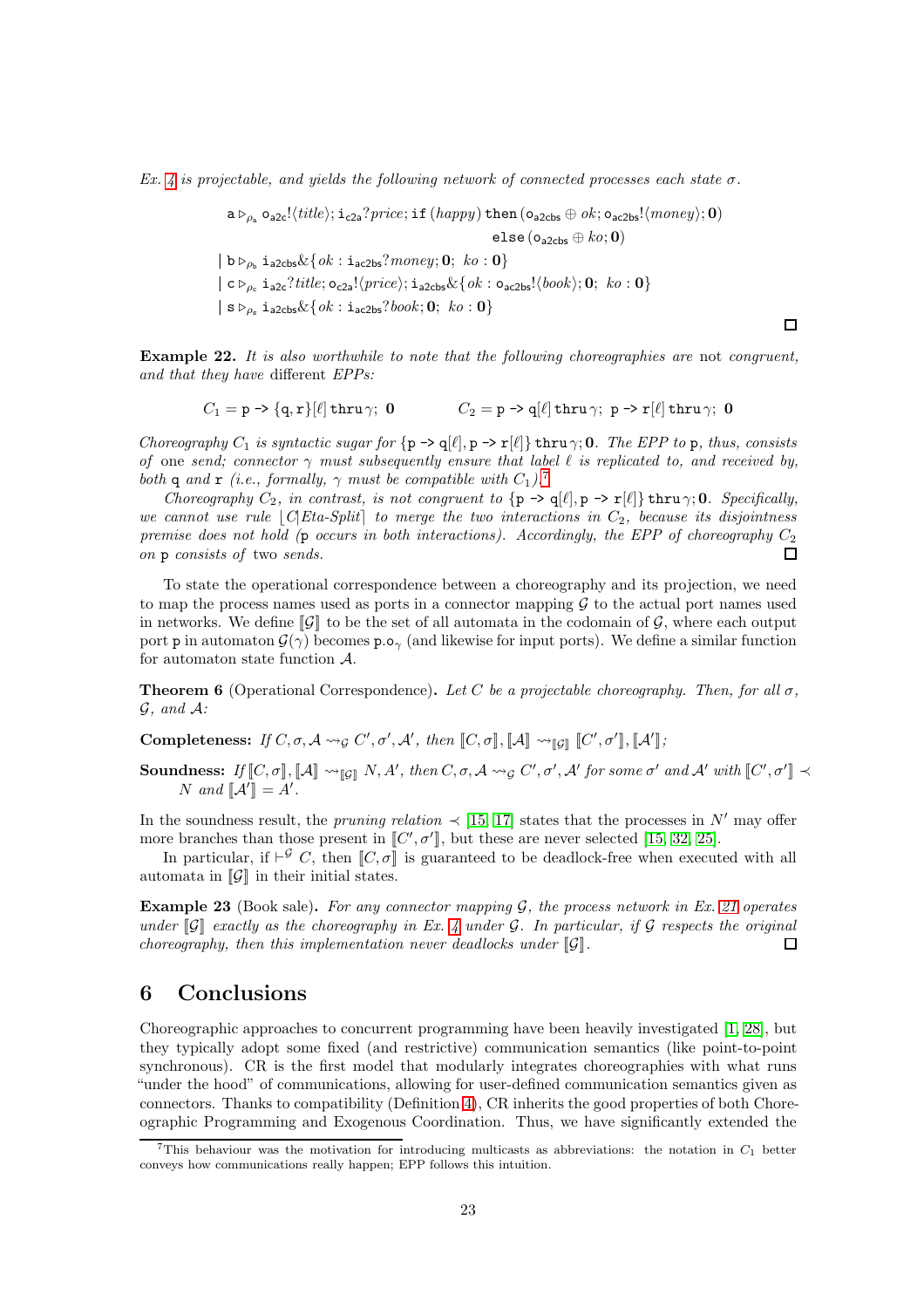applicability of choreographies: not only can we capture new kinds of behaviours in choreographies (like barriers, cf. Ex. [7,](#page-7-1) and alternators, cf. Ex. [13\)](#page-12-1), but we can even define systems that integrate different parts with different communication semantics and check whether such integration will lead to deadlocks. This is essential in many real-world scenarios, where different components with different communication semantics are usually combined (e.g., some microservices in a distributed system may asynchronously exchange data to be used later in a synchronous multiparty transition, similarly to our example).

This work lays the foundations for applying the combined power of choreographies and connectors to the challenge of concurrent programming, in that CR contains all the necessary foundations to obtain a concrete implementation. The results in § [5](#page-19-0) specify how to use CR to obtain code in a process model supported by connectors. Thus, a natural next step will be to implement CR by combining implementations of processes generated from choreographies [\[19,](#page-24-19) [25\]](#page-24-18) with distributed implementations of Reo connectors [\[31,](#page-25-6) [41,](#page-25-4) [42\]](#page-25-5). The main pieces exist; the main challenge lies in their effective composition, and CR is the first essential step towards this objective.

CR also provides a very explicit direction for future developments of this new combined research line: allowing for more kinds of connectors would make the model immediately more expressive. By relaxing the requirements we imposed on the automata in CR (see page [4\)](#page-3-2), we can introduce non-deterministic communication semantics to choreographies, to cater to applications that require lossy channels and safe communication races. Likewise, a more fine-grained semantics that splits communications into two independent send and receive actions (similar to [\[24\]](#page-24-3)) would enrich the class of behaviours that are captured.

We have followed the traditional approach of viewing choreographies as precise specifications of the intended interactions. However, it would be reasonable to allow choreographies to underspecify communications, such that the underlying connectors were allowed to exchange messages also to participants not defined in the choreography. For example, the semantics for the choreography term  $p(e) \rightarrow q.x$  thru  $\gamma$  can allow  $\gamma$  to send the message from p to q via an intermediate process r that may perform additional actions (like logging the message, or sharing it through another connector). This generalisation can, in particular, provide a novel way for studying how choreographies can be applied to open-ended systems, where the processes projected from multiple choreographies execute in parallel and share connectors.

### <span id="page-23-4"></span>References

- [1] D. Ancona, V. Bono, M. Bravetti, J. Campos, G. Castagna, P. Deniélou, S. J. Gay, N. Gesbert, E. Giachino, R. Hu, E. B. Johnsen, F. Martins, V. Mascardi, F. Montesi, R. Neykova, N. Ng, L. Padovani, V. T. Vasconcelos, and N. Yoshida. Behavioral types in programming languages. Found. Trends Progr. Lang., 3(2-3):95–230, 2016.
- <span id="page-23-0"></span>[2] F. Arbab. The IWIM model for coordination of concurrent activities. In COORDINATION, pages 34–56. Springer, 1996.
- <span id="page-23-1"></span>[3] F. Arbab. What do you mean, coordination. Bulletin of the Dutch Association for Theoretical Computer Science, NVTI, 1122:1–18, 1998.
- <span id="page-23-2"></span>[4] F. Arbab. Reo: a channel-based coordination model for component composition. MSCS, 14(3):329–366, 2004.
- <span id="page-23-3"></span>[5] F. Arbab. Puff, the magic protocol. In Formal Modeling: Actors, Open Systems, Biological Systems, volume 7000 of LNCS, pages 169–206. Springer, 2011.
- [6] F. Arbab, C. Baier, F. S. de Boer, J. J. M. M. Rutten, and M. Sirjani. Synthesis of reo circuits for implementation of component-connector automata specifications. In COORDINATION, volume 3454 of LNCS, pages 236–251. Springer, 2005.
- [7] C. Baier, J. Klein, and S. Klüppelholz. Synthesis of reo connectors for strategies and controllers. Fundam. Inform., 130(1):1–20, 2014.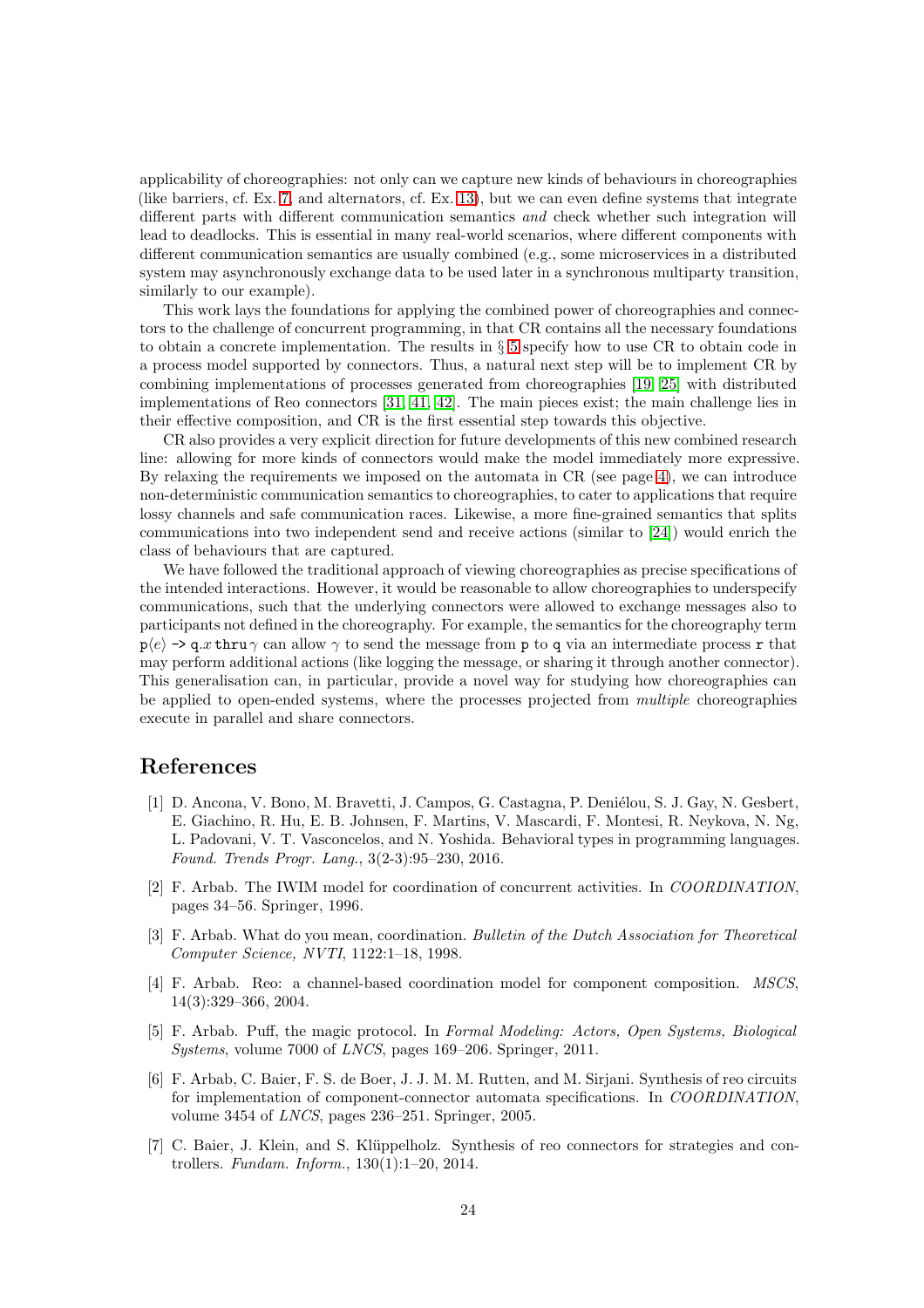- <span id="page-24-13"></span>[8] C. Baier, M. Sirjani, F. Arbab, and J. Rutten. Modeling component connectors in Reo by constraint automata. Sci. Comput. Program., 61(2):75–113, 2006.
- <span id="page-24-14"></span>[9] A. Basu, S. Bensalem, M. Bozga, J. Combaz, M. Jaber, T. Nguyen, and J. Sifakis. Rigorous component-based system design using the BIP framework. IEEE Software, 28(3):41–48, 2011.
- <span id="page-24-15"></span><span id="page-24-10"></span>[10] A. Basu, M. Bozga, and J. Sifakis. Modeling heterogeneous real-time components in BIP. In SEFM, pages 3–12. IEEE Computer Society, 2006.
- [11] S. Bliudze and J. Sifakis. The algebra of connectors—structuring interaction in BIP. IEEE Transactions on Computers, 57(10):1315–1330, 2008.
- <span id="page-24-11"></span>[12] S. Bliudze and J. Sifakis. Causal semantics for the algebra of connectors. Formal methods in system design, 36(2):167–194, 2010.
- <span id="page-24-12"></span>[13] R. Bruni, I. Lanese, and U. Montanari. A basic algebra of stateless connectors. Theoretical Computer Science, 366(1-2):98–120, 2006.
- <span id="page-24-16"></span>[14] J. T. Buck, S. Ha, E. A. Lee, and D. G. Messerschmitt. Ptolemy: A framework for simulating and prototyping heterogenous systems. Int. Journal in Computer Simulation, 4(2), 1994.
- <span id="page-24-1"></span>[15] M. Carbone, K. Honda, and N. Yoshida. Structured communication-centered programming for web services. ACM Trans. Program. Lang. Syst., 34(2):8, 2012.
- <span id="page-24-7"></span>[16] M. Carbone, S. Lindley, F. Montesi, C. Schürmann, and P. Wadler. Coherence generalises duality: A logical explanation of multiparty session types. In CONCUR, volume 59 of LIPIcs, pages 33:1–33:15. Schloss Dagstuhl, 2016.
- <span id="page-24-0"></span>[17] M. Carbone and F. Montesi. Deadlock-freedom-by-design: multiparty asynchronous global programming. In POPL, pages 263–274. ACM, 2013.
- <span id="page-24-5"></span>[18] M. Carbone, F. Montesi, C. Schürmann, and N. Yoshida. Multiparty session types as coherence proofs. Acta Informatica, pages 1–27, 2016.
- <span id="page-24-19"></span><span id="page-24-6"></span>[19] Chor. Programming Language. [http://www.chor-lang.org/.](http://www.chor-lang.org/)
- [20] M. Coppo, M. Dezani-Ciancaglini, N. Yoshida, and L. Padovani. Global progress for dynamically interleaved multiparty sessions. Math. Struct. Comp. Sci., 26(2):238–302, 2016.
- <span id="page-24-17"></span>[21] L. Cruz-Filipe, K. S. Larsen, and F. Montesi. The paths to choreography extraction. In FoSSaCS, volume 10203 of LNCS, pages 424–440. Springer, 2017.
- <span id="page-24-2"></span>[22] L. Cruz-Filipe and F. Montesi. A core model for choreographic programming. In FACS 2016, volume 10231 of LNCS, pages 17–35. Springer, 2017.
- <span id="page-24-8"></span>[23] L. Cruz-Filipe and F. Montesi. Procedural choreographic programming. In FORTE 2017, volume 10321 of LNCS, pages 92–107. Springer, 2017.
- <span id="page-24-3"></span>[24] L. Cruz-Filipe and F. Montesi. On asynchrony and choreographies. In ICE 2017, EPTCS. EPTCS, accepted for publication.
- <span id="page-24-18"></span>[25] M. Dalla Preda, M. Gabbrielli, S. Giallorenzo, I. Lanese, and J. Mauro. Dynamic choreographies: Theory and implementation. LMCS, 13(2), 2017.
- <span id="page-24-9"></span>[26] P.-M. Deniélou and N. Yoshida. Multiparty compatibility in communicating automata: Characterisation and synthesis of global session types. In ICALP (II), volume 7966 of LNCS, pages 174–186. Springer, 2013.
- <span id="page-24-4"></span>[27] S. Giallorenzo. Real-World Choreographies. PhD thesis, University of Bologna, Italy, 2016.